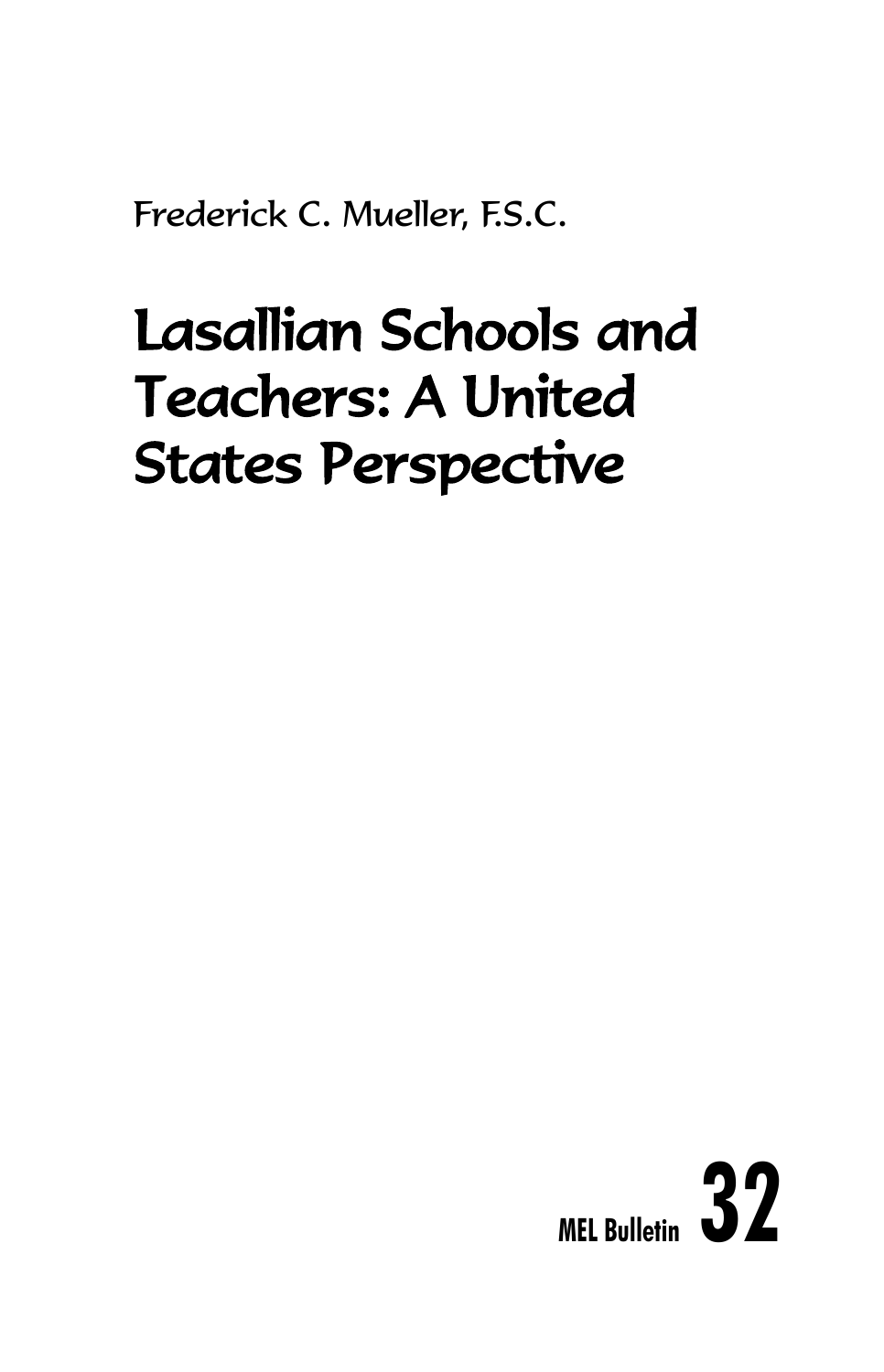Brothers of the Christian Schools Via Aurelia 476 00165 Rome, Italy

November 2006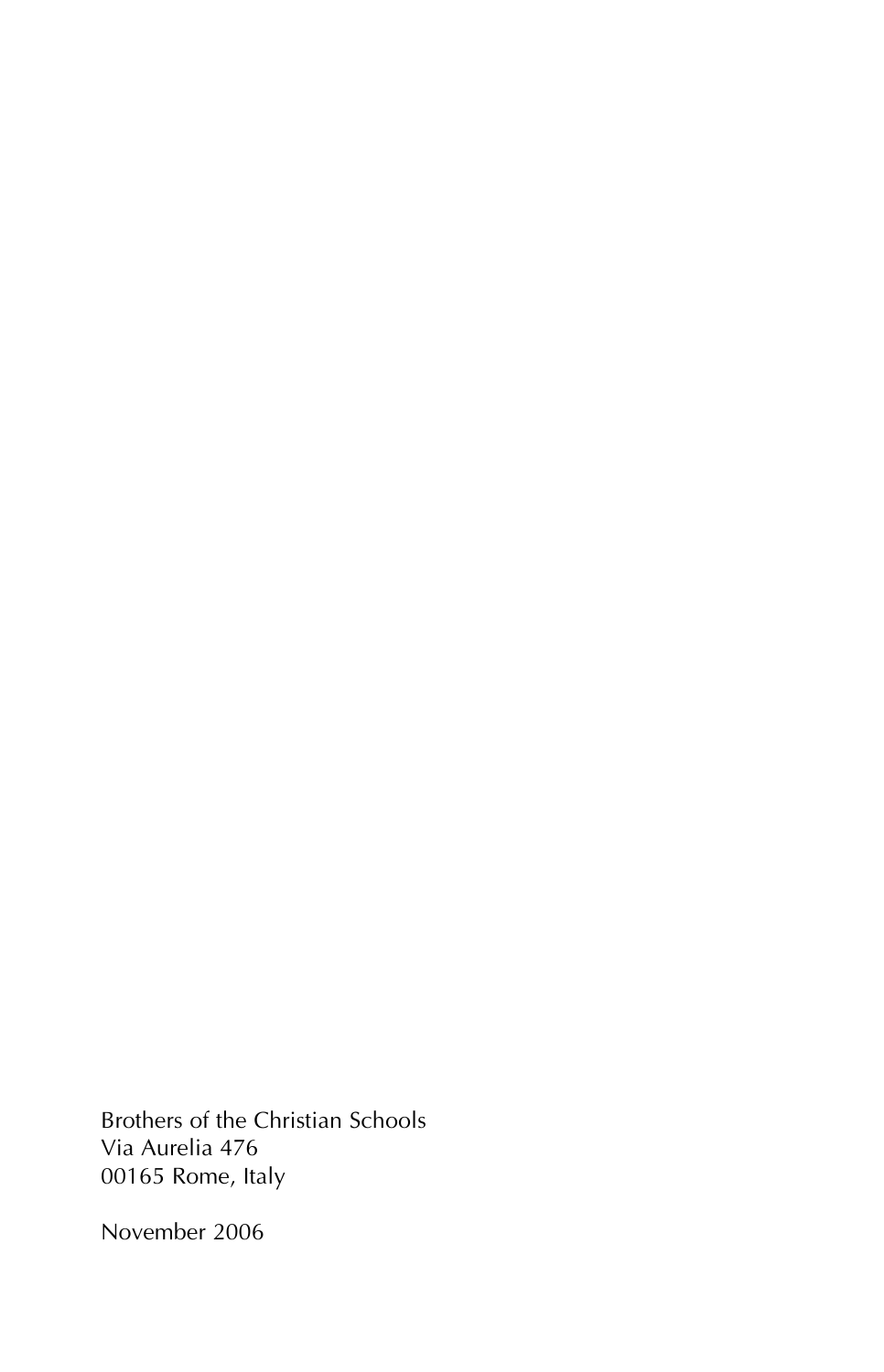# Foreword

Being an American, a Pakistani, a Bolivian, a Senegalese, a Romanian, a Japanese or a Haitian should not be a prior condition for being pre-disposed towards or rejecting the present booklet. Neither does one have to be a teacher, administrator, painter, catechist or lawyer, although it is certainly true that part of the content is linked with the figure of the teacher. Being Lasallian, simply Lasallian, puts us in a privileged position to savour, by means of an exposition which is simple, in chronological order, detailed and enlightening, the reason why you and so many others can say today with joy and even with pride, "I am a Lasallian", or feel themselves attracted by the shared mission for Lasallian association and for the Lasallian school.

With great skill, Br. Frederick Mueller, the present Secretary for the Lasallian Education Mission of the Institute of the Brothers of the Christian Schools, presents us with two parallel stories almost twins - of the evolution of the Institute over the last fifty years and its mirror image as experienced in the United States. It is a story which, as it advances, becomes more audacious, daring, risky, explosive, filled with a future… and as it is the future which is at stake, it is a story which arrives there; which is not interrupted - as is usually the case and without explanations - ten or twenty years before the present time.

In the course of the story we meet with visionaries and prophets, always present in our family album, who, defying fatalistic predictions, launch the Institute into a future full of hope and meaning. We also come to understand better the circumstances, the key moments, the underlying stream of consciousness and the steps taken from recent decades up to today.

Any Lasallian, regardless of whether he or she has been one for a long or short period of time, will embark at the same time, surely very consciously, on two other stories parallel to those described: that of the Lasallian area to which he is linked (Continent, Region, District, Delegation, local education work) and his own individual story. Thus we have four stories, some of them going back to a more distant period, which will keep us in constant dialogue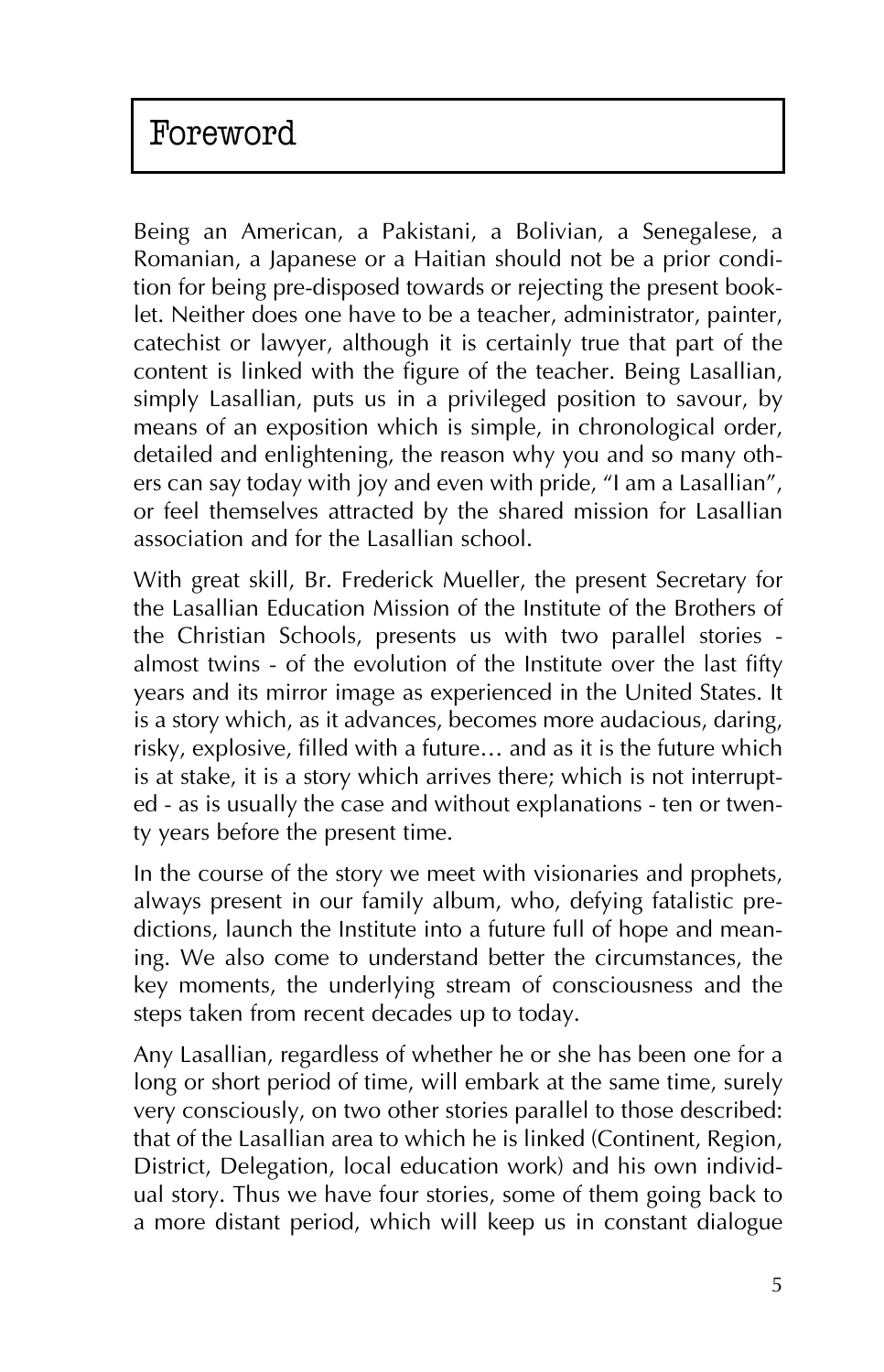and will give us an opportunity for integrating ourselves into the action, not as mere readers or spectators, but as actors with an important role to play.

In addition to the memorable dates which will be recorded in our minds and hearts, we will doubtless add others, which from now on will be points of reference. Just as for many Lasallians years such as 1651, 1694 and 1904 speak for themselves, it may well be that 1984, 1986 or 2000 hold the same importance in the future. Only time will tell.

Br. Alfonso Novillo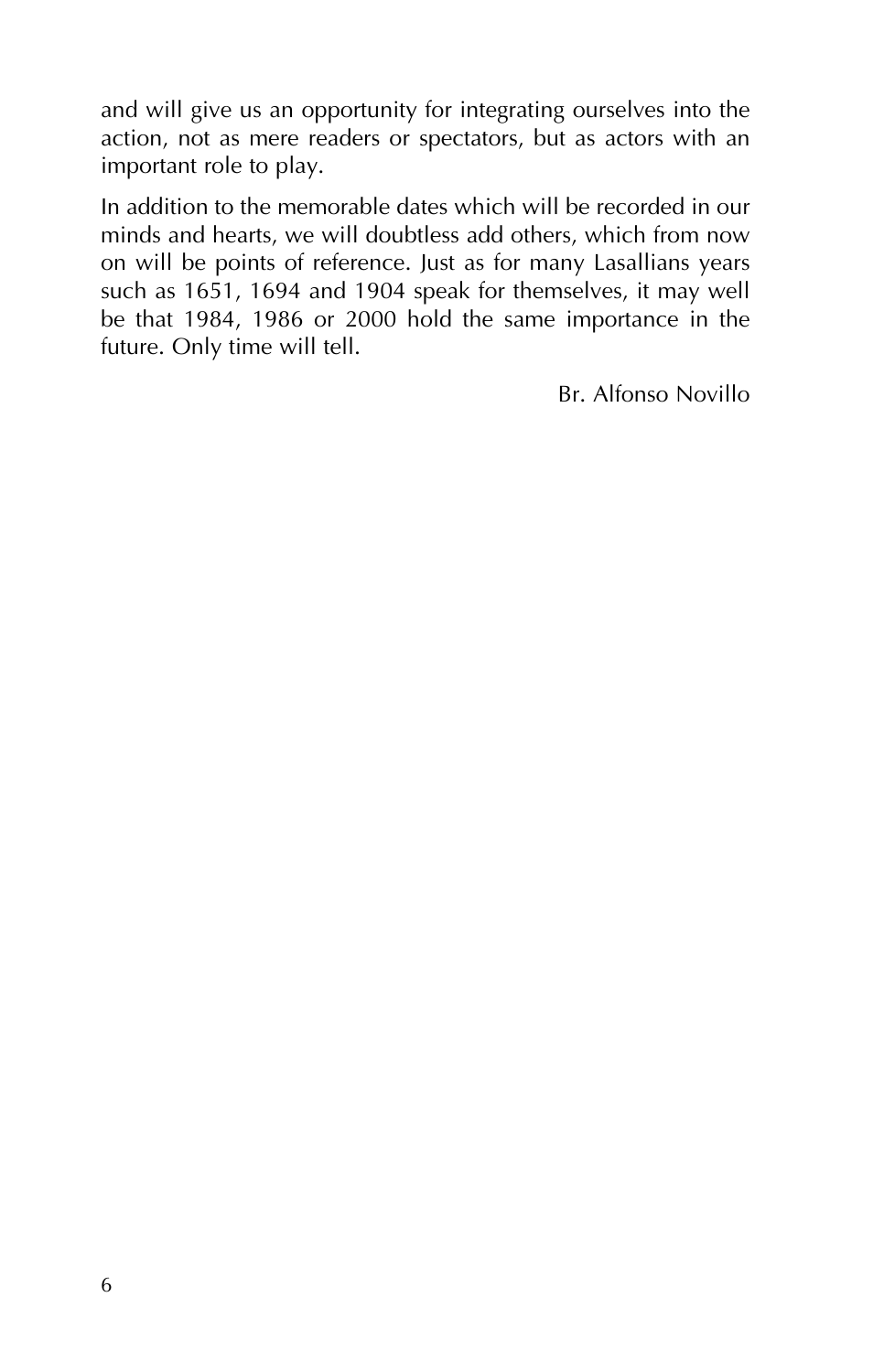# I. Lasallian Schools and Teachers in the United States: An Introduction

"La Salle and his first Brothers chose to exercise the mission of Christian education principally through the school. The importance of the *Conduct of Schools* is that it is the expression of the corporate educational vision and practical experiences of the first Brothers. In the history of education, it marks a new moment and it offers a serious and systematic approach to ensuring that the school, in La Salle's frequently written phrase, '*runs well*.' The attention of the Institute to subsequent updating of this basic approach to running good schools accounts largely for its own success in the  $18<sup>th</sup>$  and  $19<sup>th</sup>$  centuries and for the model which it provided for other groups interested in promoting popular schools. It is the '*school*,' then, as understood broadly in its different levels and manifold forms, which has always been regarded as '*the preferred field*' in the Lasallian Heritage for offering a good human and Christian education. It is through the school that Shared Mission has originated and developed; it is through the schools principally that Brothers and their partners in Shared Mission came to meet and work side by side. This dynamic principle of updating, which has characterized the whole Lasallian Heritage, needs to continue with some particular emphasis today.'″

The Lasallian school, particularly the secondary school, with its roots in the pedagogical method and theological reflection of John Baptist de La Salle, has experienced in the United States an updating of its goals and an evolution of the role of lay teachers, much as have Lasallian schools throughout the Institute and as have Catholic schools in general in the United States. A pivotal moment for the Lasallian school, as for all Catholic schools, was Vatican Council II for, besides its decrees on the role of the Catholic Church in the world, Catholic education, and the role of

<sup>1</sup> *The Lasallian Mission of Human and Christian Education*, Rome: Brothers of the Christian Schools, 1997, p. 50.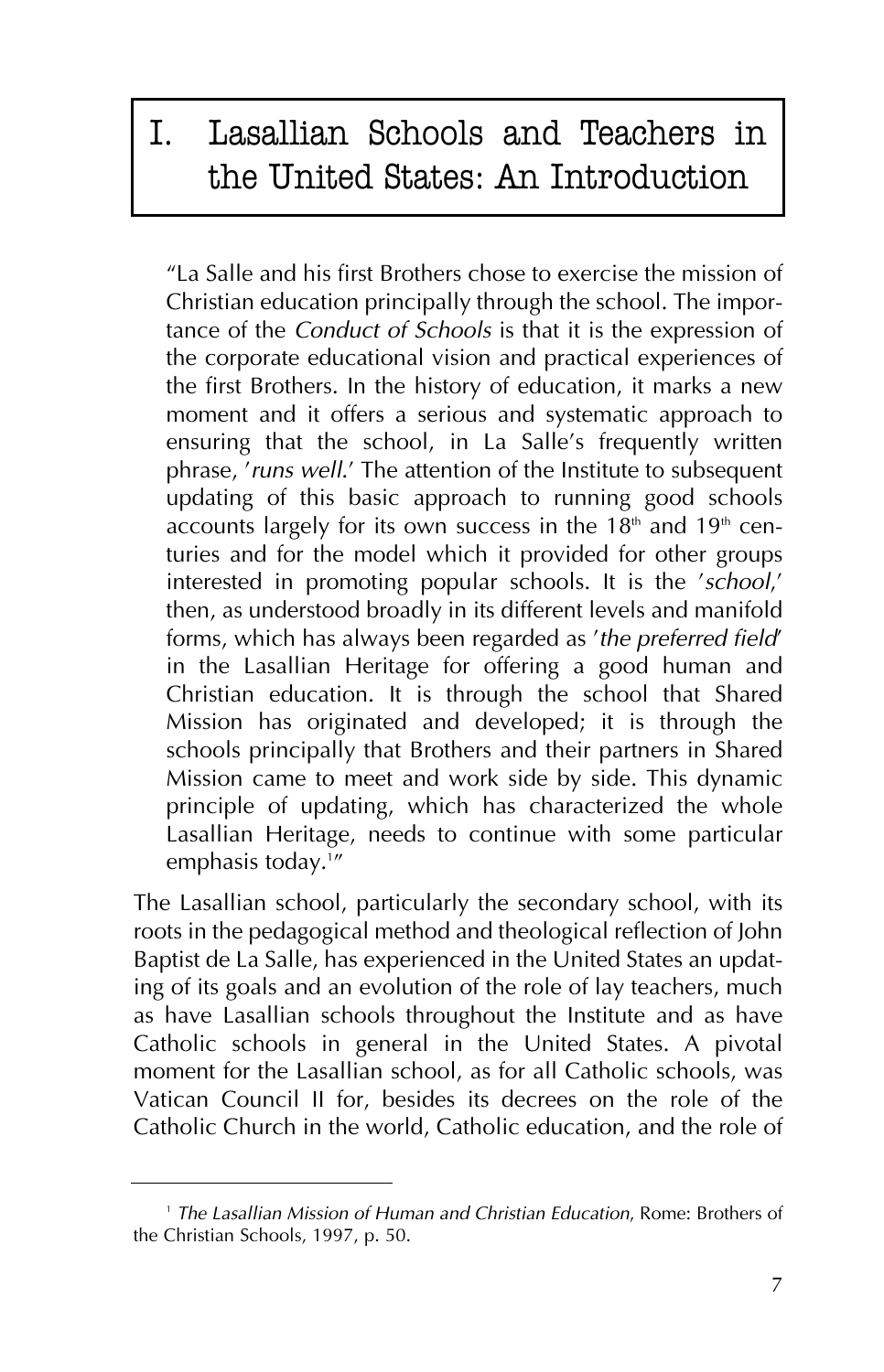the Catholic lay person, it urged religious communities to embark on a course of appropriate adaptation and renewal. As with all religious communities, the Institute of the Brothers of the Christian Schools, whose members are known as the De La Salle Christian Brothers, were instructed in the *Decree on the Appropriate Renewal of the Religious Life* to renew the community by a continuous return to the sources of Christian life and to the original inspiration behind a given community (the charism of the founder) and by an adjustment of the community to the changed conditions of the times. The decree further stated:

It serves the best interests of the Church for communities to have their own special character and purpose. Therefore loyal recognition and safekeeping should be accorded to the spirit of founders, as also to the particular goals and wholesome tradition which constitute the heritage of each community.<sup>2</sup>

Since Vatican II, religious communities have attempted to adapt and renew and that process has affected the way in which religious communities have organized their apostolic or ministerial endeavors. For those religious communities, like the Brothers of the Christian Schools, whose focus was education, renewal meant a renewal of the school as well as the religious community. Those efforts at renewal have complemented the overall efforts to renew the Catholic school. The Congregation for Catholic Education noted:

Certain elements will be characteristic of all Catholic schools. But these can be expressed in a variety of ways; often enough, the concrete expression will correspond to the specific charism of the religious institute that founded the school and continues to direct it.<sup>3</sup>

Religious communities have developed statements and processes to elucidate and to pass on their specific educational traditions.<sup>4</sup>

<sup>2</sup> "Decree on the Appropriate Renewal of the Religious Life," in *The Documents of Vatican II*, W. M. Abbott, ed., New York: America Press, p. 468.

<sup>&</sup>lt;sup>3</sup> Lay Catholics in Schools: Witnesses to Faith, Congregation for Catholic Education, Boston, MA: Daughters of St. Paul, 1982, p. 25.

<sup>4</sup> *Preamble*, Washington, DC: Jesuit Secondary Education Association, 1970; *Instrument for Self-Evaluation of Jesuit High Schools: Principles and Standards*, Washington, DC: Jesuit Secondary Education Association, 1975; *Booklet on Xaverian Brothers Sponsored Schools*, M. Burke, ed., Kensington, MD: Xaverian Brothers, 1988; *Goals and Criteria for Sacred Heart Schools in the United States*, Newton, MA: Network of Sacred Heart Schools, 1990.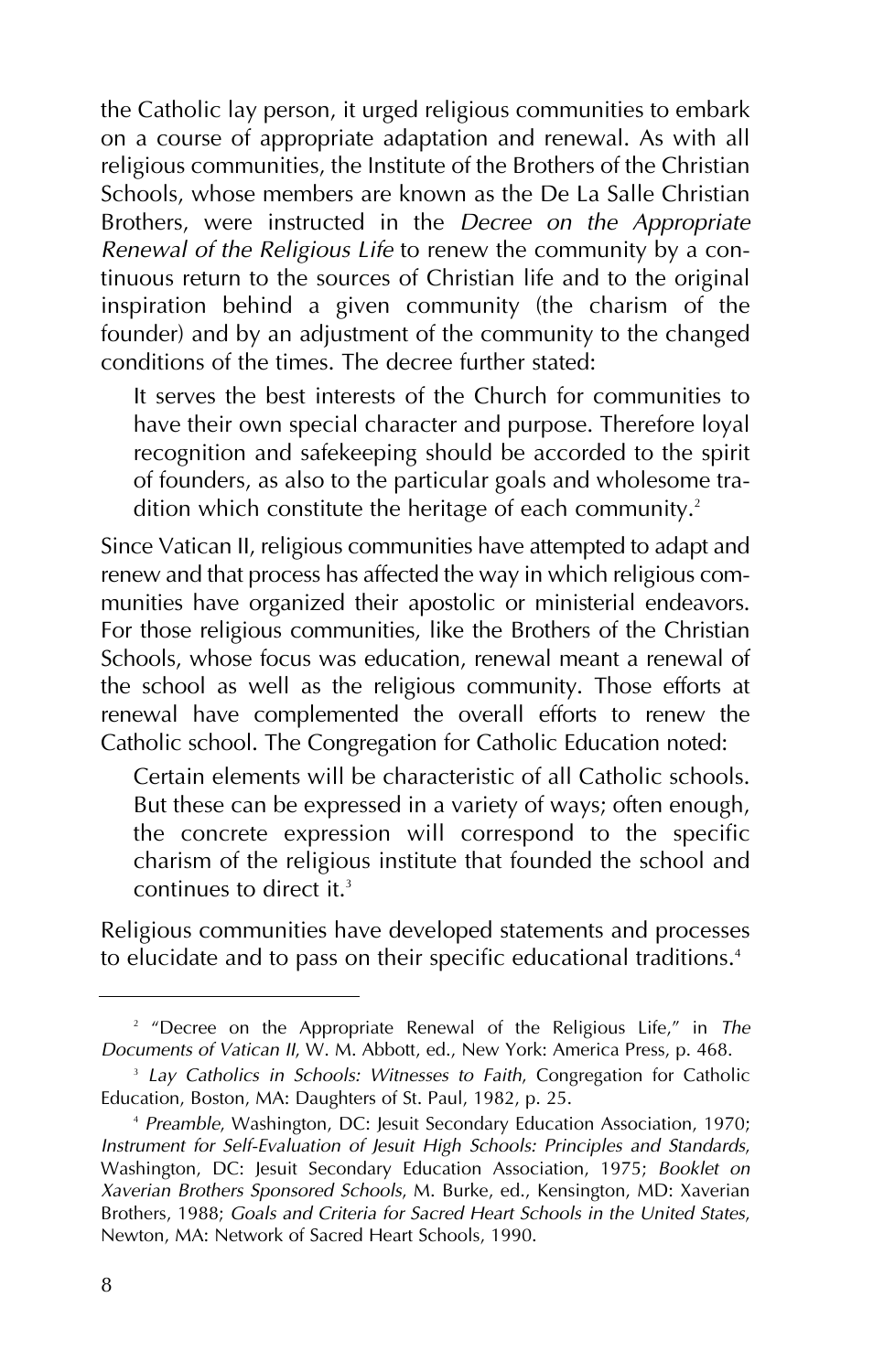The Brothers of the Christian Schools have sought to do likewise. This process has not been without its critics who have claimed that the Brothers of the Christian Schools in the United States did not have an educational philosophy or educational methods peculiarly their own but rather shared in a philosophy handed down through the ages from the time of Christ<sup>s</sup>, or that the characteristics of Lasallian schools came more from our shared Christian heritage than from something exclusively Lasallian.<sup>6</sup> Others have claimed that the question of uniqueness and distinctiveness is unanswerable.<sup>7</sup> Still others<sup>8</sup> have stated that the refoundation of Lasallian schools was dependent on clarifying and emphasizing the Lasallian characteristics of the school.

Regardless of the degree of Lasallian uniqueness, there appear to be some basic Lasallian guidelines which, taken as a whole, would define Lasallian: (a) concern for the young as unique persons with real needs, (b) preferential option for the poor, (c) communion with the Church, (d) social conscience and advocacy of social change with an emphasis on the rights of the child, (e) inspiration in the Gospel, (f) spirit of faith and zeal, (g) formation of a community of faith, (h) programs of excellence, and (h) an educational plan linking evangelization and sound

<sup>&</sup>lt;sup>5</sup> "The Report of the Committee for the Formulation of the Educational Philosophy and Objectives of the Christian Brothers of the United States," Brother C. Andrew, in *Proceedings of the Fifth Annual Educational Conference of the Brothers of the Christian Schools*, Vol. 5, 1943, pp. 31-32.

<sup>6</sup> "Is Lasallian association a 'dangerous memory'?" M. McGinniss, in *A Sense of the Future*, M. McGinniss, ed., Romeoville, IL: Christian Brothers Conference, 1990, pp. 151-176.

<sup>7</sup> "Summary of the Discussion," M. McVann, in *Our Responsibility for the Institute*, M. McGinniss, ed., Romeoville, IL: Christian Brothers Office, 1985, pp. 98-105.

<sup>&</sup>lt;sup>8</sup> The Renewal of the Lasallian School, J. Gaffney, a paper presented at the Regional Education Committee of the Christian Brothers Workshop, Chicago, IL., November 1985; *Pastoral Letter: Transformation*, J. Johnston, Rome: Motherhouse F.S.C., 1993; *Seven Hallmarks of a Lasallian School*, J. Johnston, an unpublished address at the Lasallian European Congress in Strasbourg, Germany, March 1994; *"To Touch Hearts": The Pedagogical Spirituality of John Baptist de La Salle*, G. Van Grieken, an unpublished doctoral dissertation, UMI Dissertation Services, Boston College, Boston, MA., 1995; *The Lasallian Mission of Human and Christian Education: A Shared Mission; Pastoral Letter: The Challenge: Live Today Our Founding Story*, J. Johnston, Rome: Motherhouse F.S.C., 2000.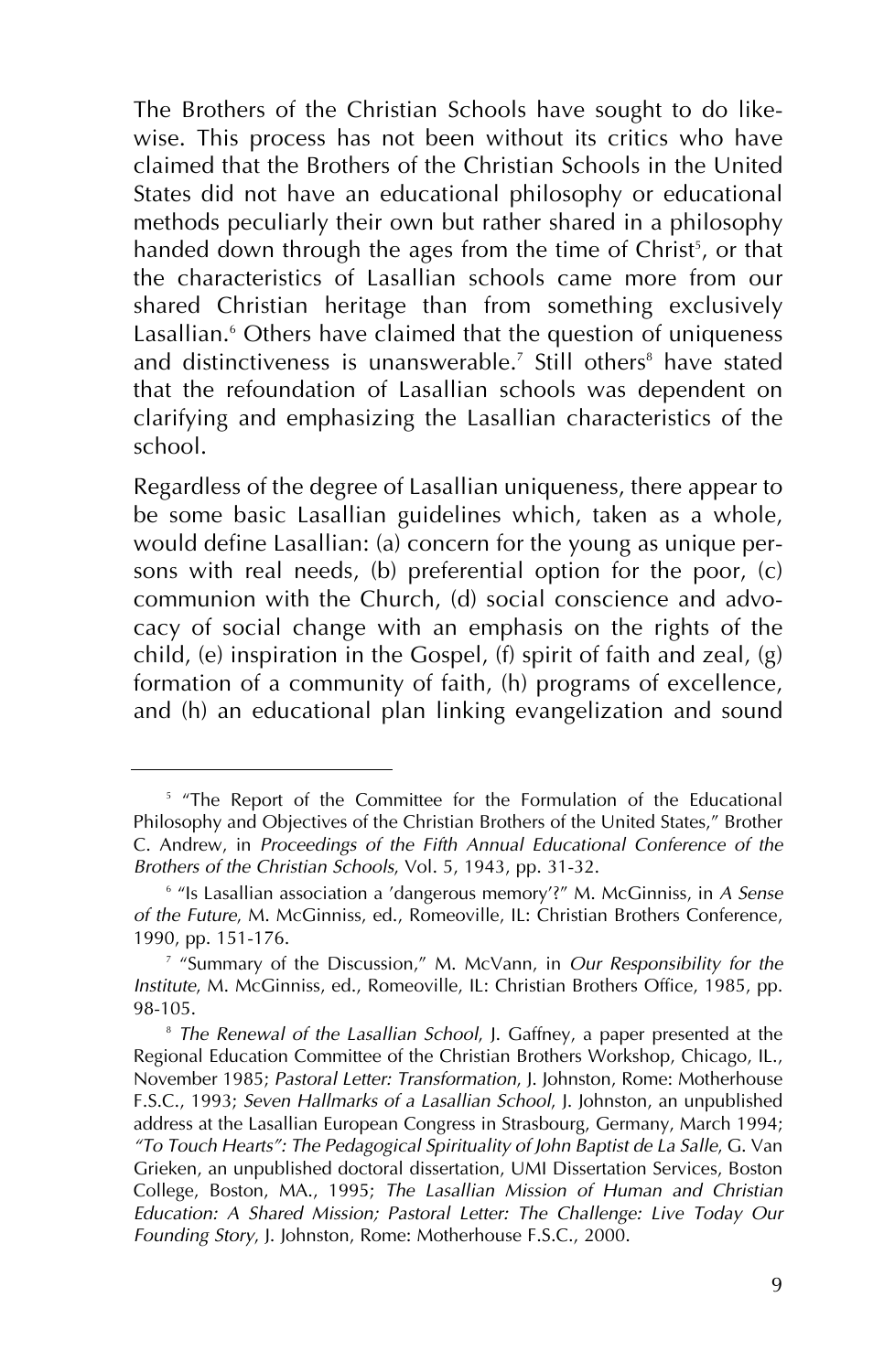human development and emphasizing catechesis and pastoral work in multiple contexts open to ecumenical and inter-religious dialogue.<sup>9</sup>

In terms of Lasallian schools in the United States, Gaffney has written:

Our attempt to identify the characteristics of the Lasallian School represents an effort to reclaim this tradition. The three categories of Lasallian characteristics presented to us are an embodiment of a living reality which continues to be a source of much grace and efficacy. In this tradition, teachers are looked upon as educational ministers. Through the strength of their association with one another in the spirit, their common goals are reached. The Lasallian schools are meant to be so conducted as to achieve their spiritual and temporal goals through carefully designed offerings and well-chosen pedagogical methods.<sup>10</sup>

These represent the special characteristics of Lasallian schools which the Congregation for Catholic Education has urged lay teachers to understand in order that they might "so identify themselves with these characteristics that their own work will help toward realizing the specific nature of the school."<sup>11</sup> The Institute as well has challenged all educators who work in Lasallian schools "to share the common principles and particular emphases which are essential to the Lasallian heritage."<sup>12</sup>

<sup>9</sup> *Circular 408: Our Mission*, General Council, Rome: Motherhouse F.S.C., 1978; *Circular 422: The 41st General Chapter, Propositions and Messages*, General Council, Rome: Motherhouse F.S.C., 1986; *Letter to the Lasallian Family*, General Council, Rome: Motherhouse F.S.C., 1989; *Circular 435: The 42nd General Chapter (1993)*, General Council, Rome: Motherhouse F.S.C., 1993; *The Lasallian Mission of Human and Christian Education: A Shared Mission; Circular 447: The Documents of the 43rd General Chapter*, General Council, Rome: Motherhouse F.S.C., 2000; *Pastoral Letter: Living Authentically in Christ Jesus*, J. Johnston, Rome: Motherhouse F.S.C., 1994; J. Johnston, *Pastoral Letter: The Challenge: Live Today Our Founding Story; Pastoral Letter: Associated with the God of Life: Our Life of Prayer*, A. Rodríguez Echeverría, Rome: Motherhouse F.S.C., 2002; *Pastoral Letter: Associated with the God of the Poor: Our Consecrated Life in the Light of the 4th Vow*, A. Rodríguez Echeverría, Rome: Motherhouse F.S.C., 2003.

<sup>10</sup> J. Gaffney, *The Renewal of the School*, pp. 5-6.

<sup>11</sup> *Lay Catholics in Schools: Witnesses to Faith*, p. 25.

<sup>12</sup> *The Lasallian Mission of Human and Christian Education: A Shared Mission*, p. 95.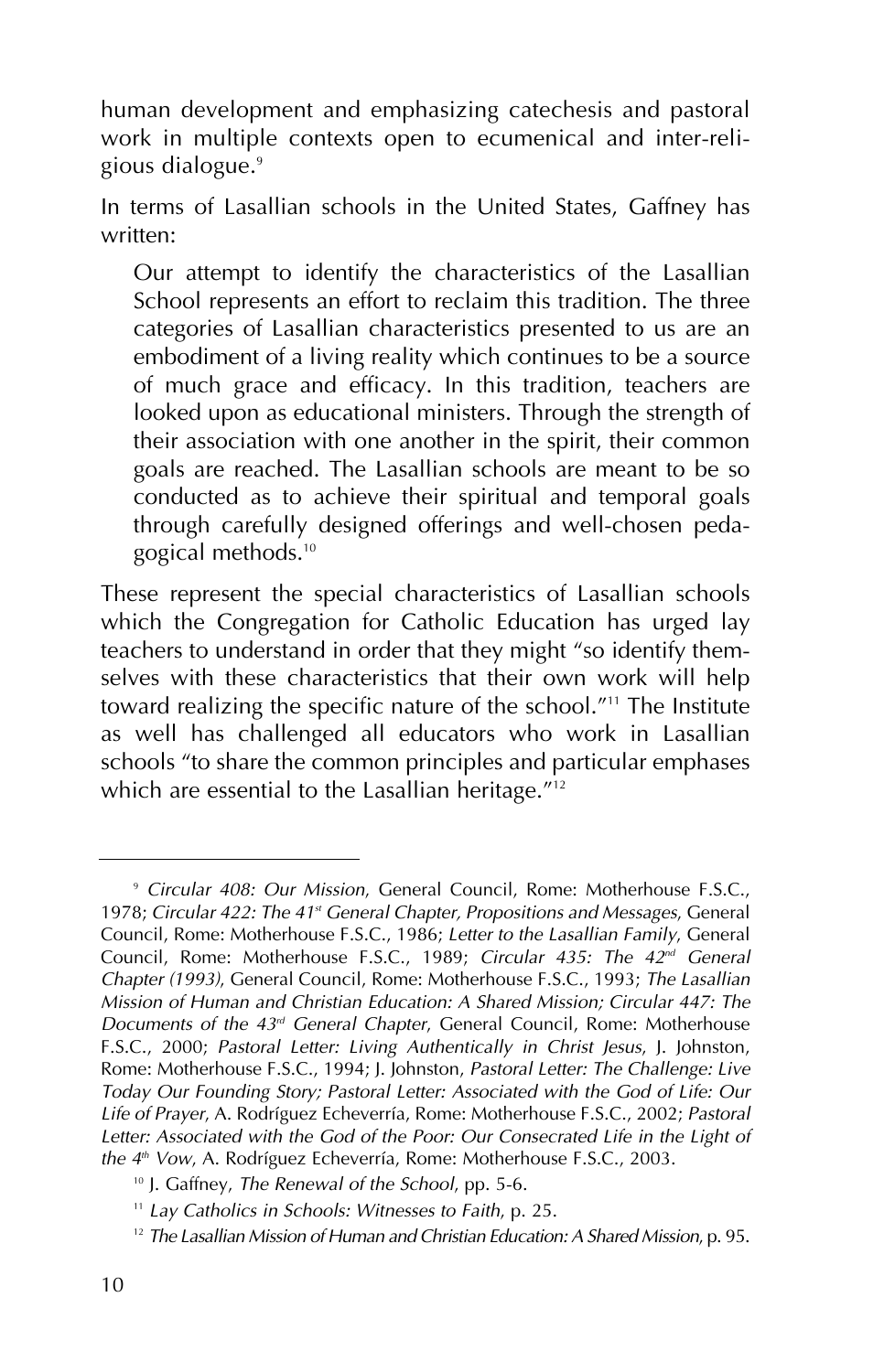Thus, as with Catholic schools in general, the relationship of the faculty, especially the lay faculty, to the goals of the Lasallian schools is a critical factor in the continued effectiveness of those schools, in terms of both identity and mission.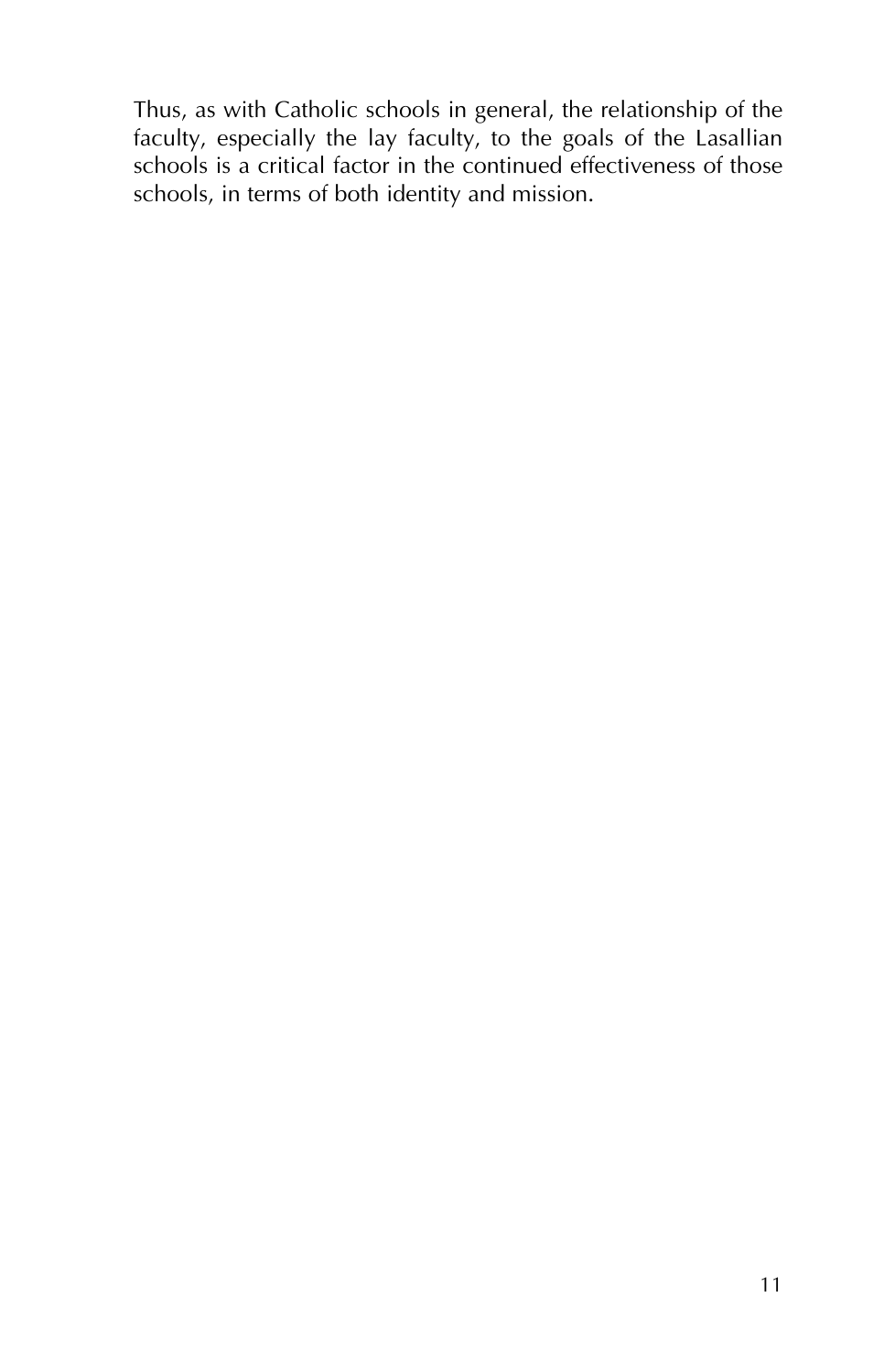# II. Teachers in Lasallian Schools

Brother Luke Salm<sup>13</sup> has identified one of the characteristics of the Lasallian school as its lay character, a character which could allow an easier identification of the school and its De La Salle Christian Brothers' staff with lay colleagues, students, and parents and which could promote a better understanding and support of movements to give lay persons a greater role in the life of the Church. This characteristic is a result of the nature of the Institute of the Brothers of the Christian Schools, "an Institute of pontifical right, composed exclusively of lay religious men,"14 in contrast to clerical religious orders.

### **Early Lay Roots.**

John Baptist De La Salle, a cleric himself, discerned in the earliest days of the Institute that this group of teachers should not have priest members, since the priesthood would be incompatible with the vocation and mission of a teaching Brother as he perceived it and the introduction of the priesthood might well weaken the foundation of the Institute by leaving it open to external ecclesiastical control.<sup>15</sup> Even though De La Salle's primary concern was the training of Brothers to staff the gratuitous Christian schools which he established in the cities of France, he also established two training schools for young laymen in 1687 in Rue Neuve and in 1699 outside of Paris. These training schools were to prepare lay teachers professionally and spiritually for their teaching in small towns and rural parishes, places requiring a single teacher, according to Brothers Luke Salm and Leon Lauraire.<sup>16</sup> Thus, even though Brothers could not be sent there because of a requirement established by De La Salle to have the Brothers minister in com-

<sup>&</sup>lt;sup>13</sup> "The Brothers' School," in *The Seven Christian Brothers' Colleges in the United States*, L. Salm, Riverside, NY: Manhattan College, 1983, p. 11.

<sup>14</sup> *The Rule of the Brothers of the Christian Schools*, General Council, Rome: Motherhouse F.S.C., 1987, p. 23.

<sup>&</sup>lt;sup>15</sup> The Work Is Yours: The Life of Saint John Baptist de La Salle, L. Salm, Romeoville, IL: Christian Brothers Publications, 1989.

<sup>16</sup> Ibid; *MEL Bulletin #12: Conduct of Schools: An Overall Plan of Human and Christian Education*, L. Lauraire, Rome: Motherhouse F.S.C., 2004.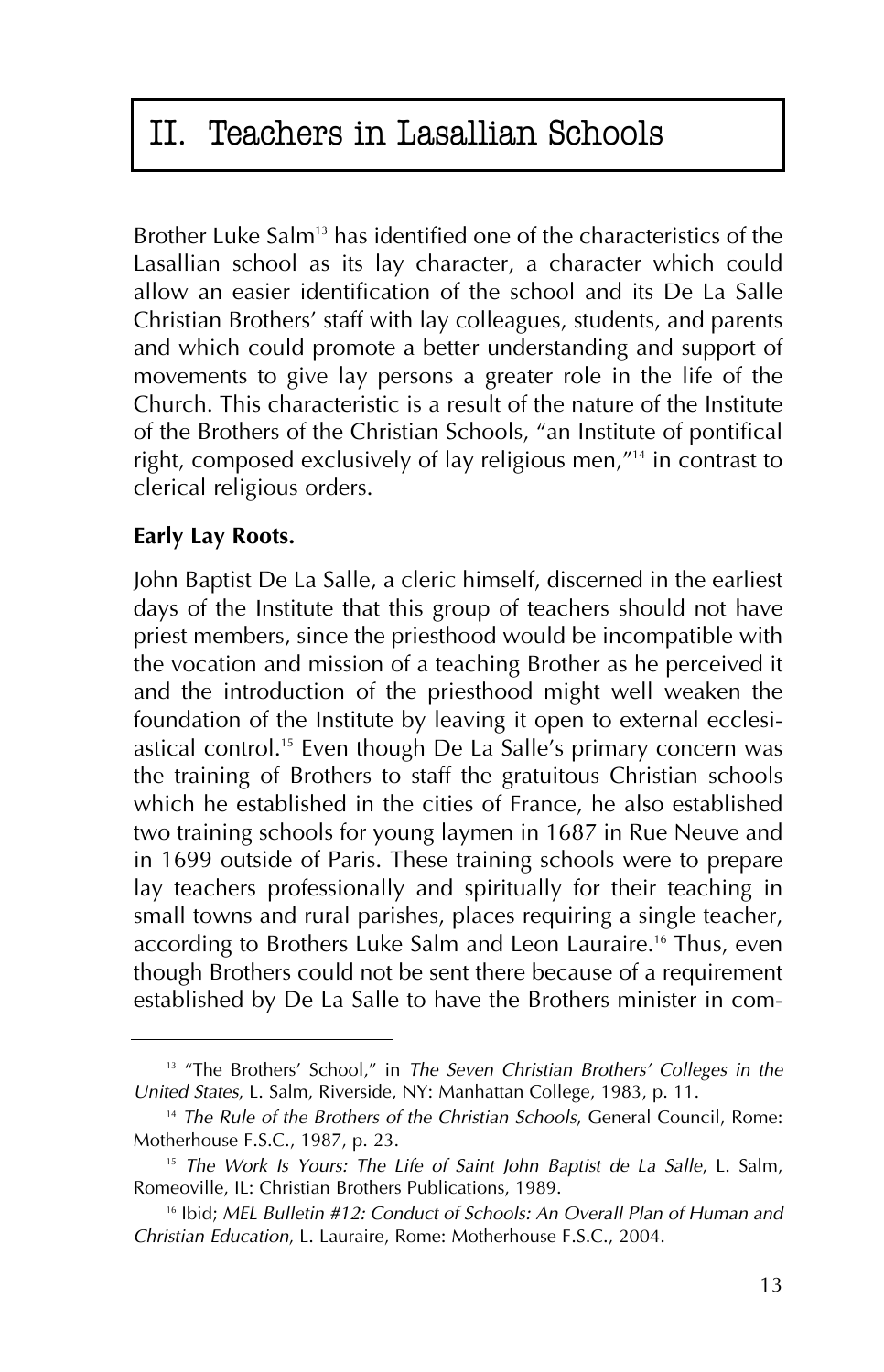munity (at least in groups of two), young people in those areas were able to receive instruction through De La Salle's normal school for laymen. That De La Salle had in mind all teachers, and not just the Brothers, can be seen in the title page of his *Meditations for the Time of Retreat* which states, "For the use of all persons who are engaged in the education of youth... $\frac{1}{17}$ Brother Jeffrey Gros<sup>18</sup> has noted that those meditations spoke of the radical equality of the lay teaching ministry and the ordained ministry. Brothers Jean Pungier and Michel Sauvage<sup>19</sup> have claimed that the Lasallian spirituality, a biblical and down-toearth spirituality, is applicable to all those within the Church who dedicate themselves to the education of the young.

#### **Evolution of the Role of the Lay Teacher (1958 to 1993).**

Brother Nicet-Joseph, the Superior General of the Brothers of the Christian Schools, wrote in a letter:

We religious have to realize that lay teachers have come into our schools to stay, and that we owe them a debt of gratitude for their admirable spirit of co-operation and for the enlightened zeal they manifest in the cause of Christian Education.

While being fully aware that we, as religious, have an important and irreplaceable role in the Church, we appreciate the fact that most of the laymen who work at our side have come, particularly in recent years, to look upon their teaching career as a God-given vocation... We have often witnessed the deep impression made upon the minds of our pupils through their contacts with earnest Catholic laymen who so obviously put spiritual values to the forefront of their lives. It is true, of course, that these pupils have the inspiring example of the Brothers ever before them, but what they learn to take for

<sup>&</sup>lt;sup>17</sup> Meditations by John Baptist de La Salle, J.B. de La Salle, Landover, MD: Lasallian Publications, 1994, p. 410; *Retreat Manual for the Use of the Brothers of the Christian Schools*, W.J. Battersby, Winona, MN: St. Mary's College Press, 1965, p. 3.

<sup>&</sup>lt;sup>18</sup> "The Brother and the Church: The Lasallian Legacy," J. Gros, in *Brothers in the Church*, M. Helldorfer, ed., Romeoville, IL: Christian Brothers National Office, 1984, pp. 97-107.

<sup>19</sup> *Ministers of Grace: The Work of Christian Educators according to St. John Baptist de La Salle*, J. Pungier, Rome: Motherhouse F.S.C., 1980; "Introduction" to Ministers of Grace, M. Sauvage, p. 1.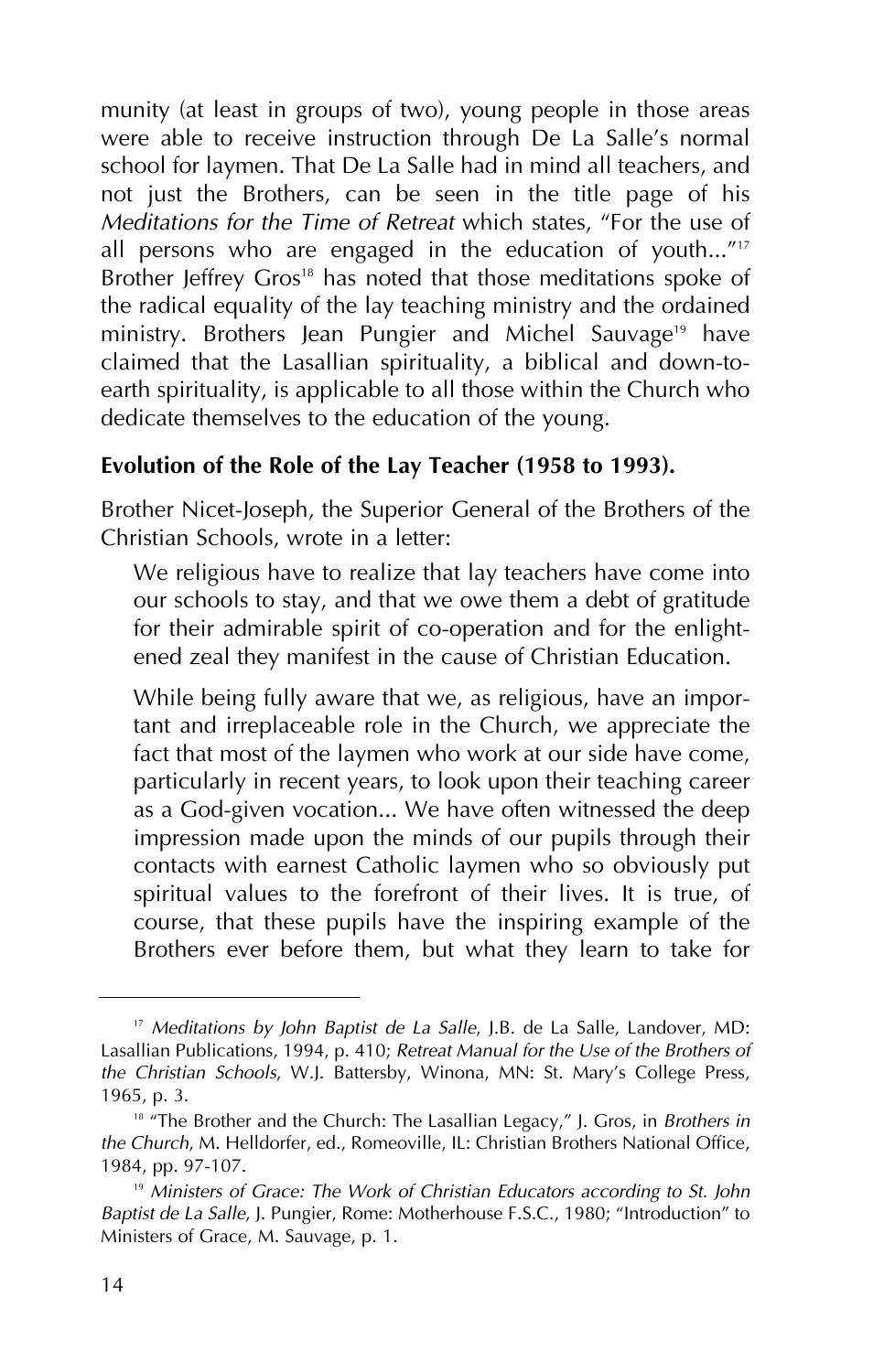granted in a religious usually appears more striking in 'one of themselves'.20

The draft of the *Rule of 1966* noted that the Brothers were to form a unit with other faculty members, working together closely, sharing responsibility for the common task, and holding periodic meetings to discuss methods of teaching and of promoting the Christian and apostolic formation of the students. The *Declaration* and the *Rule of 1967* referred to the lay teachers as collaborators, praised the richness that comes to a school through a diversified yet united faculty, recognized the unique contributions of lay teachers with their experience of family, civic, and professional life, and urged their full participation in the life of the school with catechesis, apostolic organizations, extra-curricular activities, and administrative positions. *Circular 391*, which reported the results of the General Chapter of 1966-67, praised the lay teacher as an excellent colleague and noted that by joining the knowledge and devotedness of Brother and lay teacher an effective team could be formed.

*Circular 394 (Orientations for the Next 5 Years)*, the *Rule of 1976*, the Acts of the 40<sup>th</sup> General Chapter, and the *Letter of the Superior General* by Brother Pablo Basterrechea in 1977 encouraged the formation of the Lasallian family, an aspect of which was the opportunity for Brothers to share their Lasallian spirituality with all the members of the educational community.

*Circular 408: Our Mission* from the General Council and Brother Pablo Basterrechea's *Letter of the Superior General* in December 1979 noted some of the difficulties posed by this new conceptualization of the role of the lay teacher as a colleague or collaborator: (a) some Brothers were disoriented by the radical shift in mentality; (b) other Brothers realized that attitudes and previously uncontested concepts would have to change and the Brothers would have to conceive of their new role within the school; (c) the degree and level of participation of lay teachers presented delicate problems and affected negatively at times the spirit of unity and action in the school; and (d) the involvement of lay teachers in catechetical as well as secular teaching required a greater con-

<sup>&</sup>lt;sup>20</sup> "Letter to the Christian Brothers Education Association," Nicet-Joseph, in *Proceedings of the Nineteenth Annual Conference of the Christian Brothers Education Association*, 1958, Vol. 19, p. 7.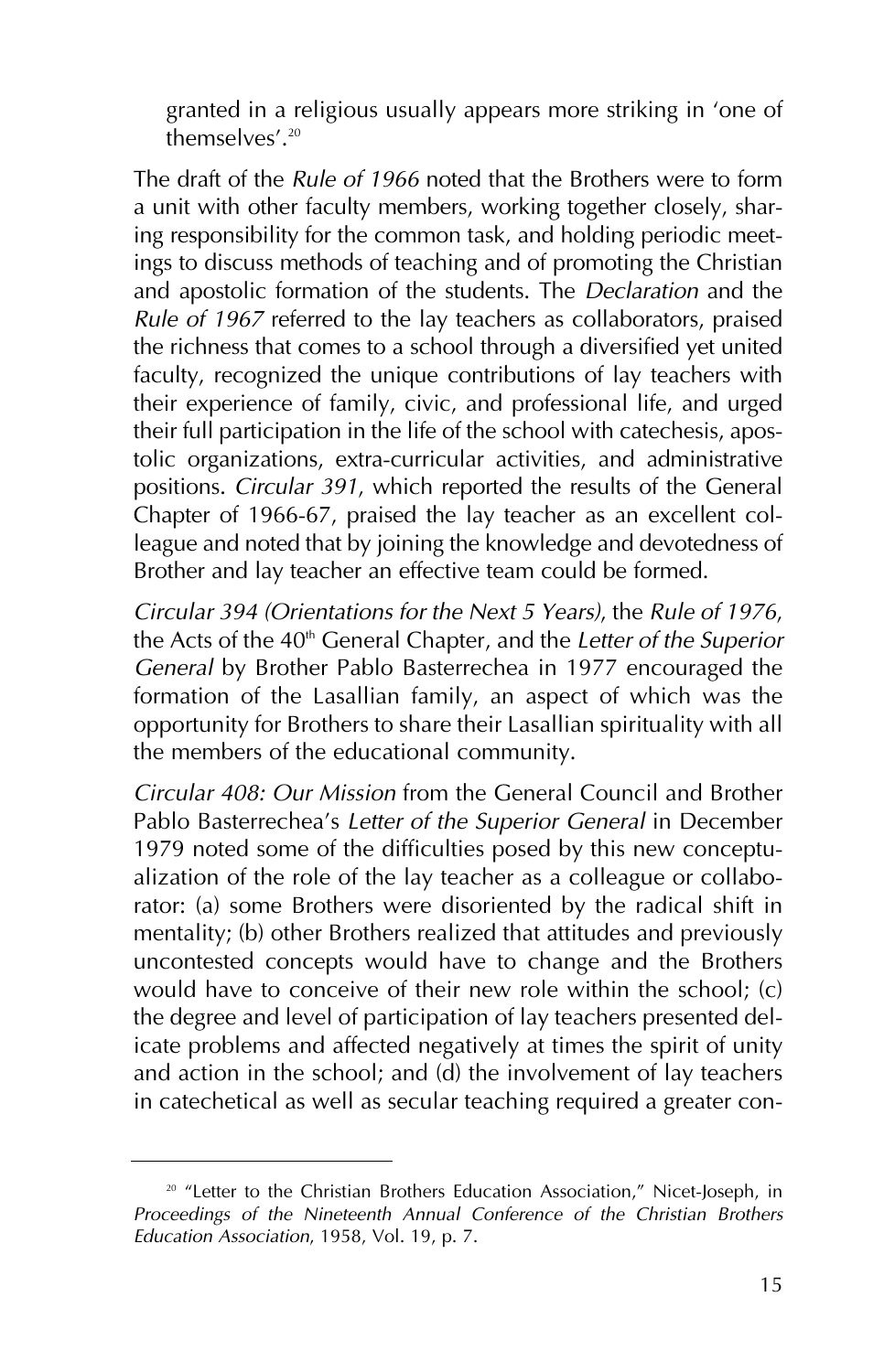sideration of their personal convictions and capacity for integration, witness, and commitment. However, despite the problems, both the General Council and Brother Pablo Basterrechea in his May 1979 *Letter of Brother Superior* re-emphasized the need for the formation of lay collaborators. In addition, lay collaborators were to be given administrative and leadership responsibilities or managerial control over entire institutions so that the Brothers could be freed to serve the educational mission of the Church in new ways.

*Circular 415* reported on the 1981 Rome meeting of Brothers in leadership positions in their local areas from around the world. A major topic was the "Brothers' school" and the role of the lay teacher in that school. This intercapitular gathering noted the need to transform the educational community into a faith community, a transformation which would require a group of baptized persons who would be able to share ideas and faith. It also recognized that some lay teachers worked in the schools for the sole purpose of gaining a living with no reference to Christianity. It further recognized that the Brothers would have to give lay teachers the leadership needed, share their spirituality with them, and develop programs and resources for communicating the Lasallian spirit to groups in the school. The new role of the Brothers was to assist lay teachers to assume their rightful and equal role in the teaching ministry (no longer as auxiliaries), to be present in the schools in key posts of pastoral, educational, and pedagogical influence where they could give clear recognition to their specific Lasallian identity, and to give witness to colleagues and students of consecrated life, gratuity, availability, brotherhood, and a care for the life of faith. Among the recommendations of the gathering was an especially urgent one:

Be more open to the lay teachers working among us with a desire for their greater integration. As the report points out, 'we integrate them in our work, less in our mission and still less in our spirituality.'

As a logical consequence, be more associated with them and give them leadership within the framework of our common mission and responsibility.<sup>21</sup>

<sup>&</sup>lt;sup>21</sup> Circular 415: Perspectives for 1986, General Council, Rome: Motherhouse F.S.C., 1981, p. 11.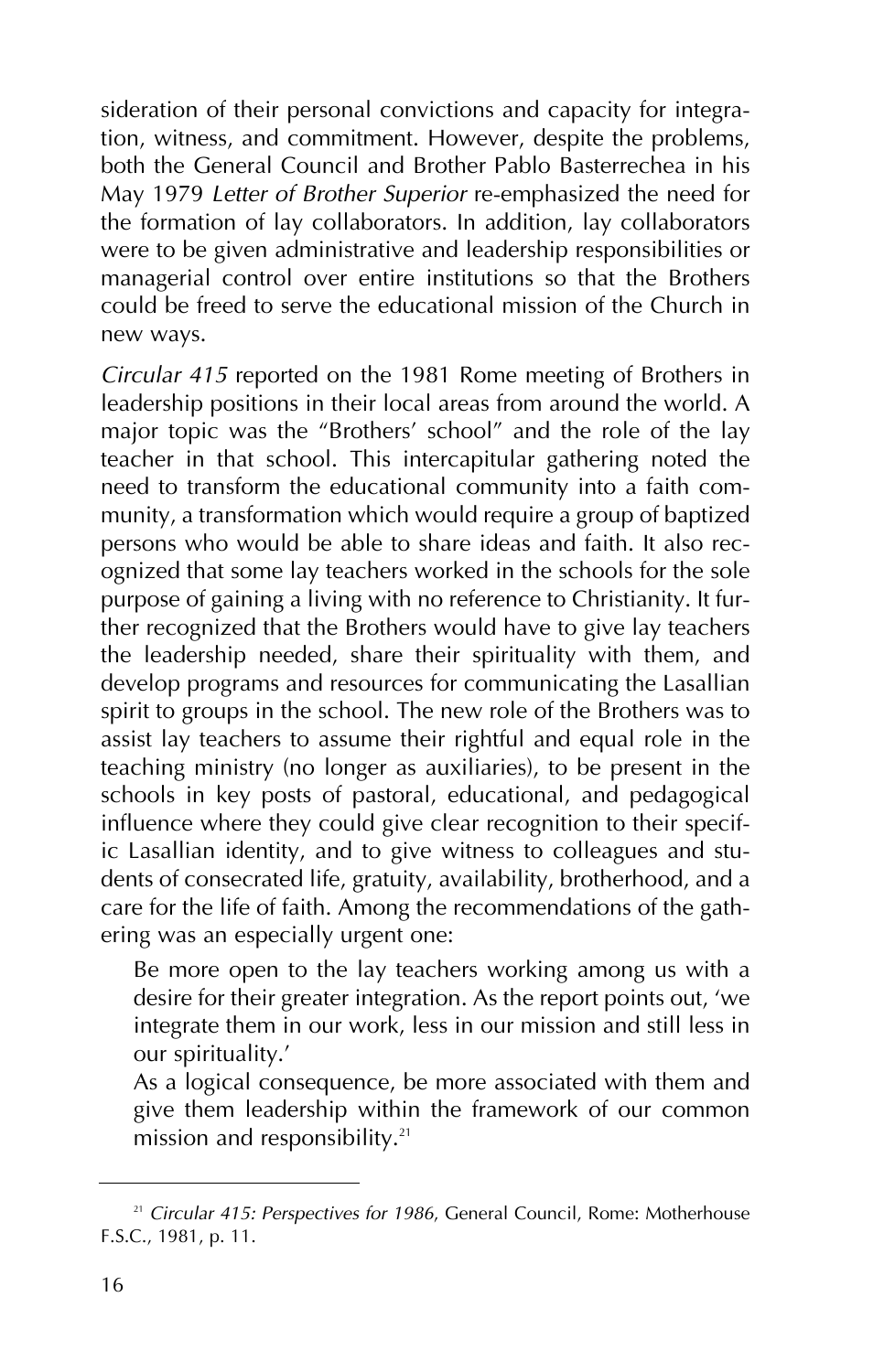and:

[It is] an urgent duty to get them [laymen working with the Brothers] to share in this mission and this spirituality. An urgent duty because it is a debt the Church owes the layman. And our negligence now becomes apparent in the difficulties we encounter when we see many lay teachers 'doing nothing.' Whoever has helped them do anything.<sup>22</sup>

Subsequent letters of the Superior General, Brother Pablo Basterrechea, in 1982 and 1985 reiterated the rightful role of the lay teacher in the Lasallian school and noted how the Lasallian family was strongest in adversity. In his letter of 1985 Brother Pablo Basterrechea also challenged the Brothers to give a firm lead to those who seek to deepen their knowledge of Lasallian spirituality and not to dwell in confusion or to seek escape routes from their responsibility, since future decades of apostolic vitality in the schools would depend on the Brothers' resolve and willingness in the present.

In a 1985 report generated by the De La Salle Christian Brothers of various sectors of the Institute throughout the world, entitled *Final Report: The Ministry of the Brothers of the Christian Schools in the World Today*, it was noted that, although the Brothers seemed to believe in the equality and the difference of gifts in ministry between themselves and lay persons, the process of "Lasallianization" in a school sometimes became a patronizing process and distrust between Brothers and lay teachers decreased the possibility for integration in one common mission. The report also mentioned that, where there was true collaboration and a sharing of responsibilities, apostolate, and spirituality, a result was the reciprocal enrichment of the Brothers' own spirituality. The *Rule of 1986* declared that "the Institute sees the existence of the various Lasallian movements as a grace from God renewing its own vitality"23 and that "the Brothers gladly associate lay persons with them in their educational mission... [and] provide, for those who so desire, the means to learn about the Founder and to live according to his spirit... [and] co-operate in forming Christian leaders. $724$ 

<sup>22</sup> Ibid. pp. 25-26.

<sup>23</sup> *The Rule*, p. 150.

<sup>24</sup> Ibid. p. 35.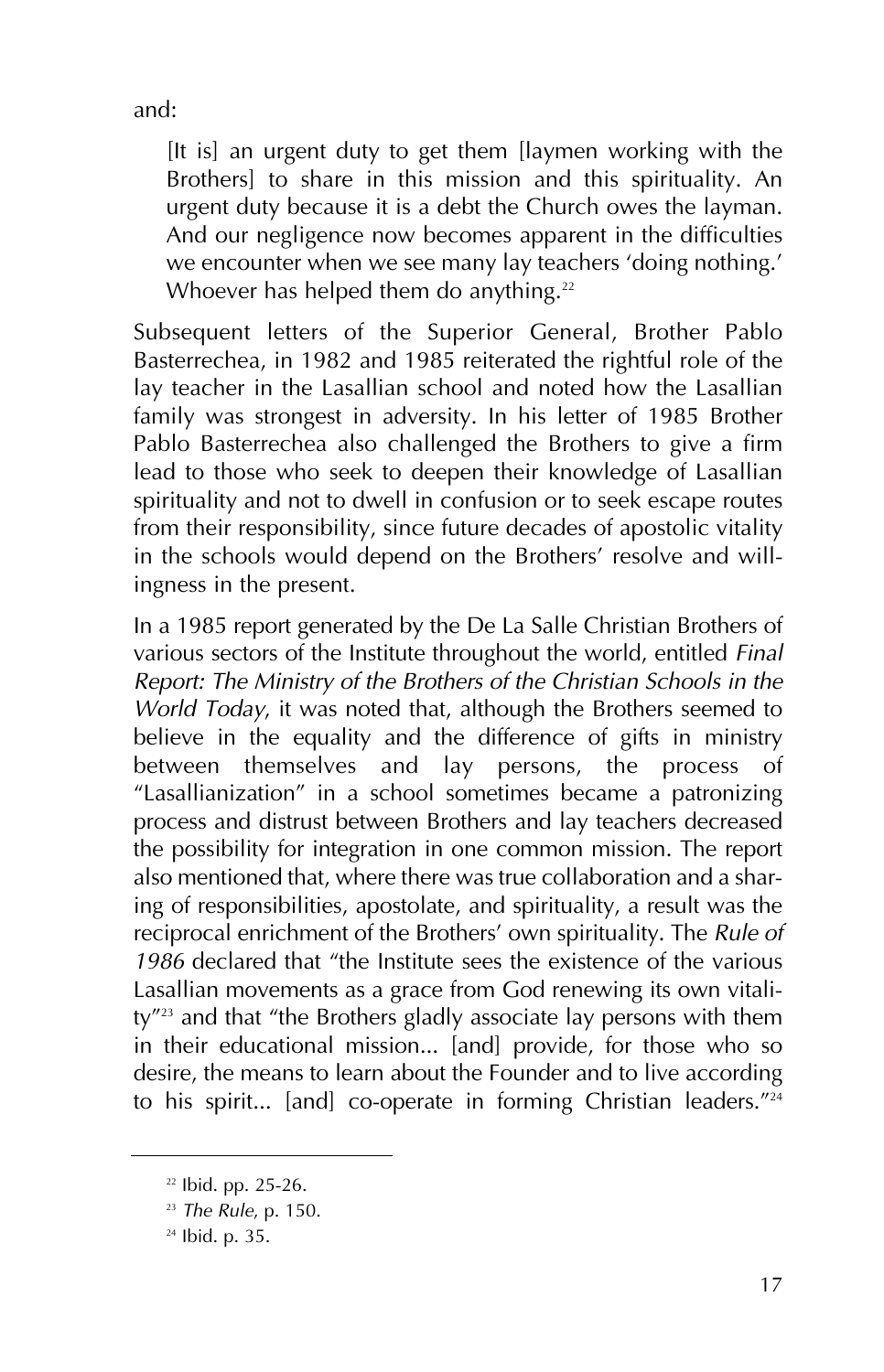*Circular 422*, reporting on the General Chapter of 1986, provided an opportunity for the Brother Capitulants to address the Brothers and, for the first time in the history of the Institute, members of the Lasallian family. It called upon the Brothers to see themselves no longer as the "'proprietors' of our work and mission"<sup>25</sup> but rather as sharers in a common ministry with lay people and it urged lay teachers to draw from the "'faithful memory' of the Lasallian spirit"<sup>26</sup> within Brothers' communities in order that they too would serve as animators of Lasallian spirituality. The Chapter proposed for both Brothers and Lasallian colleagues a "Credo" which declared: (a) a belief in a common mission to educate young people in a Christian way, (b) a belief in a common lay vocation through religious consecration and baptismal consecration, and (c) a belief in a common heritage of Lasallian spirituality uniting professional activity and the life of faith.

Subsequent letters of the Superior General, Brother John Johnston, in 1987, 1988, and 1991 called the development of lay involvement and the Lasallian family one of the most important and dramatic developments in the Institute since Vatican Council II. That development was not without problems, since Brother John Johnston in 1987 noted that many Brothers experienced frustration and demoralization. They felt that the "Brothers' schools," as they once had known them, were a thing of the past. In fact, Brother John Johnston wrote:

It is my impression that Brothers in most (but not all) areas of the Institute accept these new orientations, with attitudes, however, ranging from enthusiasm to begrudging resignation. There are Brothers who interpret the evolution from Brothers' schools to Lasallian schools as a sign that the Institute has failed. Others wonder whether Brothers still have a worthwhile role to play in Lasallian education. Still others suspect that the Institute itself and its leaders have lost faith in the Brothers' vocation and are actually contributing to its decline by encouraging and promoting the participation of the laity in Lasallian mission and spirituality.<sup>27</sup>

<sup>25</sup> *Circular 422*, p. 13.

<sup>26</sup> Ibid. p. 29.

<sup>27</sup> *Pastoral Letter: "Irrevocably Committed" to Follow Christ Yesterday, Today, Tomorrow*, J. Johnston, Rome: Motherhouse F.S.C., 1991, pp. 19-20.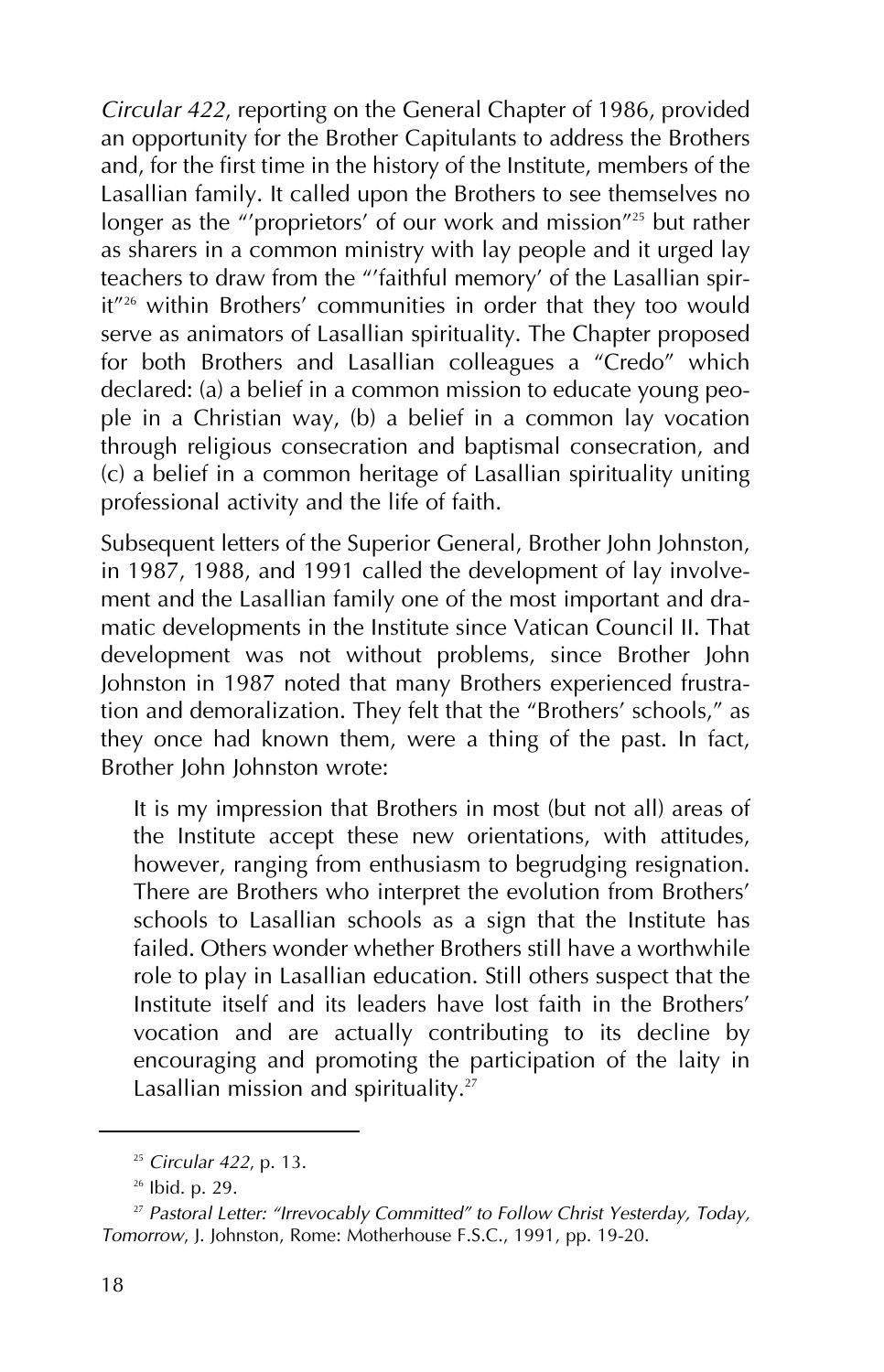Brother John Johnston reiterated that concern noting the need to avoid confusion of identity and roles between Brothers and lay and calling for "the wisdom, creativity, and courage to revitalize our own life as Brothers and simultaneously to develop and foster a variety of structural forms whereby the laity can participate actively in our Lasallian educational mission."<sup>28</sup> However, some Brothers, according to Brother John Johnston in his report as Superior General to the 42<sup>nd</sup> General Chapter in 1993, believed that lay teachers are inferior to religious teachers, less dedicated and less suited to exercising responsibility.

In addition, in that same report as well as his earlier pastoral letter in 1987, Brother John Johnston noted that many lay teachers had similar frustrations and confusion because they did not experience themselves as full partners in the creation of Lasallian schools and they viewed the Brothers as employer and they, the lay teacher, as employees.

Brother John Johnston's challenge in his 1987, 1988, and 1993 pastoral letters to the Brothers was to recognize the collapse of the traditional model of Brother-lay collaboration (lay in important but secondary roles) and to become involved in the emergence of a new model. In this model the Brother would live his consecration authentically and share his formation with his lay colleagues in a spirit void of paternalism, condescension, and control (however subtle) through open and frank dialogue, through helping to create structures to incorporate Lasallian values, through sharing Lasallian spirituality, history, and tradition, and through handing over certain works and activities to lay persons.

In a letter to Brothers and lay colleagues alike, the Superior General and his General Council wrote the following:

All these [lay teachers] share directly with the Brothers the apostolate of the Institute to educate and evangelize. We are very much aware of the extent to which their work with us is competent, energetic, creative, and of their willingness to help. We are pleased to see an increasing number of them willing to occupy positions of responsibility for the sake of continuity and the good of the school. Their presence in the

<sup>28</sup> *Pastoral Letter: Our Community Life, J. Johnston*, Rome: Motherhouse F.S.C., 1992, p. 21.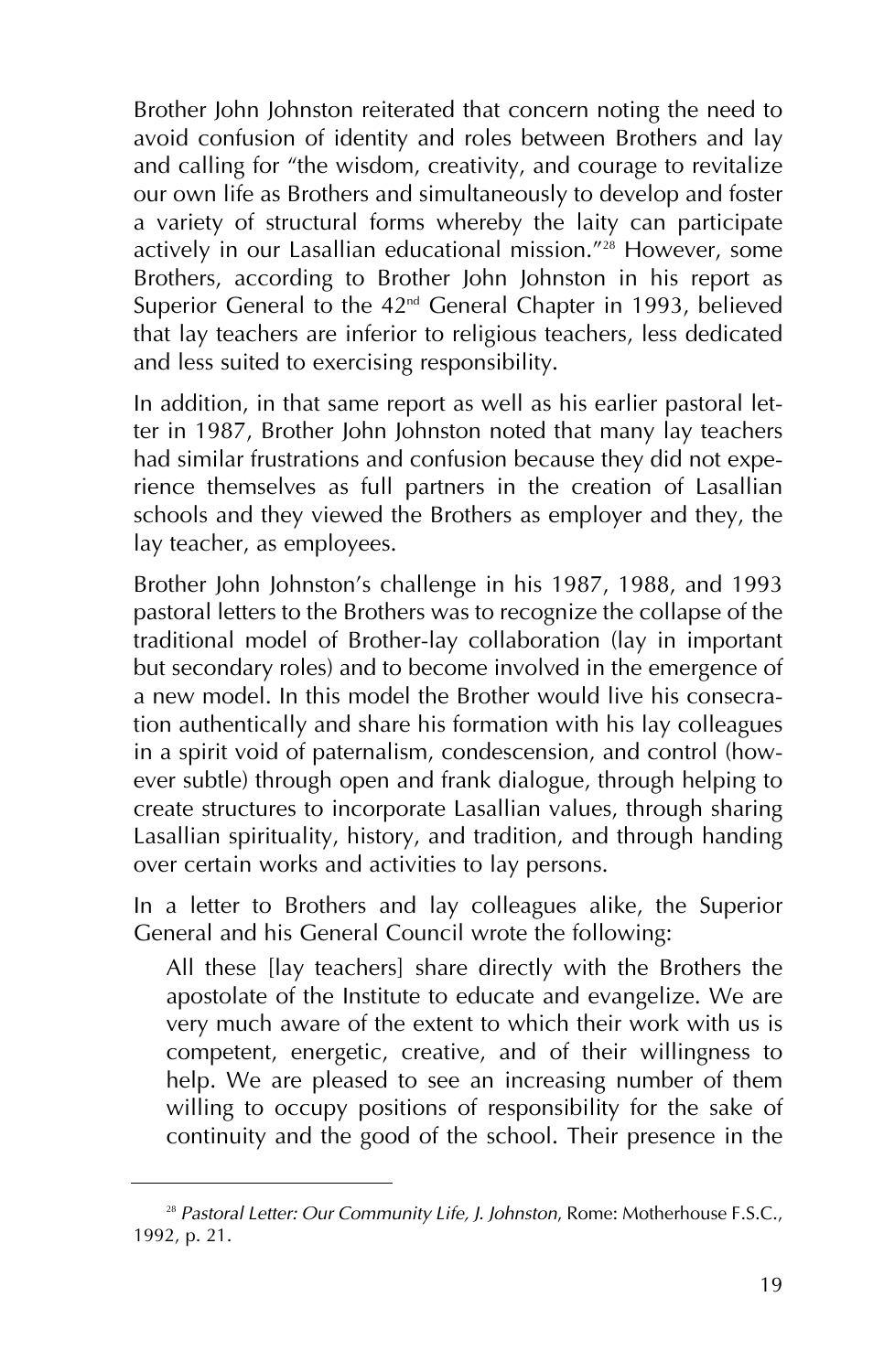school and their work are a constant source of enrichment for us. The Institute, in its turn, is conscious of its responsibility towards them in the matter of training and guidance, tasks already undertaken by a number of Brothers... As partners in the work of educational communities, they [the Brothers] must contribute their availability, their creativity, their willingness to share positions of responsibility and to offer help in promoting growth on a human, professional and Lasallian plane... What is being called for here is a change of mentality and of attitude towards lay people: it is a response to the call of the Holy Spirit at the present time. $29$ 

*Circular 433*, convoking the 42nd General Chapter, made provision for the first time in the history of the Institute of the Brothers of the Christian Schools for the participation of fifteen Lasallian lay people in that Chapter. This change was initiated in order that the capitulants, in assessing the past and planning for the future, would hear directly what lay people thought and experienced. Brother Paul Grass noted that "the history-making invitation of the [lay] Consultants at this General Chapter is now a precedent for the future General Chapters that will address the worldwide mission of the Institute and the developing phenomenon of the Lasallian Family."30 That Chapter declared that Shared Mission was an "Institute priority"<sup>31</sup> and that the Lasallian formation of teachers and educators was a "fundamental priority."<sup>32</sup> However, it was the two messages of the Capitulants, first to the Brothers and then to the Lasallian world, that captured the significance of that moment in the life of the Institute:

The discreet reminder in our Rule that the charism and spirituality of St. John Baptist de La Salle go beyond the confines of the Institute and are a gift and inspiration to others as well began to take on tangible and dramatic meaning. The new life we see in one shared mission means that a way of looking upon ourselves as the only authorized agents of the Institute's mission is obsolete. In our unified commitment to

<sup>29</sup> *Letter to the Lasallian Family*, p. 26.

<sup>&</sup>lt;sup>30</sup> "A chapter ends... a new chapter begins," P. Grass, in *Bulletin No. 239: 42<sup>nd</sup> General Chapter*, (pp. 1-3), Rome: Motherhouse F.S.C., p. 2.

<sup>31</sup> *Circular 435*, p. 47.

<sup>32</sup> Ibid. p. 48.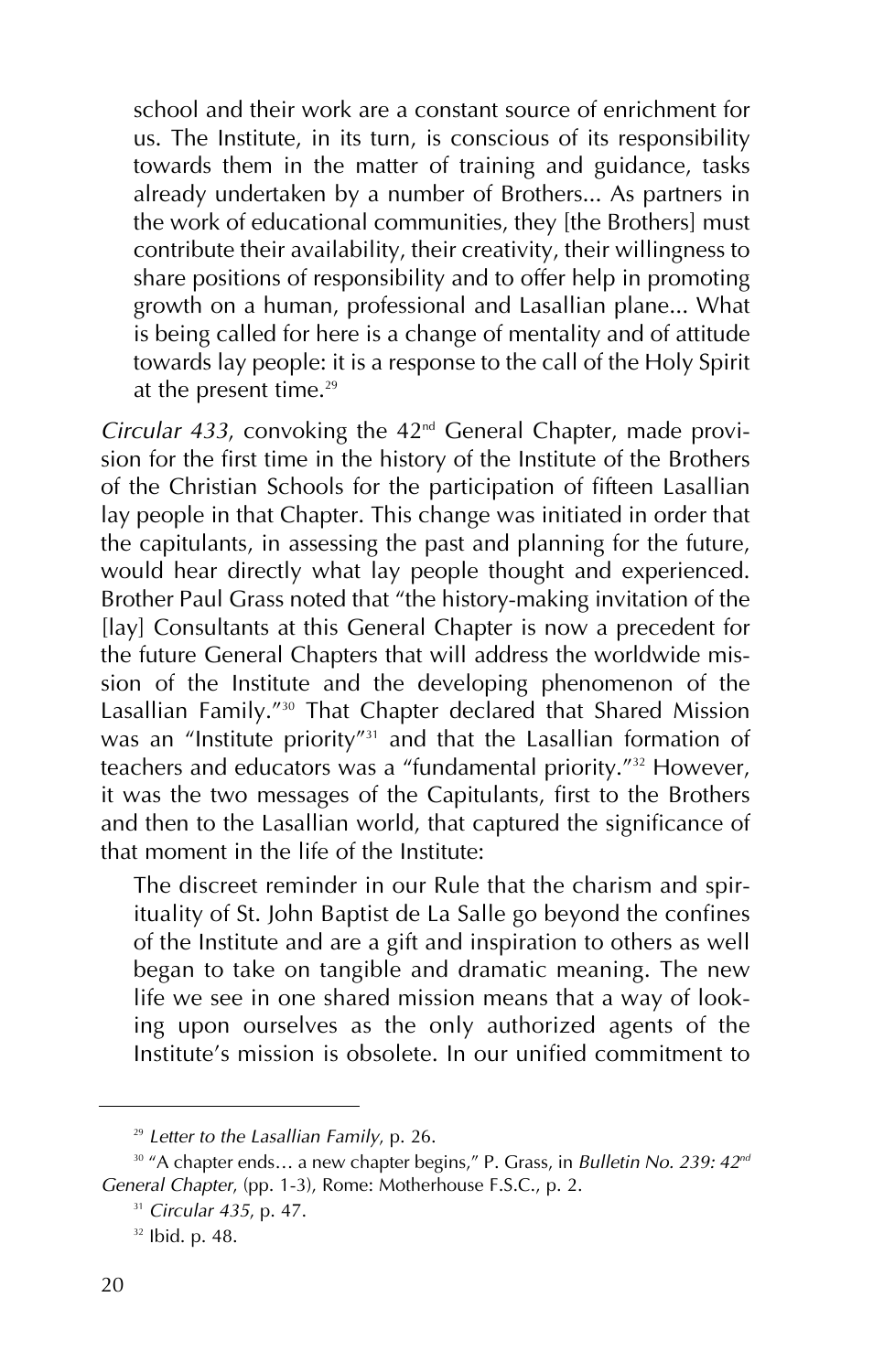mission there is diversity of vocations. *Message to the Brothers*. 33

and:

We, ourselves, have experienced this Chapter as an historic event, as an 'irresistible and irrevocable stage in our history,' to quote the words of one of the Consultants… In our lives, there are special, powerful moments when the past takes on a new meaning, the events of the present have a stronger impact and the future is faced with renewed determination… In light of the experience of the last twenty years, the Chapter reaffirms the irreplaceable role of those men and women (lay persons, priests and religious) who carry out this [Lasallian] mission. *Message About the Shared Mission to the Worldwide Lasallian Family*. 34

Thus, within the Institute of the Brothers of the Christian Schools a radical rethinking of the role of the lay teacher within the school had occurred. On the world-wide level clear official directions were given.

### **Lay Teachers in Lasallian Schools in the United States Until 1993.**

Brother Gerard Rummery wrote that "...already in the 19<sup>th</sup> Century, the schools had expanded, particularly the schools in the East, in Asia to make use of other people who wished to teach alongside the Brothers"35 and that, in the large schools of Asia, the tradition has been lay colleagues standing beside the Brothers in major roles in the life of the school. Likewise, during the  $42<sup>nd</sup>$ General Chapter it had been noted that, in the 19<sup>th</sup> Century, lay teachers had begun to work in Brothers' schools on a continual basis in Belgium, France, and Madagascar, with training and support for lay teachers in the Paris area. However, the experience in the United States was somewhat different. In a 1985 report on the status of the ministry of the Brothers of the Christian Schools in the United States, the compilers noted that, although there had been

<sup>&</sup>lt;sup>33</sup> Bulletin No. 239: The 42<sup>nd</sup> General Chapter, Rome: Motherhouse F.S.C., 1993, p. 74.

<sup>34</sup> Ibid. p. 76.

<sup>35</sup> *Lasallian Teacher*, G. Rummery, a paper presented at the Lasallian Schools Workshop, October 1987, in Skaneateles, NY, p. 7.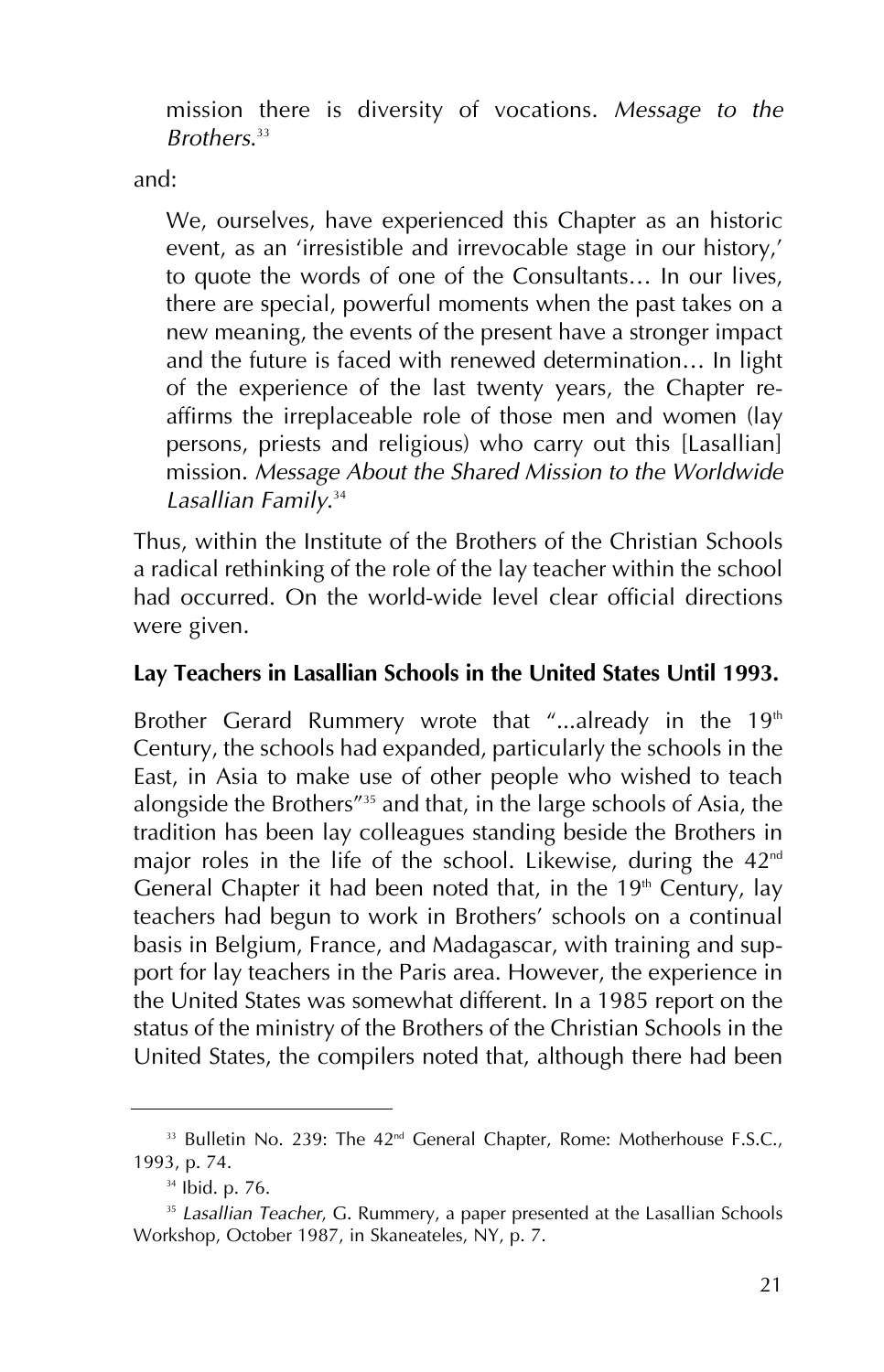an increased appreciation of the gifts of lay teachers and increased attempts at the animation of lay teachers in the Lasallian spirit, "in the midst of changing circumstances, Districts are trying to redefine the meaning of the Lasallian school and the role of the Brothers and our lay colleagues in this new setting."<sup>36</sup> In addition, the report made note of the distrust which existed between lay teachers (low pay, inability to rise in the system, and seeming special privileges for the Brothers) and the Brothers (tuitions must be raised because of more lay teachers and their salary demands) and stated:

The Brothers want to safeguard the distinctive style they have brought to their schools and fear that lay administered schools (either controlled by lay boards or under a lay principal) will become too elitist or private, or will not be in concert with the spirituality of a Catholic educational ministry. In spite of these difficulties, the Brothers have incorporated and continue to incorporate more of their lay colleagues into the management of the schools. The Brothers are searching for the appropriate role they should play and a realistic process for this incorporation.37

This situation had historical roots.

According to Brother Francis Huether,<sup>38</sup> the first Regional Secretary of Education for the United States/Toronto Region of the Brothers of the Christian Schools, lay teachers were present in schools conducted by the De La Salle Christian Brothers throughout the 20<sup>th</sup> century. In New York City elementary schools, up until the late 1950s and early 1960s, lay teachers were primarily lay women who taught art and dance, though some taught regular subjects; in high schools, some lay women were librarians and most lay men taught secular academic subjects and coached. In the local school they were important; they were esteemed by the students and were consulted informally about decisions in the school. However, they often received a salary and benefits which were as meager as those given to the Brothers and they were

<sup>36</sup> *United States/Toronto Report in Study Group: The Ministry of the Brothers of the Christian Schools in the Church Today*, unpublished manuscript, Rome: Motherhouse F.S.C., p. 4.

<sup>37</sup> Ibid. p. 9.

<sup>38</sup> Personal correspondence, 28 October 1991.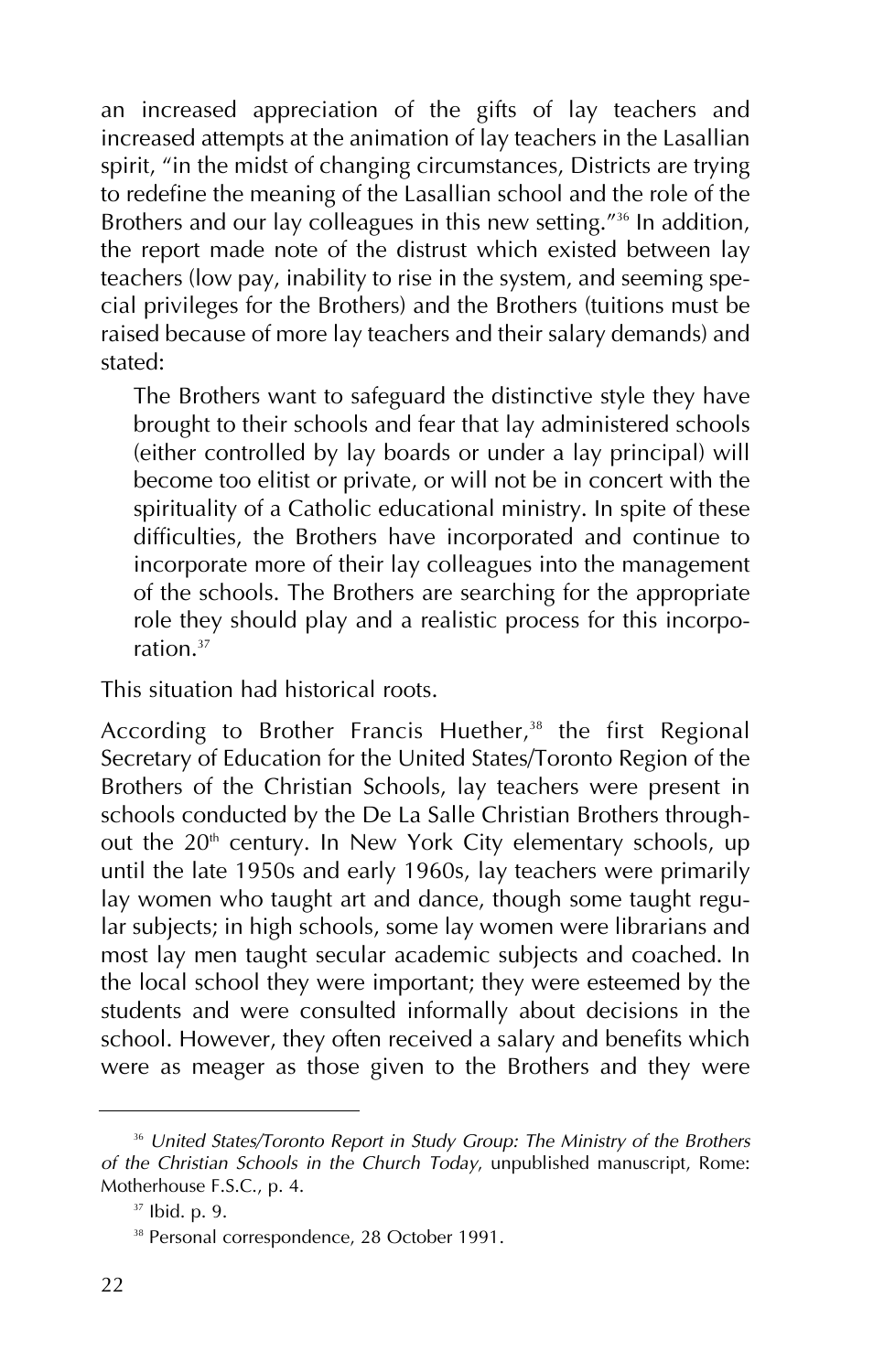rarely or never appointed to administrative positions, either school-wide or departmental.

Although they were present in the schools, lay teachers seemed to be somewhat invisible. There does not appear to be national records of the numbers of lay persons involved in De La Salle Christian Brothers' schools prior to the early 1970s, according to Brother Francis Huether, $39$  and the annual proceedings of the  $[De$ La Salle] Christian Brothers Education Association make no substantial mention of the lay teacher through most of its history (starting in 1939) until 1958 when the meeting was devoted to the topic of the lay teacher, despite the fact that prior meetings had dealt with topics of Catholic Action (*Proceedings of the Ninth Annual Educational Conference of the Brothers of the Christian Schools*, 1947) and the role of the teacher (*Proceedings of the Fourteenth Annual Conference of the [De La Salle] Christian Brothers Educational Association*, 1952).

In the early 1950s, in remarks about the shortage of teachers (*Proceedings of the Fifteenth Annual Conference of the [De La Salle] Christian Brothers Education Association*, 1953), Brother A. Benedict suggested that the solution for meeting the need for additional Catholic high school teachers was an increase in vocations to the priesthood and the religious life and Brother A. Raymond noted that "most secular teachers, although provided with all learning and the best of methods, could never form the spirit of Christianity in their students."40

Brother J. Daniel, a De La Salle Christian Brother who had been a lay teacher, noted that "acceptance of lay teachers over the past ten years has increased greatly."41 He cited the criticisms directed at lay teachers, for example, lack of interest in the school, failure to lend a hand with more difficult tasks, inability to discipline students, and teaching in a second rate manner. He also proposed some guidelines for dealing with lay teachers: (a) lay teachers should have a philosophy of education consistent with Catholic

<sup>39</sup> Personal correspondence, 9 January 1992.

<sup>&</sup>lt;sup>40</sup> "The Christian Man and His Life Work," A. Raymond, pp. 21-32, in *Proceedings of the 15th Annual Conference of the Christian Brothers Education Association*, 1953, Vol. 15, p. 30.

<sup>41</sup> "The Problems of the Lay Teacher," J. Daniel, pp. 253-257, in *La Salle Catechist*, 1957, Vol. 23, p. 257.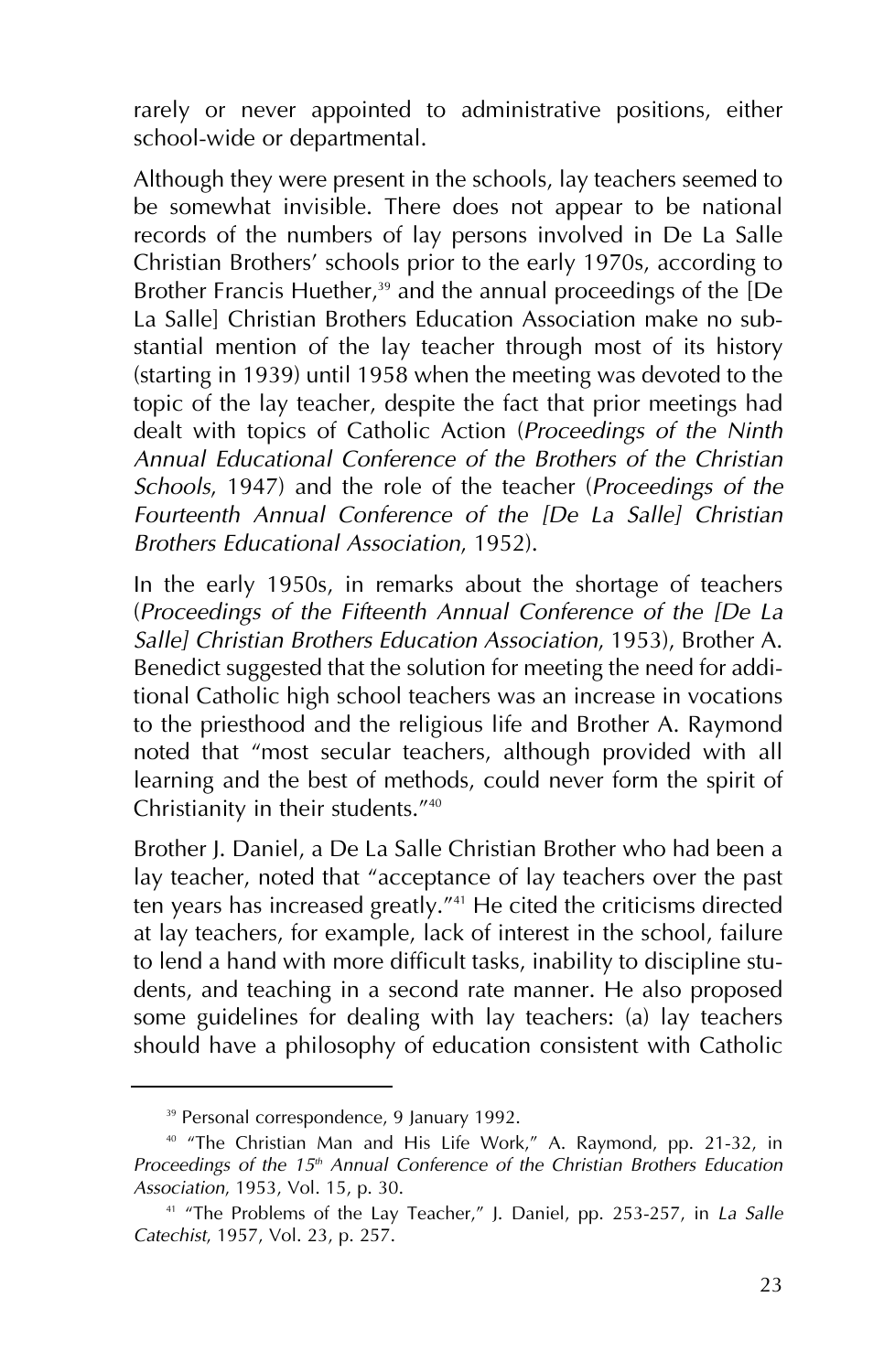principles, (b) lay teachers should be made aware of new policies in the school, (c) lay teachers should be treated in a friendly manner, (d) although lay teachers do not expect administrative positions, they could serve as a chairman of a committee or a temporary department chairman, (e) lay teachers should be expected to assist as monitors and to attend school functions, (f) lay teachers should be provided with some job security, and (g) lay teachers should have a room for study, lunch, and relaxation.

At the annual meeting of the [De La Salle] Christian Brothers Education Association in 1958 "the topic of lay teachers in a [De La Salle] Christian Brothers' school assumed at times proportions of a controversial issue."42 Brothers who spoke at that 1958 conference<sup>43</sup> described the positive contributions of the lay teacher: (a) lay teachers would allow new groups of Catholic students to receive a Catholic education (a parallel to John Baptist de La Salle's training of lay teachers to serve students whom the Brothers could not serve); (b) lay teachers bring special skills as musicians, artists, shop and physical education teachers, bring a degree of reality to the schools through their experiences, and bring the potential for spreading news about the school into the public realm; (c) lay teachers, for the most part, are zealous, want to be Catholic teachers, and can influence students by their exemplary Christian life in the classroom and outside of school; (d) lay teachers bring diversity to the staff since there is a degree of inbreeding among the Brothers in reference to methodology; (e) lay teachers add permanence and stability to the staff because of the mobility, obedience, and frequent transfers of the Brothers; and (f) since the lay teacher will be a permanent part of the school, administrators must acknowledge their worth, provide for their incorporation, and recognize that their presence could help the Brothers to sanctify their own lives as well as help to sanctify the lives of their lay co-workers. On the other hand, disadvantages of lay teachers were noted by Brothers J. Camillus and B. Peter: (a) lay teachers were commonly perceived as the "necessary evil" who would be gotten rid of as soon as another Brother was avail-

<sup>42</sup> "Summary of the Discussion," J. Athanasius, pp. 40-43, in *Proceedings of the Nineteenth Annual Conference of the Christian Brothers Education Association*, 1958, Vol. 19, pp. 40-41.

<sup>43</sup> Brothers J. Athanasius, J. Camillus, B. Peter, I. Philip, and F. Thomas.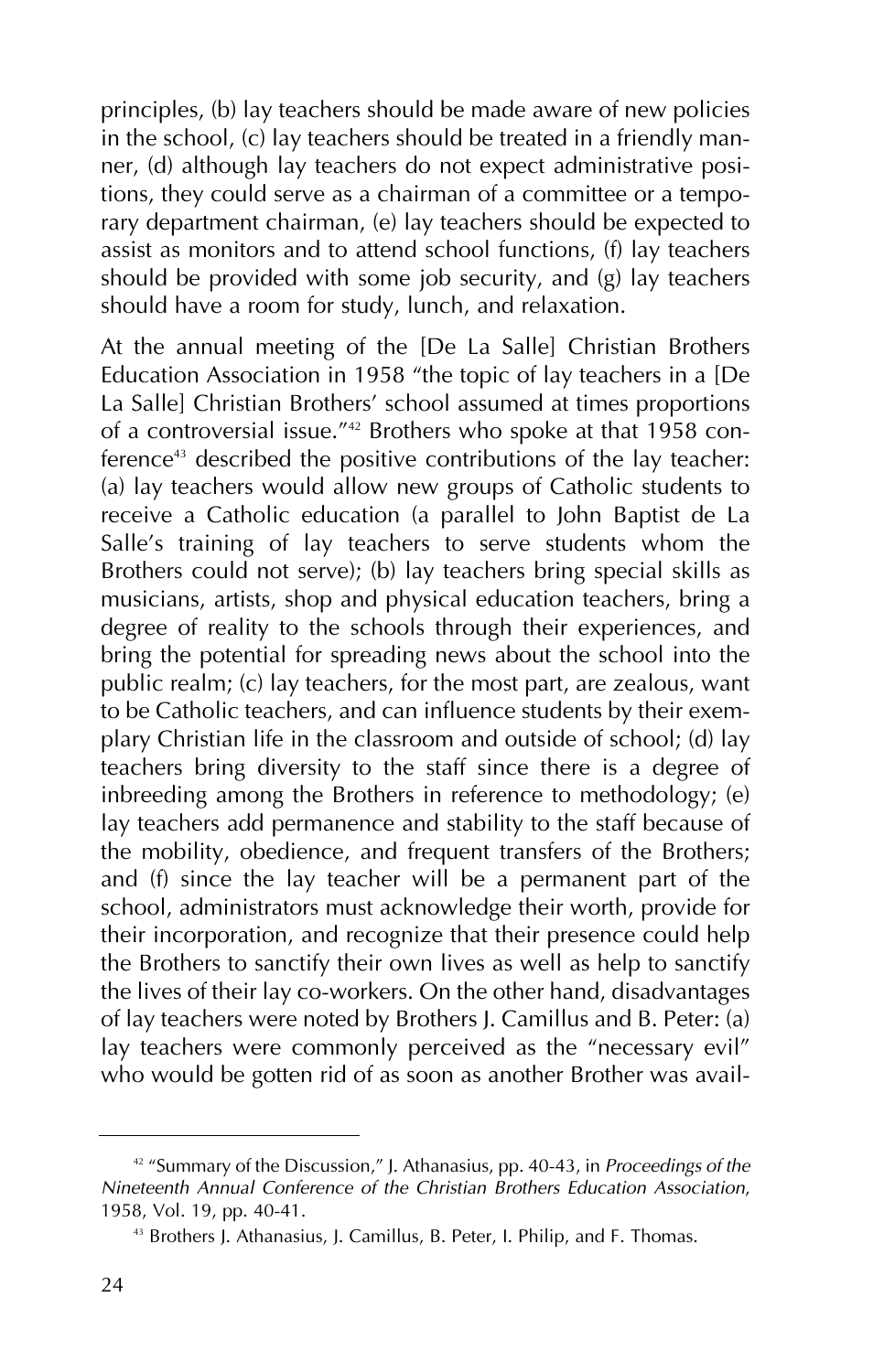able, or who could not do too much harm because there were four other periods of the day when Brothers went into the class; (b) the cost of lay teachers would raise tuitions and exclude the poor; (c) with second jobs, lay teachers did not give their all to the students; (d) their restricted training (most in the humanities) led to the Brothers teaching the technical subjects and the lay teachers the attitude-forming subjects with the Brothers becoming pawns of scheduling and teaching what they did not necessarily do the best; and (e) the lay teacher often had discipline problems since he typically was a non-aggressive, bright person who sought the classroom as a refuge and something known. Also at that conference Brother F. Thomas reported on the findings of a survey of principals about lay teachers in De La Salle Christian Brothers' schools. The survey found that the rapport between lay and religious faculties seemed to be very good all over the country, that in many schools there were joint faculty meetings with vocal and active lay participation, that lay teachers did participate in social and religious activities of the school on and off campus where the functions were available, and that some schools had used lay teachers to serve on committees. On the other hand, it was reported that it was rare that laymen were appointed as department heads or to administrative positions and that there were deficient facilities in the schools for lay teachers due to inadequate space in the school buildings and to the great influx of lay teachers in the recent past. In addition Brother F. Thomas noted, "...the practically unanimous response to the question on the questionnaire 'Would you like to have more lay teachers?' was *NO*, or it was answered in such a way as to imply that lay teachers on our faculties are a *necessary evil*."44 Among the recommendations offered by Brothers J. Athanasius, C. Francis, J. Camillus, and F. Thomas, during that conference, regarding lay teachers were: (a) recognition of the lay teacher as one of the family with equal treatment, with good communication, with some signs of recognition and status, and with opportunities for social and religious sharing between lay and Brothers; (b) attraction and retention of lay teachers through good working conditions, adequate salary, graduated contract, fringe benefits, extracurricular increments; (c)

<sup>44</sup> "Integration of Lay Teachers into Our Faculties," F. Thomas, pp. 52-57, in *Proceedings of the Nineteenth Annual Conference of the Christian Brothers Education Association*, 1958, Vol. 19, p. 53.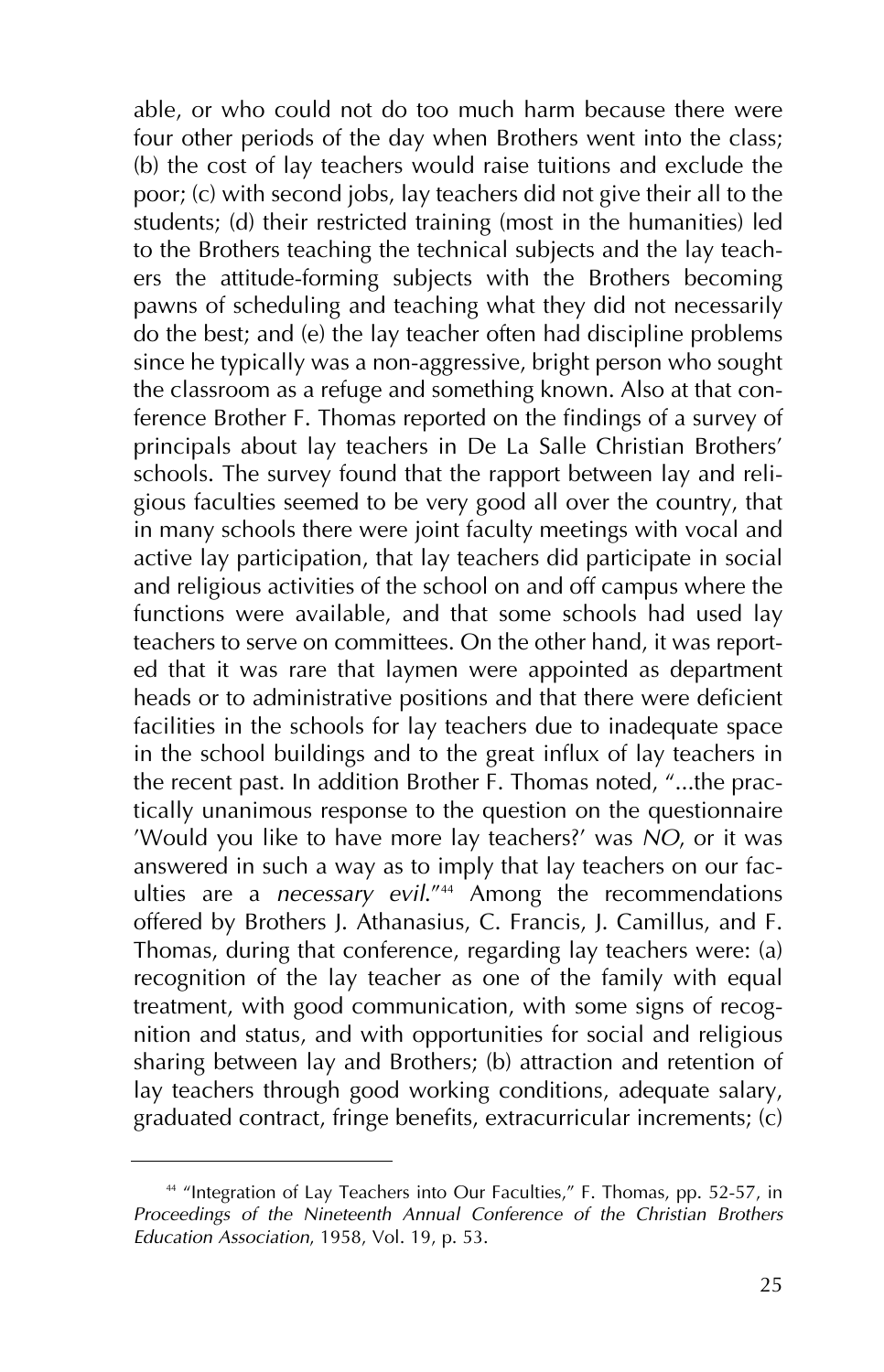assistance in the professional growth of lay teachers through an orientation and on-going in-service to a sound Catholic philosophy of education and to an awareness of [De La Salle] Christian Brother teaching tradition and educational philosophy, through the provision of reading materials and instruction on the Lasallian concept of effective teaching, through the assigning of a Brother mentor, and through classroom supervision (as would be provided for a first year Brother teacher); (d) treatment of lay teachers as professionals by making them aware of their rights and privileges, duties and responsibilities, by conducting joint faculty meetings, by informing them of changes in schedules and regulations, by consulting them on school policy, by appointing them to committees, by allowing them to represent the school, by encouraging them to participate in the evaluations of other schools, by giving them extra-curriculars beyond athletics, and by cooperating with them in establishing firm discipline; and (e) assistance to lay teachers in finding additional funds through summer work (tutoring or summer school) or other incentives with extra-curriculars. Brothers I. Philip and V. Ignatius summarized the meeting in the following manner:

It was generally remarked by the panelists and the delegates [none of whom were lay teachers] that the number of lay teachers in a school does not greatly increase the administrative burden provided that those lay teachers are well-trained and competent. It was the opinion voiced by several delegates that the influence of the Brothers as teachers and as guides for Christian conduct should be strongly maintained in all of our schools<sup>45</sup>

In addition an unanswered question was raised:

As to the matter of justice, the question was raised whether or not the quality and traditional standards of Christian education in the [De La Salle] Christian Brothers' schools were threatened by the ever increasing percentage of lay teachers in our schools. Is the influence of the lay teachers and, possibly, the psychological effect of their instruction upon the students such as to lessen the desirable results sought in the product of 'our'

<sup>&</sup>lt;sup>45</sup> "Letter to Brother Nicet-Joseph," I. Philip and V. Ignatius, pp. 9-10, in *Proceedings of the Nineteenth Annual Conference of the Christian Brothers Education Association*, 1958, Vol. 19, p. 9.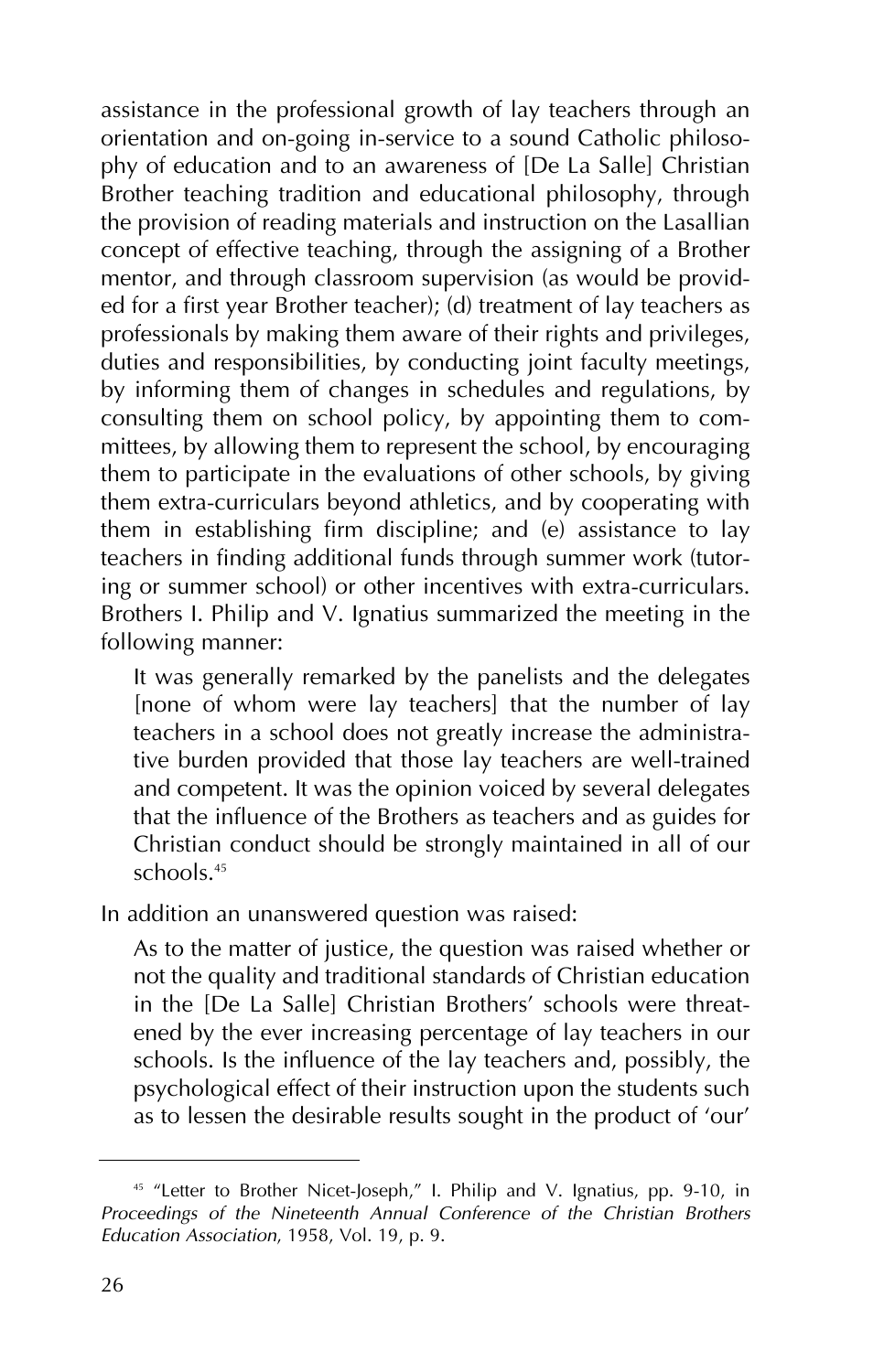education? ...Just what percentage of lay teachers can be permitted in the Catholic school?<sup>46</sup>

In 1962, Brother I. Philip in his *Address of Welcome* to the 23rd Annual Conference of the [De La Salle] Christian Brothers Education Association noted that lay teachers were becoming more and more a part of Catholic schools but that the great bind for Catholic schools and [De La Salle] Christian Brothers' schools was the need for numbers of new religious and new Brothers. In that same year the [De La Salle] Christian Brothers Educational Association revised the *Administrative Brochure* to include the following suggestions: (a) the importance of acquainting lay teachers with the objectives of the school, (b) the need to develop policies for the selection and elimination of lay teachers and for the provision of incentives for lay teachers, and (c) the inclusion of one or more members of the lay faculty, besides the Brothers of the Community Council, on the Administrative Council, an advisory committee to assist in administrative decision-making and planning. A further revision of the *Management* series in 1965 instructed the following:

That every teacher in the Catholic school should be especially proficient in his knowledge of theology and in his ability to impart vital knowledge of religion to his pupils, so that, in both himself and them, the purpose of Catholic education may be attained.

That the lay teacher is an integral part of the faculty; hence, his preparation, qualifications, and functions should meet the standards of the Catholic school.<sup>47</sup>

and:

The Brothers should establish cordial relations with lay instructors on the faculty, recognizing that they constitute an integral part of the school staff.<sup>48</sup>

In a sociological study of the De La Salle Christian Brothers in the United States in 1968, William Ammentorp posed questions

<sup>46</sup> "Summary of the Discussion," in *Proceedings*, 1959, pp. 41-42.

<sup>47</sup> *General Introduction to the Christian Brothers High School Management Series*, Committee of the Christian Brothers Education Association, Winona, MN: St. Mary's College Press, 1965, p. 3.

<sup>48</sup> Ibid. p. 63.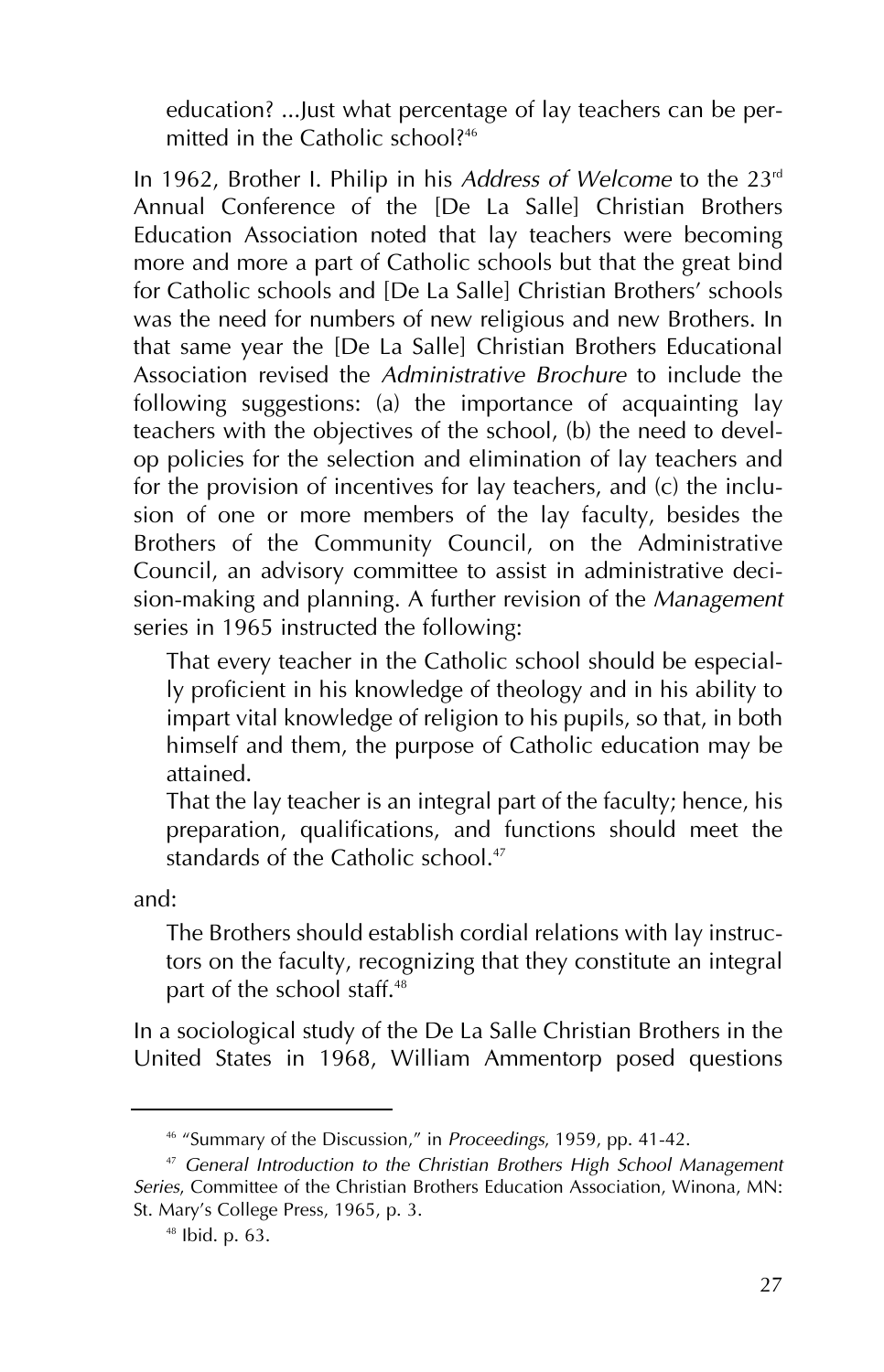regarding the Brother as a better teacher or as more effective than the lay teacher. He found in the responses of Brothers, lay teachers, students, and parents that the Brothers and their publics did not consider the lay teacher inferior to the Brothers (with the lay teachers strongly disagreeing about any inferiority and the parents somewhat favoring the Brothers) and that a staff comprised only of teaching Brothers was not a necessary requirement for a good school. The First Regional Chapter of the Brothers of the Christian Schools of the United States in 1968 made acknowledgment of the decline in the number of Brothers (a decrease of 40 men in 1966 and 150 men in 1967) as a result of fewer men entering and an increased number of men leaving. It also acknowledged the need for the renewal of the school, but it made no special reference to the role of lay persons except in regard to lay governing boards. Likewise, the Second Regional Chapter of the Brothers of the Christian Schools of the United States in 1975 made no mention of the role of lay teachers in the school even though it did suggest that the Brothers should see their place in the school in administration, teaching, campus ministry and other religious and value curricular and extra-curricular activities. Brother Francis Huether<sup>49</sup> commented that there was little concern in the Region and in the Regional Education Committee of [De La Salle] Christian Brothers (a group which monitored the educational ministry of the Brothers in the Region) about the lay teacher either in theory or practice, since the focus of concern was on the decline in the number of Brothers and the need to change and to increase vocation efforts for additional Brothers. However, during this same period, some lay persons were appointed principals of [De La Salle] Christian Brothers' schools in the mid-West.

Until 1979 no mention was made of the lay teacher, association of lay and religious, or the Lasallian family in the *Spirituality* series of books on the life and ministry of the De La Salle Christian Brothers in the United States despite the fact that the 1978 book was entitled *Life Together: A Study of Religious Association*. It was only in the late 1970s that the new role of the lay teacher came to the formal attention of the De La Salle Christian Brothers. The Religious Education Committee of the Brothers of the Christian Schools (a national grouping of religious educators) created the *Becoming*

<sup>49</sup> Personal correspondence, 9 January 1992.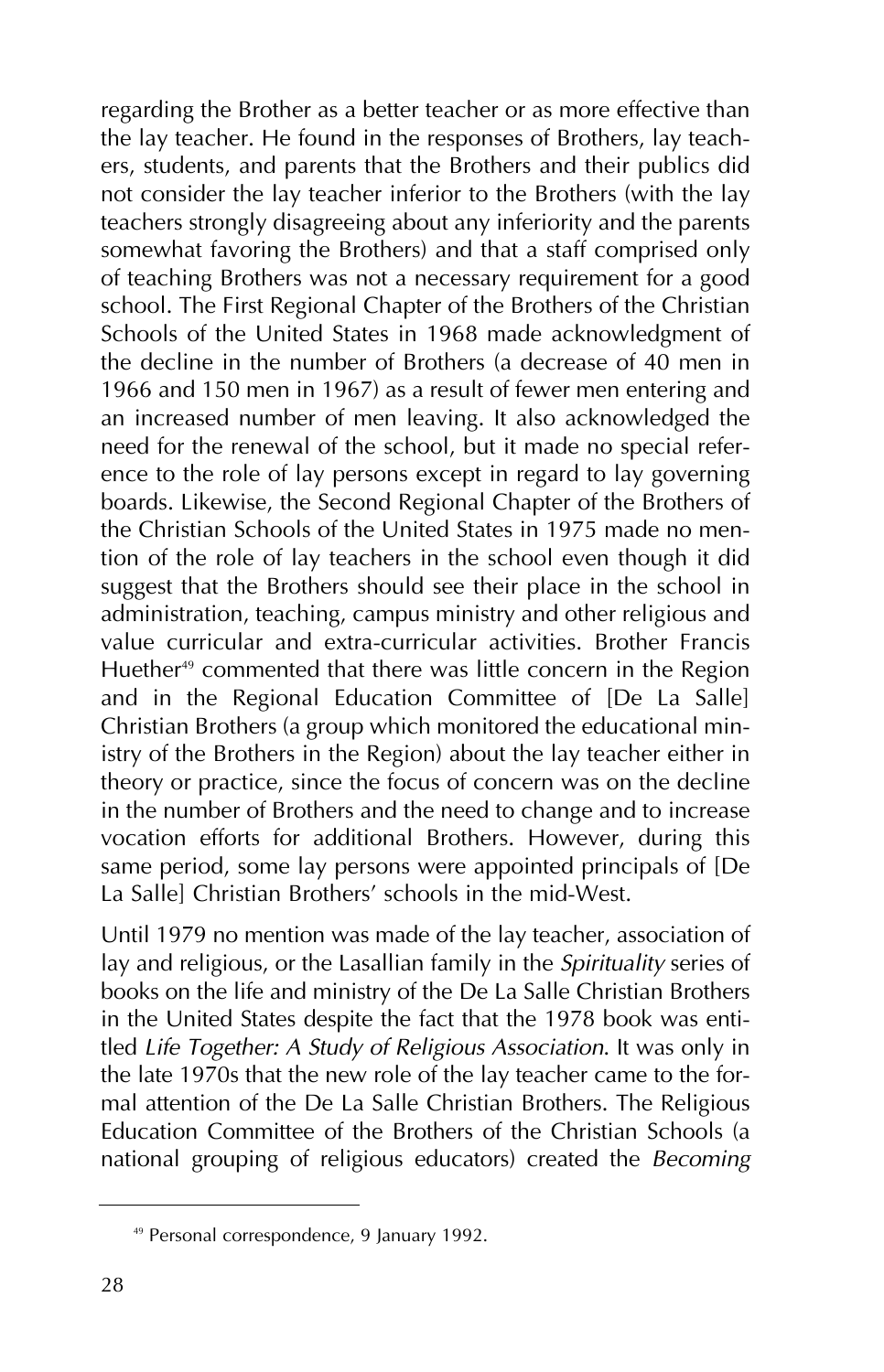*Good News* (1978) and *Being Good News* (1980) projects (faculty faith development programs using key Lasallian themes). A visiting group of members of the General Council of the Institute (Brothers John Johnston, Patrice Marey, and Vincent Rabemahafaly) suggested in 1978 that the Brothers in the United States develop a better distribution of personnel through the reduction of the number of Brothers in Brothers' schools, the giving up of the administration of some schools to well trained lay persons, and the maintaining of the presence of Brothers in other schools through a community of Brothers and perhaps a single Brother administrator.

In 1981 Brother Francis Huether wrote:

While in 1981 the Brothers comprise only about 19% of the instructional staff, they still comprise about 50% of Administration... Is there any indication in the Districts that we are preparing for this transition, or even considering the possibility? There is a sense in which these declining figures show a stagnation rather than merely a downward trend from which a reversal is devoutly to be hoped for. This stagnation means that nothing has yet actually been done to reawaken the force of apostolic commitment, or renewed ministry, among the Brothers in the U.S. institute... I suggest that this means that the crisis is still ahead of us.50

That interpretation was disputed by the members of the Regional Education Committee of the [De La Salle] Christian Brothers who noted:

Districts are learning to manage much better manpower and concepts of service, recruitment, and cooperation with lay people on staff and Boards. There is a justifiable optimism... because the Districts are confronting the issues and taking positive steps to deal with them. In short, the statistics when seen in the light of actual District realities would show that the crisis is past and that we are now in a time for planning, and for affirmative action in the apostolates of education in service to society and to the Church.<sup>51</sup>

<sup>50</sup> *Overview of Statistics in Apostolate, United States Region*, F. Huether, available from Christian Brothers Conference, Landover, MD, March 1981, p. 1.

<sup>51</sup> *A Study of Some Statistical Trends in the Apostolates of the United States Districts*, F. Huether, available from Christian Brothers Conference, Landover, MD, March 1981, p. 6.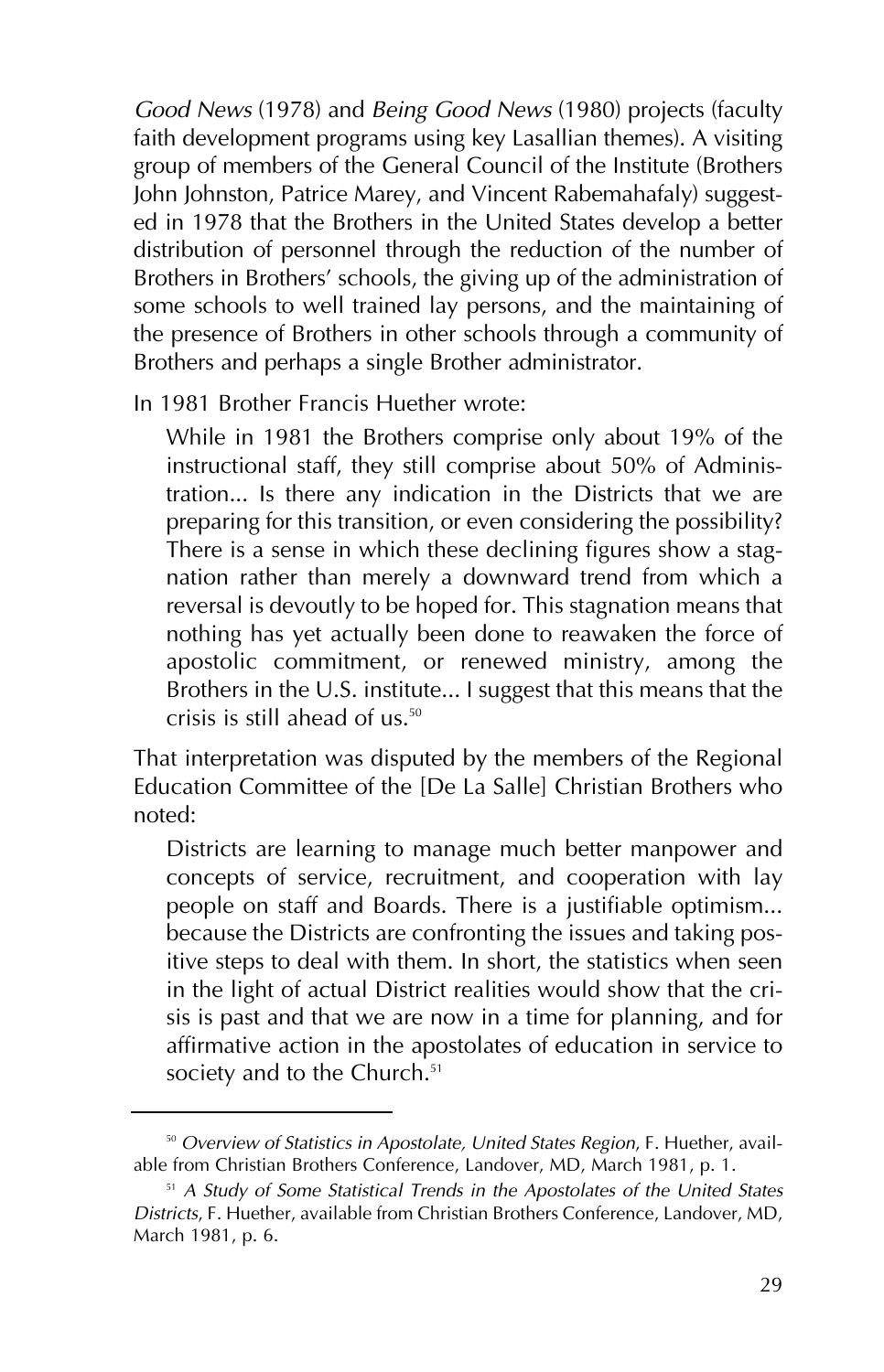Lay teachers and administrators of De La Salle Christian Brothers' schools had attended workshops sponsored by the Regional Education Committee of the [De La Salle] Christian Brothers and summer workshops co-sponsored by the [De La Salle] Christian Brothers Conference and St. Mary's Press. Individual Districts and schools had provided opportunities for Brothers and their lay colleagues to discover the gifts of their ministry. However, the address to the Regional Convocation of Brothers in the Summer of 1984 by Brother John Johnston, then Vicar General, focused attention on the role of the lay teacher within the newly defined Lasallian school, rather than De La Salle Christian Brothers' school, by posing the question, "*By whom* is this Lasallian educational ministry to be exercised?" and by responding, "...the answer to the question By whom? is not: Brothers of the Christian Schools with lay collaborators. The answer is rather: the Lasallian Family, animated by the Brothers of the Christian Schools."52 Brother John Johnston declared that the triangular model with Brothers at the top had to be converted to a circular model with individual Brothers and the community of the Brothers as the animating force. The *Characteristics of Lasallian Schools* document, developed in 1986 by the Regional Education Committee of the [De La Salle] Christian Brothers with its strong emphasis on association (lay and religious together), projects to implement that document,<sup>53</sup> a variety of Regional, District, and local conferences and workshops, (e.g., the Buttimer Institute of Lasallian Studies which had started to enroll lay persons and the Huether Lasallian Conference on the Regional level; the Lasallian Characteristics Workshops offered by the New York District; school faculty retreats), and an increased interest in John Baptist de La Salle, according to Brother Francis Huether,<sup>54</sup> by some lay teachers who have developed an appreciation for his educational philosophy and spirituality gave a new perspective to the role of the lay teacher in the Lasallian school.

<sup>52</sup> *Lasallian Educational Ministry*, J. Johnston, a paper presented to the United States/Toronto Regional Convocation, St. Mary's College, Moraga, CA, August 1984, p. 13.

<sup>53</sup> *Strategies for the Use of the Forthcoming Publication: Characteristics of the Lasallian School*, N. Kieffe, T. Leclair, and T. Molak, a paper presented at the St. Mary's Press Workshop, Winona, MN, June 1985; *The Lasallian School: Where Teachers Assist Parents in the Education and Formation of Children*, W. Mann, Narragansett, RI: Brothers of the Christian Schools, 1991.

<sup>&</sup>lt;sup>54</sup> Personal correspondence, 9 January 1992.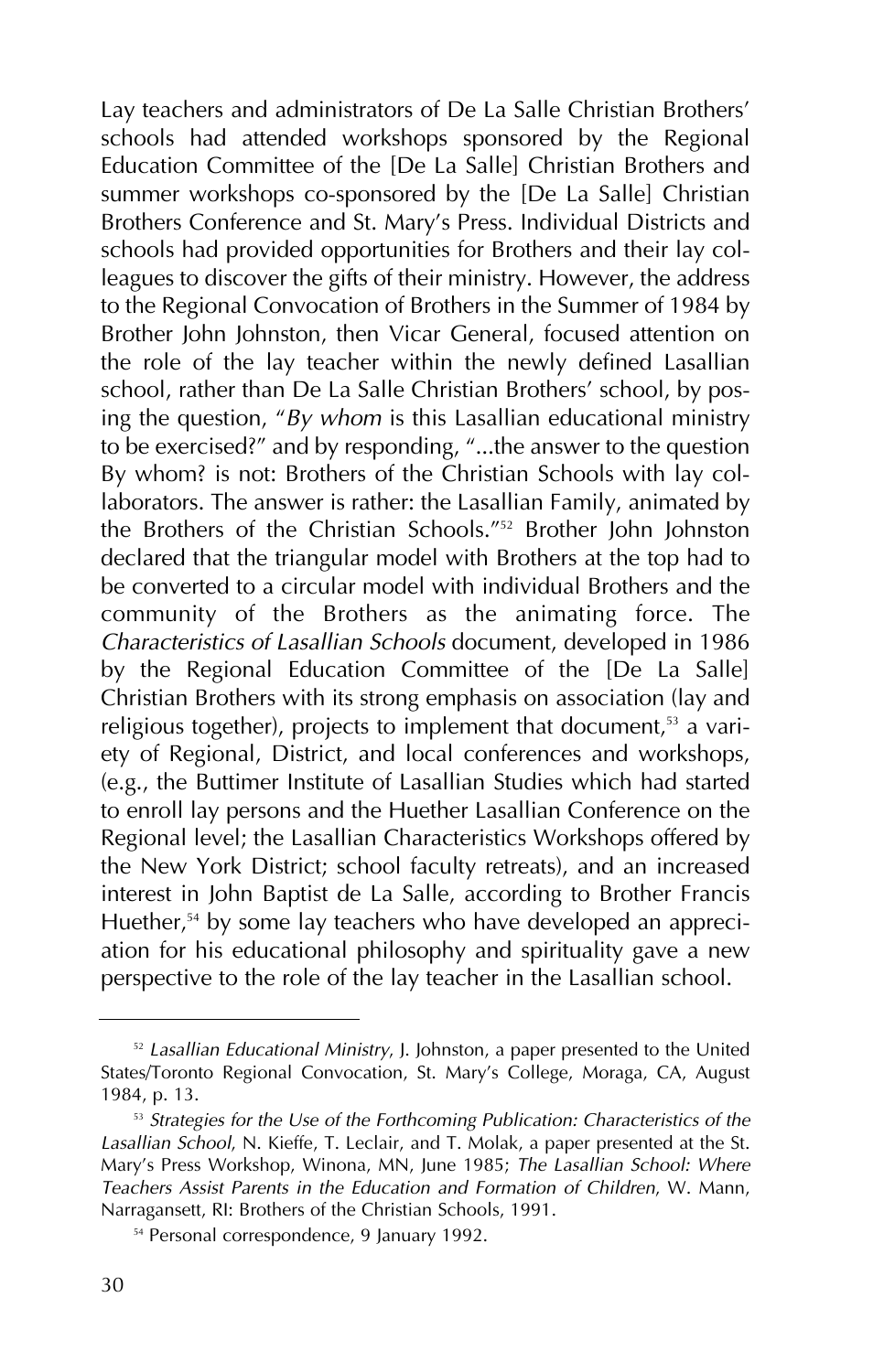### **New Roles for De La Salle Christian Brother Teachers and Lay Teachers.**

The Declaration had called the De La Salle Christian Brothers to a renewal that implied "that certain practices be given new vitality and that certain institutions be transformed" $55$  in a way that was "sensitive to the problems which arise in each successive period of human history"56 and faithful "to the specific intentions of the Founder and to the tradition of the Institute."57 Brother John Johnston's 1984 challenge to the De La Salle Christian Brothers of the United States was to respond to the present moment, since "it is as living men that we must discover how fidelity to our Lasallian charism can be lived in the present."58 The shape of the challenge for De La Salle Christian Brother teachers and lay teachers in Lasallian schools in the world-wide Institute and in the United States, in particular, was to redefine and to accept new roles.

#### **Shared Mission in the Institute (1993-the present).**

Brother John Johnston in his pastoral letters of 1993, 1994, 1996, 1997, and 1998 chronicled the movement of shared mission in the post  $42<sup>nd</sup>$  Chapter Institute. He noted in his pastoral letter of 1993 the need for informed and enthusiastic participation of lay colleagues in programs of formation in Lasallian spirituality and pedagogy for Brothers and colleagues alike; he spoke of the reality of lay heads of schools and schools with no Brothers (a thought not possible even a few years before); and, he urged the Brothers to accept lay colleagues as full collaborators and cautioned: "I am not sure that most of us have moved beyond the stage of considering them [lay men and women] as 'inferiors' who require our direction. I think that we must avoid at all costs the creation of dependency relationships which are nothing less than a new version of 'clerical-lay' relationships."59

<sup>55</sup> *The Declaration: Brother in the World Today*, Rome: Motherhouse F.S.C., 1967, p. 1.

<sup>56</sup> Ibid. p. 7.

<sup>57</sup> Ibid. p. 5.

<sup>58</sup> Johnston, 1984, p. 2.

<sup>59</sup> *Pastoral Letter: Transformation*, J. Johnston, Rome: Motherhouse F.S.C., 1993, p. 39.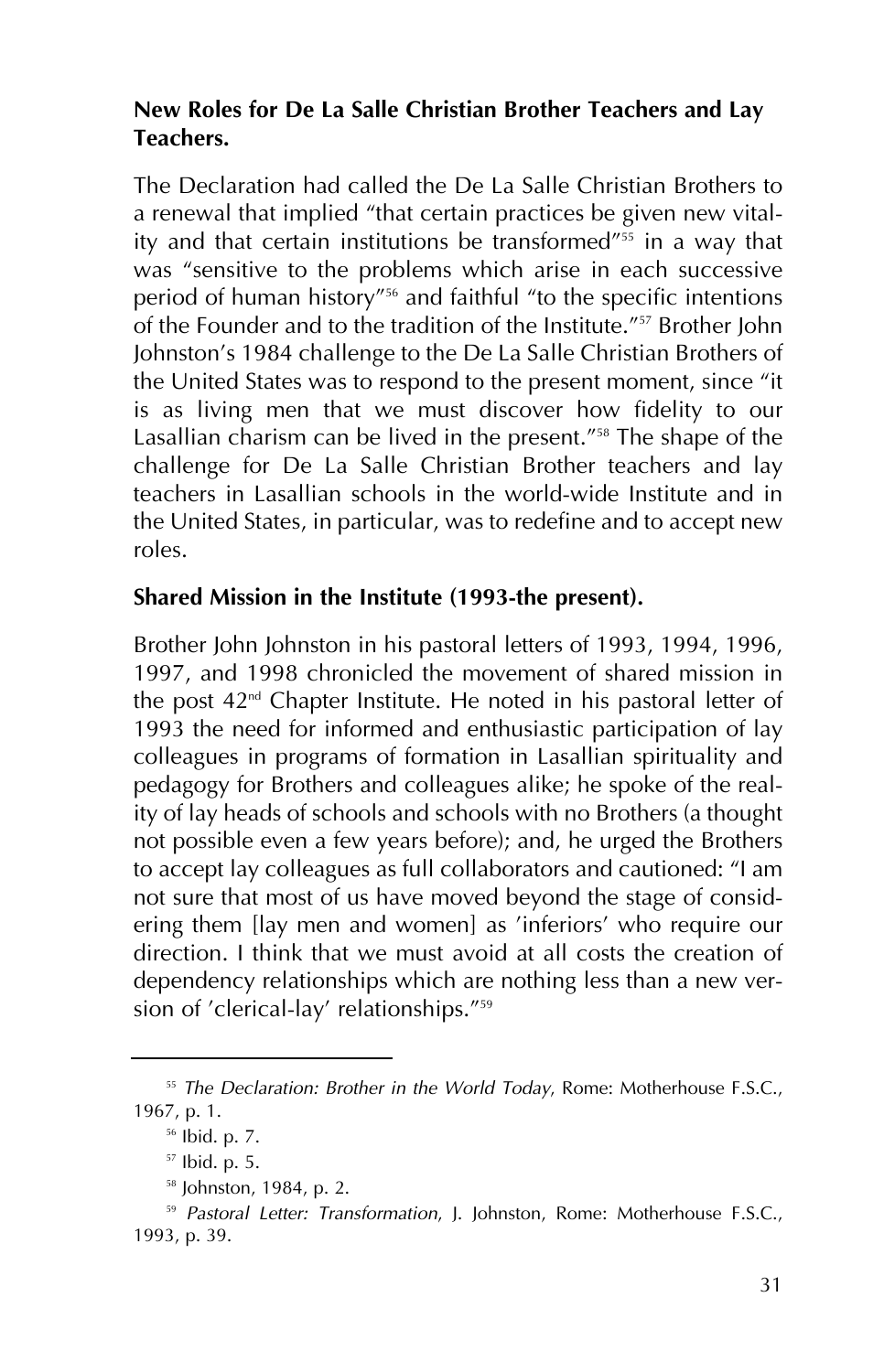In his pastoral letters of 1994, 1996, and 1997 Brother John Johnston spoke of new roles for the Brothers, not specific roles based on task or function, but roles that relied on the personal competency of the Brother, the quality of his personal witness, and his ability to "live authentically, passionately and effectively all the dimensions of our charism: religious consecration, mission, community."60

The General Council in its document on Shared Mission claimed that:

Shared mission, as the very words themselves suggest, demands a process of growth in unity, in communion (literally in its root sense *of united with*), between persons who share the same mission. This process of communion requires the development of links of unity, of communication, unified objectives, common actions, and good personal relationships in the same tradition which brought the Brothers to make a vow of association among themselves as to maintain the schools *'together and by association'*. 61

The challenge to Brothers and all Lasallian educators, according to the General Council, was to discover, through open dialogue, the associative dimensions of their commitment on behalf of the Lasallian mission, i.e., that in the ministerial Lasallian community there is a common Lasallian charism and also different charisms that are characteristic of each group. This dialogue might require stages: mutual acceptance and respect, working together with common objectives and developing real co-responsibility, deepening interpersonal relationships, coming to a deeper unity through a sharing of faith, and developing a deeper sense of the educational work as ministry. Lasallian formation, done together by Brother and colleagues, adapted to the diversity of the recipients, implemented as progressive and on-going, was to have as its aim that all Lasallian educators make a gospel ministry of their work.

Brother John Johnston in his pastoral letter of 2000 reiterated the notion that one can distinguish between the Lasallian charism, as

<sup>60</sup> *Pastoral Letter: Being Brothers Today*, J. Johnston, Rome: Motherhouse F.S.C., 1997, p. 12.

<sup>61</sup> *The Lasallian Mission of Human and Christian Education*, p. 99.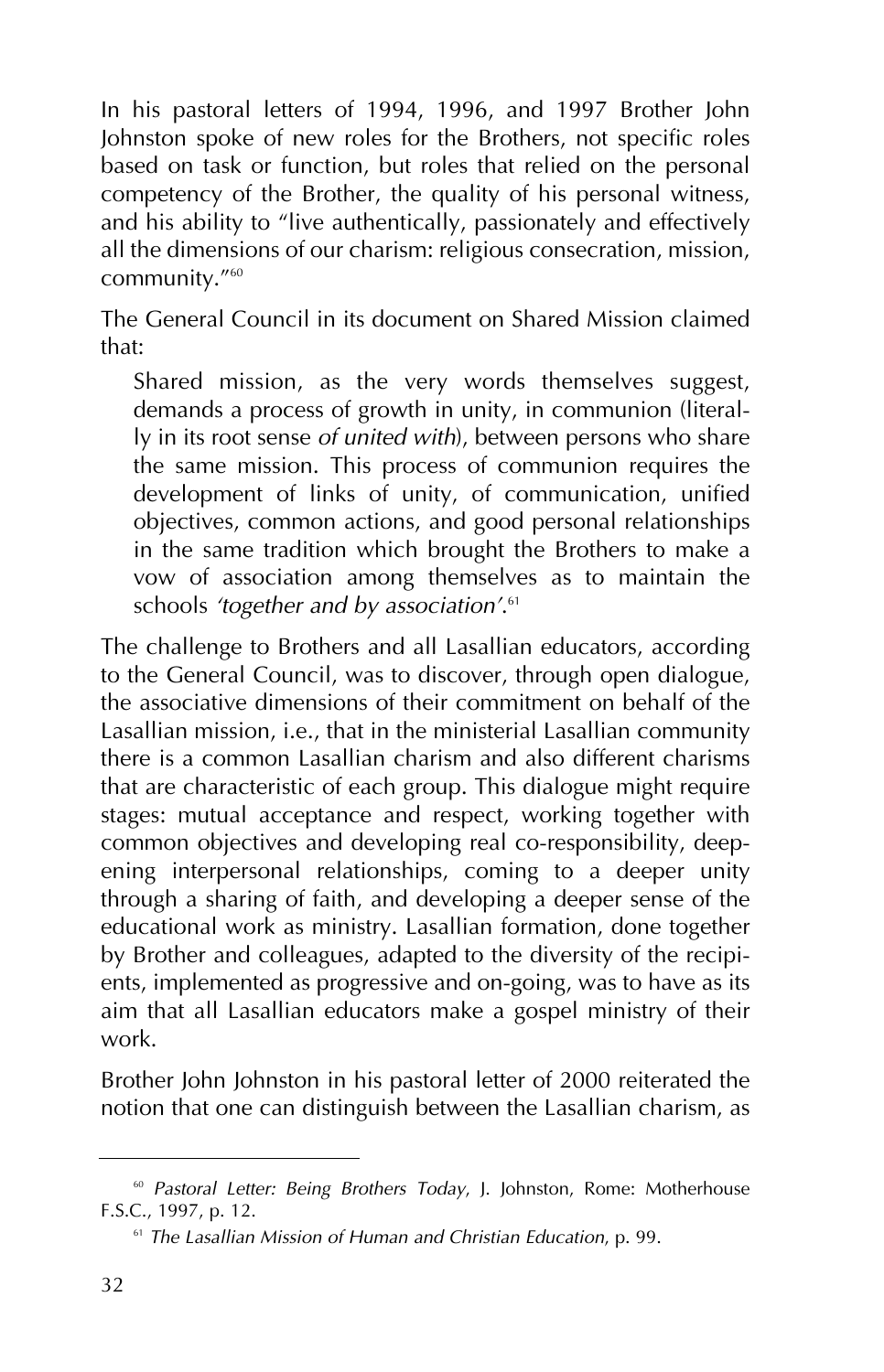lived by John Baptist de La Salle, and the specific ways of living that charism that, in turn, can also be called charisms, one way being as a De La Salle Christian Brother. Thus, the charism extends "beyond the confines of the Institute."62 He also noted, in both positive and cautionary tones, that:

The positive, even enthusiastic, reception of this movement (the Lasallian school) by so many of our teachers, personnel, parents, board members, former students, friends, and benefactors has astonished many of us. Of course, not everyone has received it enthusiastically. It is not surprising that some-particularly teachers-are indifferent. We need to insist, however, that all members of the educative community understand De La Salle's vision of young people and his approach to education and, at the same time, not to be obstacles. We have to do all we can to encourage everyone to become active participants in the task of creating schools that are worthy of the name *Lasallian*. 63

He noted the importance of the hiring process as well as the process of formation for teachers, including those non-Christian teachers who believe in God, religion and moral values, and who appreciate the Lasallian tradition; these teachers also share in the Lasallian charism. He also recommended in this pastoral letter and in a prior pastoral letter in 1998 that what also was needed were boards or councils to permit participation of lay women and men, together with the Brothers, in the planning and animation of Lasallian schools and networks of schools, in decision-making and accountability, both in institutions with and without Brothers. Such governance structures would hold responsibility for the Lasallian mission of those institutions. On the Institute level he proposed the creation of similar councils or groupings of Brothers and lay Lasallians to share in decision-making and accountability for the worldwide Lasallian mission. Thus, for Brother John Johnston, the Superior General at that time, shared mission had both a personal and institutional face.

Like the  $42^{nd}$  General Chapter of 1993, the  $43^{rd}$  General Chapter of 2000 invited 15 lay Consultants to be present in order to rep-

<sup>62</sup> Johnston, 2000, p. 24.

<sup>63</sup> Ibid. p. 49.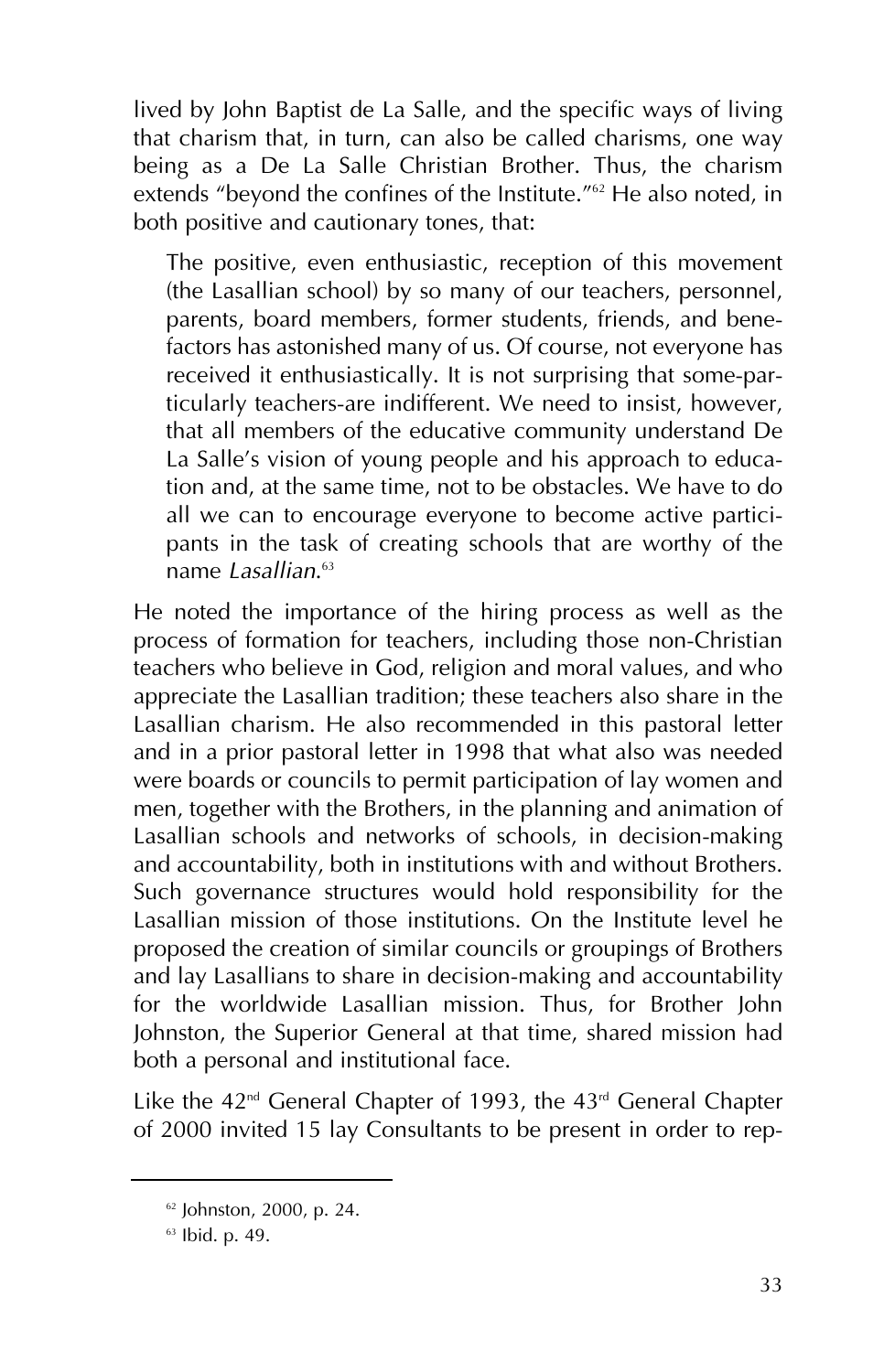resent the diversity of Lasallian experiences. That Chapter echoed the dual face of the concept of "associated for mission" by recognizing that "the development of the Lasallian Mission requires the Institute to allow itself to be stimulated by the dynamism apparent among partners and associates, and to encourage and support collaboration among themselves and with the Brothers, so that all can deepen their own understanding of association,"64 and thus it promoted processes of dialogue and formation to clarify the various ways of living the Lasallian charism. At the same time it recognized the "need to adapt existing structures and invent new ones where needed, in order to ensure the participation of Associates in the Lasallian mission, both at decision-making levels and in the accomplishment of this mission,"<sup>65</sup> and thus it approved the creation of a variety of councils and commissions with Brother and lay colleague membership at both the District and Institute levels. Of most consequence was the convocation of special assemblies on association and mission, composed of Brothers and lay colleagues that would meet prior to the  $44<sup>th</sup>$ General Chapter. Two international groupings of Brothers and lay colleagues, "Associated for the Educational Service of the Poor Commission" and the "Standing Council for the Lasallian Educational Mission," were created in order to plan for the International Assembly of 2006 that will look at matters of association for mission and educational mission itself.<sup>66</sup>

The current Superior General, Brother Álvaro Rodríguez Echeverría, in his pastoral letter of 2003 reemphasized that "charism precedes its incarnation in a lay or a religious sphere. Consecrated and lay people are all called to 'drink from the same well' and to live the same charism based on their own specific vocations"67 and noted that in many areas of the Institute lay are in positions rightfully theirs in Lasallian schools. However, there was still a need for new ways of communion and collaboration with lay persons.

<sup>64</sup> *Circular 447: The Documents of the 43rd General Chapter*, General Council, Rome: Motherhouse F.S.C., 2000, p. 3.

<sup>&</sup>lt;sup>65</sup> Ibid. pp. 13-14.

<sup>66</sup> *Circular 448: Toward the Year 2007*, General Council, Rome: Motherhouse F.S.C.; *MEL Bulletin #1: In View of 2006: The International Lasallian Educational Mission Assembly*, Brothers of the Christian Schools, Rome: Motherhouse F.S.C., 2002.

<sup>67</sup> A. Rodríguez Echeverría, 2003, p. 25.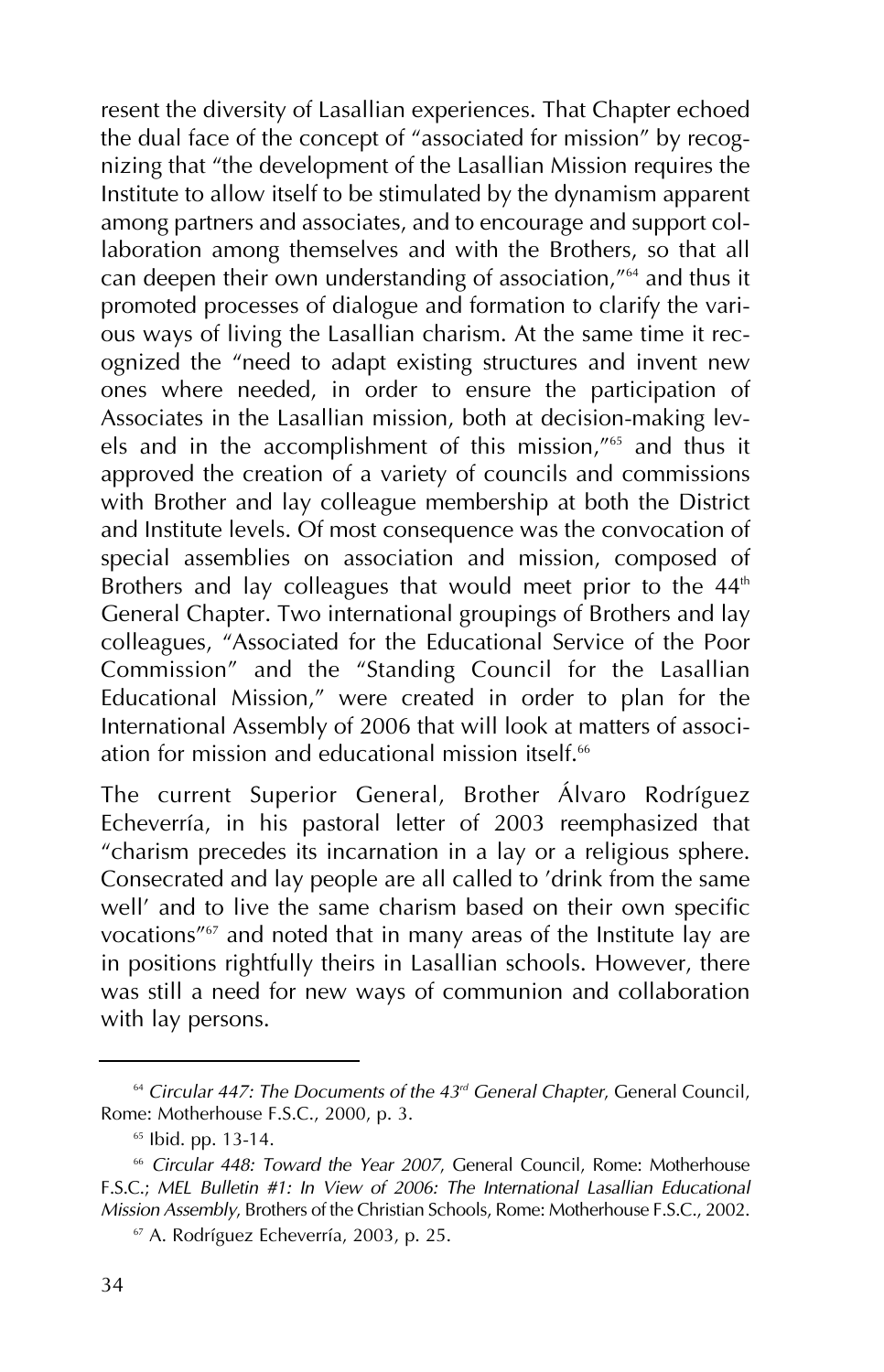Much has happened in the years following the  $42<sup>nd</sup>$  General Chapter; it was an irrevocable moment that began to shape the Institute of the Brothers of the Christian Schools. Yet, in the words of the Superior General, Brother Álvaro Rodríguez Echeverría, much remains to be done.

### **Shared Mission in the United States (1993-the present).**

### *A Statistical View.*

Despite an uneven reporting of the numbers of lay teachers and De La Salle Christian Brothers involved in the instruction and administration of Lasallian schools, some patterns emerge.<sup>68</sup> In 1957-58, in the 61 De La Salle Christian Brothers' high schools in the United States there was a total of 1,426 faculty members of which 1,021 were Brothers (71.6%) and 405 were lay (28.4%). By 1967, Ammentorp reported, the total number of Brothers involved in teaching in the United States numbered 2,789 or 62.1% of the total teaching force and lay teachers numbered 1,704 or 37.9% of the total teaching force.

The total number of De La Salle Christian Brothers involved in Lasallian high schools ten years later in 1977-1978 was 779, according to records of the Regional Secretary of Education. By 1986-87, the total number of De La Salle Christian Brothers involved in Lasallian high schools had dropped to 574 (17.9% of a total staff of 3190); lay teachers numbered 2391 (74.9% of the total staff); and, clergy and other religious numbered 225 (7.1% of the total staff).

During the year 2003-2004, statistics were aggregated to include all Lasallian educational institutions, except for higher education. Of the total of 4625 persons who served in those institutions, there were 275 De La Salle Christian Brothers in administrative, teaching, or professional staff roles (6.1% of the total staff), 4248 lay persons in those same roles (91.8% of the total staff), and 102 clergy or other religious in those same roles (2.2%).

The statistics indicate that over the past nearly 50 years the number and the relative percentage of De La Salle Christian Brothers teaching in Lasallian high schools (and other non-post secondary

<sup>68</sup> J. Camillus, pp. 27-33.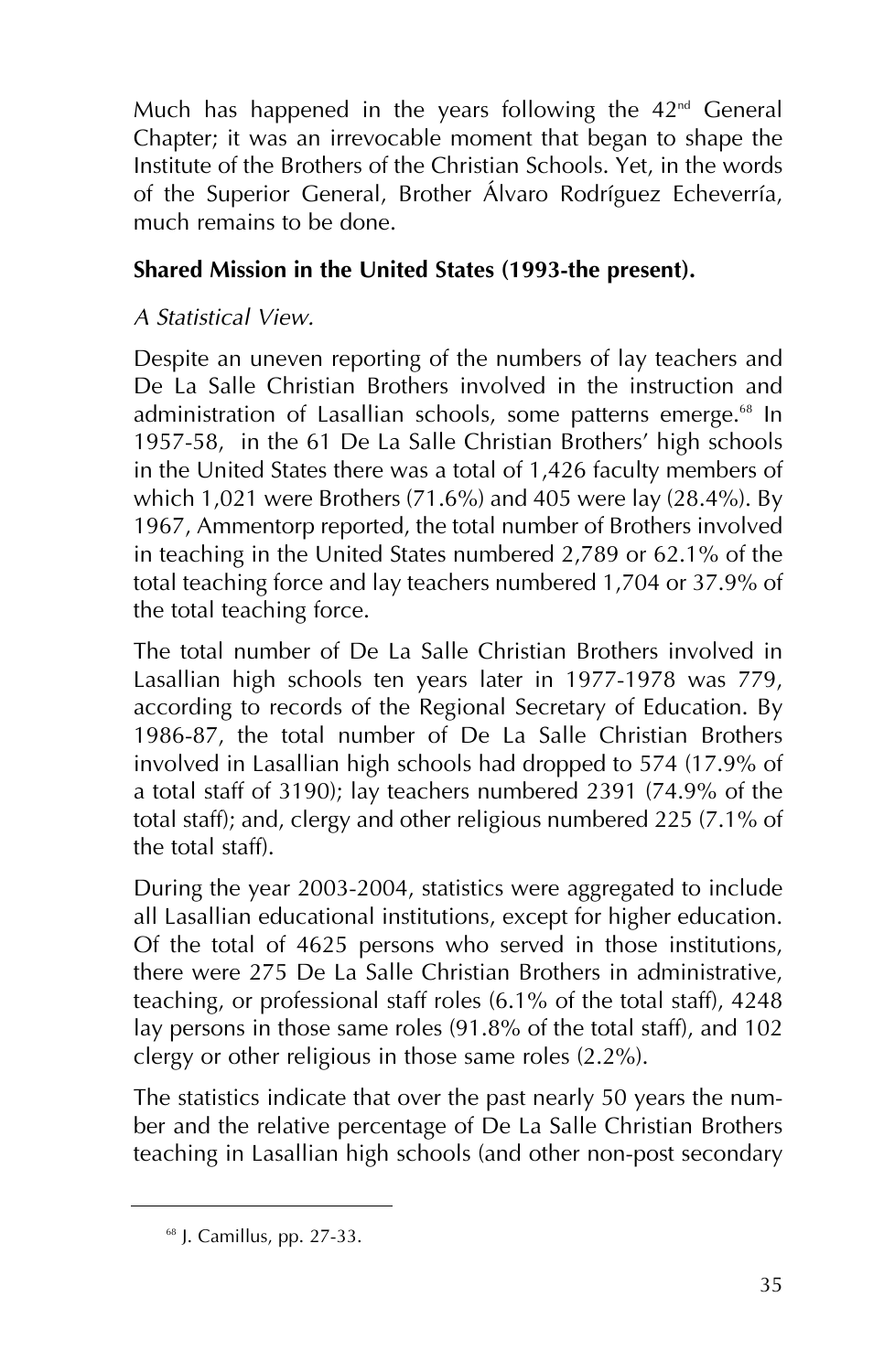educational institutions) have dropped dramatically and the number and the relative percentage of lay teachers have increased dramatically; over the past 15 years the trend of fewer De La Salle Christian Brother teachers and more lay teachers has continued even more dramatically.

The number and the relative percentage of lay persons who hold administrative positions have increased over the past 15 or so years and the number and the relative percentage of De La Salle Christian Brother administrators have decreased. In 1986-1987, 43.8% of the administrators of Lasallian high schools were De La Salle Christian Brothers, 46.7% were lay men and women, and 6.5% were clergy or other religious men or women. In 1991- 1992, 36.1% of the administrators of Lasallian high schools were De La Salle Christian Brothers, 55.2% were lay men and women, and 8.7% were clergy or other religious men or women. In 2003- 2004 (again for all non-post secondary Lasallian educational institutions), 19% of the administrators were De La Salle Christian Brothers, 76% were lay men and women, and 5% were clergy or other religious men or women. Thus, over the past 15 years or so De La Salle Christian Brothers are more represented in administrative roles, by percentage, than in the total staff, by percentage.

#### *Critical Issues for the De La Salle Christian Brothers.*

For the De La Salle Christian Brothers in the United States the redefinition of their role in the Lasallian school movement was seen to represent a radical shift in attitude and in task.<sup>69</sup> Brother Michel Sauvage<sup>70</sup> called this redefinition of association "re-foundational" and Brother William Mann<sup>71</sup> referred to it as "the re-capturing of an essential aspect of the founding vision" since it

<sup>&</sup>lt;sup>69</sup> Circular 415; "1984 to the Year 2000," J. Gros, in Brotherhood: Orwell's and Ours, M. Helldorfer, ed., Romeoville, IL: Christian Brothers National Office, 1983, pp. 17-21; "Owning the Future," J. Gros, in Our Responsibility for the Institute, M. McGinniss, ed., Romeoville, IL: Christian Brothers National Office, 1985, pp. 89- 97; "The Lasallian School-A Call to Action," J. Gaffney, in Our Responsibility for the Institute, M. McGinniss, ed., Romeoville, IL: Christian Brothers National Office, 1985, pp. 79-84; The Lasallian School: The Management of Schools-A Critique of the Document, T. McLaughlin, a paper presented at the Regional Committee of the Christian Brothers Workshop, Chicago, IL, November 1985.

<sup>70</sup> *Together and By Association: Essential to the Institute*, M. Sauvage, unpublished manuscript, 1990, p. 20.

 $71$  Mann, p. 36.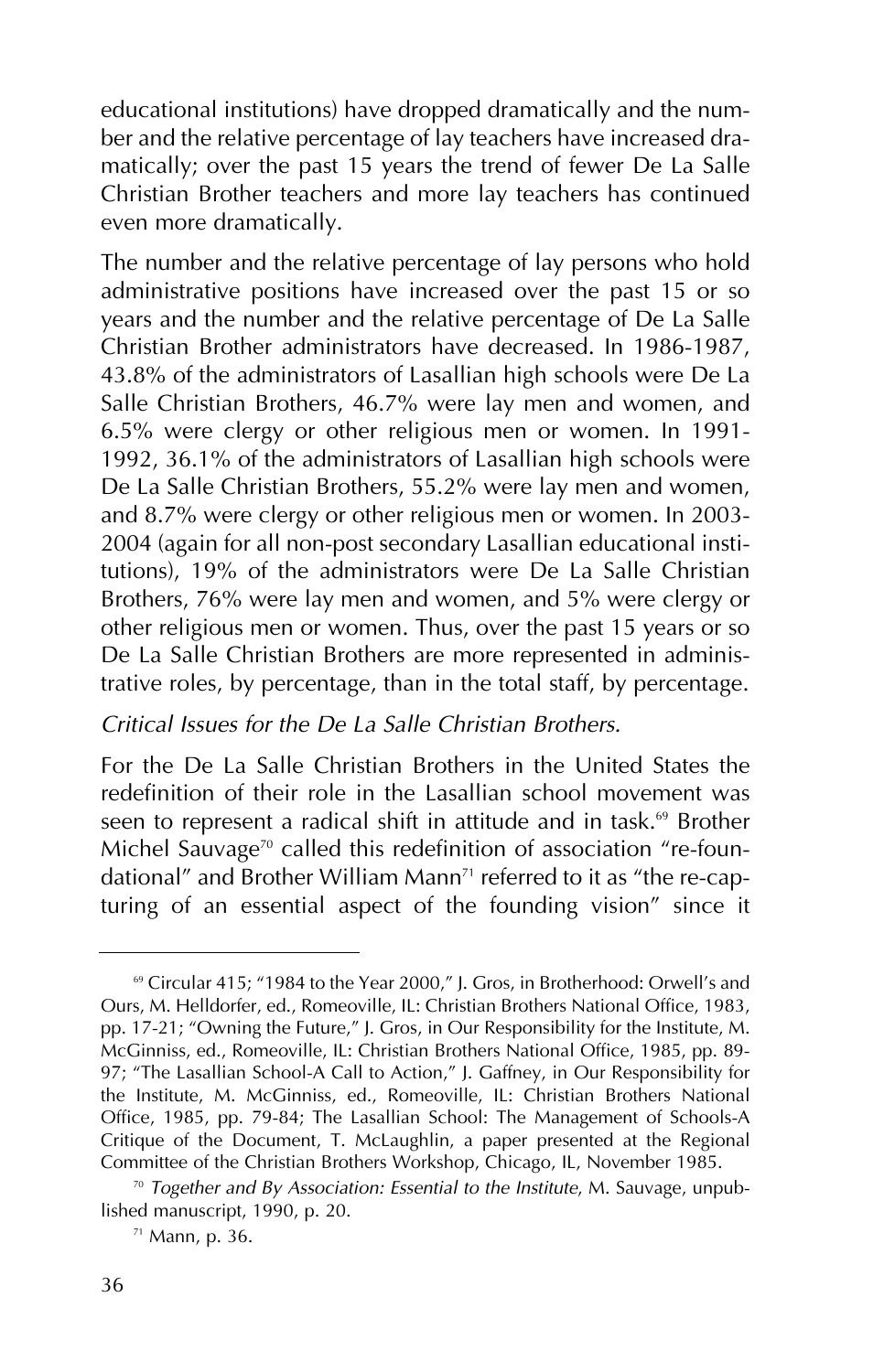involves the extending of the Lasallian charism beyond a few members, the De La Salle Christian Brothers, to the entire educational community. The De La Salle Christian Brothers in the United States were led to the point where the expectation was that they enable and empower lay people, especially lay teachers in Lasallian schools, to share completely in the ministry of the Lasallian school. Brother Mark McVann wrote:

Do we really want, it was asked, to empower and enable others, or are we committed to our own system of running schools? Should the Lasallian school be understood as a phenomenon in some way opposed to, or at least essentially different from, the traditional Christian Brothers' school? There are advantages, sometimes overlooked, as well as disadvantages, often overemphasized, in sharing responsibility with the laity in schools. If "Lasallian School" simply means the reemergence of the old Christian Brothers' model in new ideological dress, some felt there is not much hope for the future of the school. But, it was countered, "Lasallian" rightly understood generates hopefulness and enthusiasm in the apostolate. Also there are problems in collaboration between the brothers and laity... We are now in a situation where we find ourselves negotiating items in the conduct of the apostolate that had previously not been open to discussion. The large number of brothers in the school settled certain questions before they were even raised: the Brothers took care of things. Today a radically different situation demands that the brothers share their ministry in the school with their lay colleagues. The resulting new tensions and stresses can be alleviated to some extent if we can forge our way into a non-reductive pluralism, a difficult task.72

Brother James Zullo<sup>73</sup> described some possible attitudinal responses of De La Salle Christian Brothers in the United States which could result from declining numbers: (a) false optimism; (b) intensification of past efforts; (c) viewing the crisis as short-lived; (d) exploring new ways of doing things and new roles; (e) nostalgia and blame; and (f) grieving (with numbness and panic, pining and

 $72$  McVann, p. 104.

<sup>73</sup> "1984-A Time of Scarcity," J. Zullo, in *Brotherhood: Orwell's and Ours*, M. Helldorfer, ed., Romeoville, IL: Christian Brothers National Office, 1983, pp. 51-55.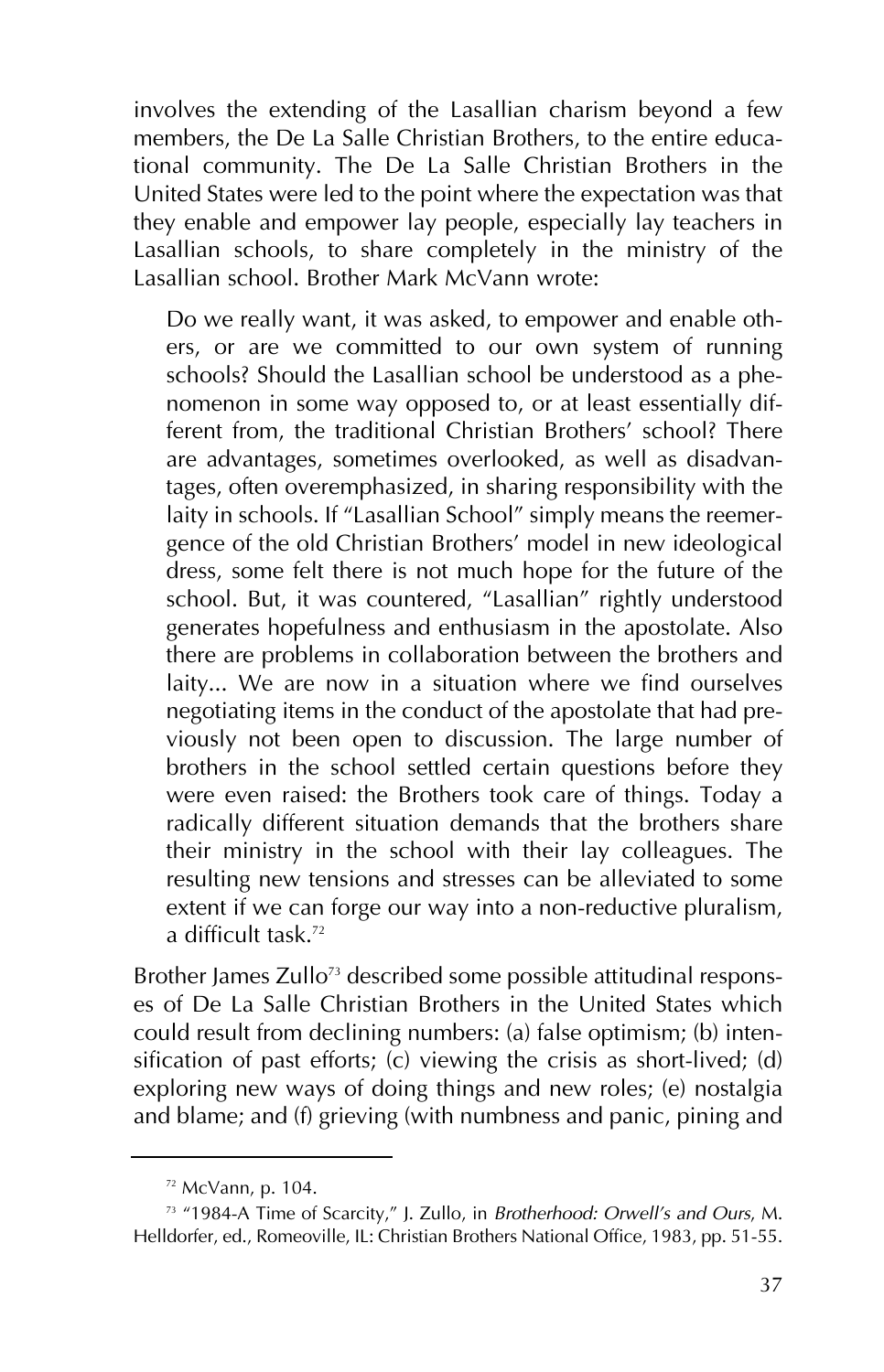protest, disorganization and despair, recovery and reorganization). The loss experienced by the De La Salle Christian Brothers was described as a loss of being "the guarantors of quality through the control exercised over the policies and practices of the institutions and by numerical majority."74 One result of this sense of loss was a tension between having non-members of the community as decision makers and the feeling of special privilege.<sup>75</sup> It also resulted in an uneven response to the challenge<sup>76</sup> and in a sense of ambiguity.<sup>77</sup> Finally, the sense of loss prompted a need for a conversion experience.<sup>78</sup> Furthermore, the question was posed whether a school can be Lasallian, even if there are no Brothers in it. $79$ 

Brothers Michael O'Hern and Michael Meister<sup>80</sup> described the new role that must be taken by the De La Salle Christian Brothers in the United States as one of leadership, that is, preparing lay teachers, administrators, and boards in a systematic and on-going way to care for the schools and to continue the philosophy of De La Salle beyond the presence of the De La Salle Christian Brothers there. Brother Michael Meister questioned whether the De La Salle Christian Brothers in the United States, with signs of confu-

<sup>77</sup> Mann, *The Lasallian School*.

<sup>74</sup> *The Brother As Professional*, D. Delahanty, a paper presented at La Salle University, Philadelphia, PA, September 1985, p. 14.

<sup>75</sup> "By Faith Alone Are Works Made Fruitful," J. Gros, in Work, T. McCarthy, ed., Lockport, IL: Christian Brothers National Office, 1980, pp. 43-50; Gaffney, *The Renewal of the Lasallian School*; "The Rising Tide of Criticism of American Education: Dare We Respond?" F. Mueller, *Our Responsibility for the Institute*, M. McGinniss, ed., Romeoville, IL: Christian Brothers National Office, 1984, pp. 65-78.

<sup>76</sup> Gaffney, *The Lasallian School-A Call to Action; The Perceived and Preferred Goals of Principals, De La Salle Christian Brothers, and Lay Teachers in Lasallian Secondary Schools*, F. Mueller, unpublished doctoral dissertation, UMI Dissertation Services, Boston College, Boston, MA.

<sup>&</sup>lt;sup>78</sup> "Conversion, the Aging of the North American Districts, and the Extending Lasallian Family," R. Isetti, in *Conversion: Voices and Views*, M. McGinniss, ed., Romeoville, IL: Christian Brothers National Office, 1988, pp. 118-129.

<sup>79</sup> *Association*, T. P. Fitzmaurice, a paper presented at the Lasallian Schools Workshop, Riverdale, NY, March 1987.

<sup>80</sup> "The Brothers as Servant-Leaders," M. O'Hern, in *Brothers in the Church*, M. Helldorfer, ed., Romeoville, IL: Christian Brothers National Office, 1984, pp. 69- 74; "Empowerment and the Development of a Leadership Culture in the Institute," M. Meister, in *A Sense of the Future*, M. McGinniss, ed., Romeoville, IL: Christian Brothers Conference, 1990, pp. 80-95.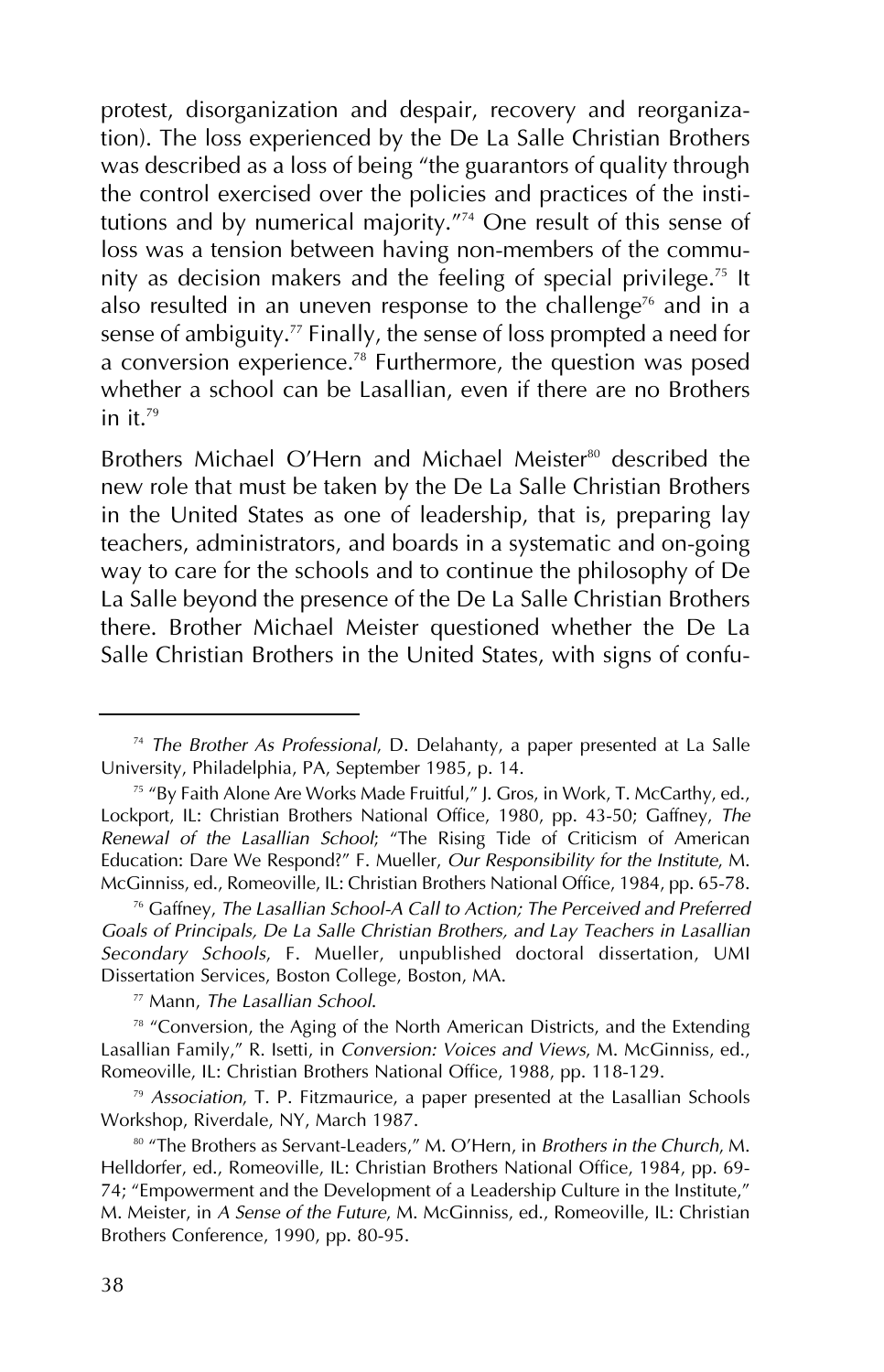sion and ennui, had the leadership ability needed at this point in their history, that is, a leadership of empowerment and the ability to develop a trust culture with communication and shared decision-making. Brother Michael McGinniss observed that Lasallian Association had to go beyond solely passing on Lasallian history, ideals, values, and educational techniques to the encouragement and support of the ongoing emergence of lay ministers and lay ministries within the American church. This would present an important and potentially dangerous notion in a religious and theological sense since it was future-oriented and experimental in nature, and it would force the De La Salle Christian Brothers in the United States "to look critically at themselves and their operative beliefs about baptism, church, ministry, and vocation."<sup>81</sup>

Thus, the De La Salle Christian Brothers in the United States, both as a group and as individuals, were forced by the circumstances of internal changes in the nature of the concept of association and of external changes in the evolving role of the lay person and in the growing numbers of lay teachers and decreasing numbers of De La Salle Christian Brother teachers to assume a new role within the Lasallian school. This new role demanded different attitudes, skills, and tasks within the educational community.

### *Critical Issues for Lay Teachers.*

For the lay teacher in the Lasallian school in the United States the role also has been redefined. No longer should the term "lay" convey the idea of someone deficient in some skill or knowledge as it had in the past when the presence of lay was devalued and lay people thought of themselves as second-class members of the Church.<sup>82</sup> In addition, $83$  the survival of the Lasallian school in the United States at that moment of history was more dependent upon the lay teacher, who willingly and wholeheartedly took on the ministry of education in these schools, than upon the De La Salle Christian Brothers. It was observed that lay teachers have various lifestyles and responsibilities to personal and family needs which could militate against a total commitment to the goals of a

<sup>&</sup>lt;sup>81</sup> McGinniss, p. 154.

<sup>82</sup> "Summary of the Discussion," M. Helldorfer, in *To Give a Christian Education*, T. McCarthy, ed., Lockport, IL: Christian Brothers National Office, pp. 66-70.

<sup>83</sup> Mann, *The Lasallian School*.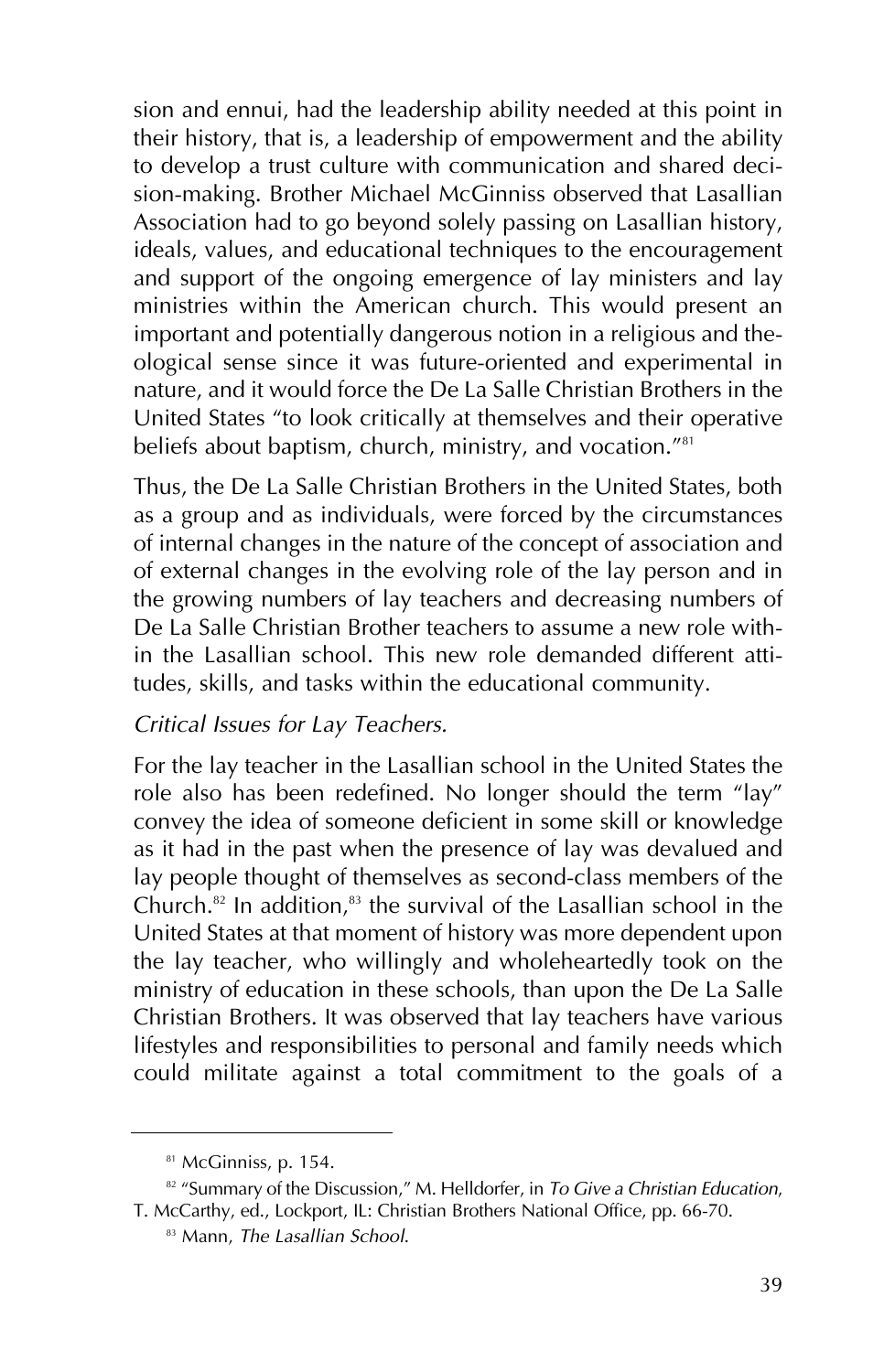Lasallian school. Mr. Thomas Brady further observed that many lay teachers in Lasallian schools in the United States come from a wide variety of religious, philosophical, or ideological value systems; some lay teachers might know and respect the Lasallian spiritual tradition but might be unable to give full assent to the gospel values upon which it is based<sup>84</sup>. One key question<sup>85</sup> for the lay teacher in the Lasallian school in the United States was described as how the lay teacher can be supportive of and affirmed by the Lasallian characteristics. Another key question for the lay teacher was posed by Mr. Thomas Brady in regard to full lay involvement in a collegial style of decision-making and administration, given the reality of negotiation on salary, benefits, and other conditions of employment. Still another key issue<sup>86</sup> for the lay teacher was the development of a sense of mutual trust and accountability between De La Salle Christian Brothers and lay persons in Lasallian schools. This sense could be developed by opportunities for shared leisure activities and for shared exploration of the Lasallian spiritual tradition, and by respect for the real differences in lifestyle of the two groups. Two factors militating against the new role of lay teachers, according to Mr. Thomas Brady, were teachers who would stay on as a teacher or administrator for income, security, or companionship with no commitment to the new role within the Lasallian school and the presence of labor unions which introduce conflict and an adversarial model into decision-making. Two lay teachers suggested the following steps to strengthen association: (a) that a person's ability to be receptive to Gospel values and the teachings of John Baptist De La Salle be one of the criteria in the selection of new teachers: (b) that Lasallian ideals be infused into the orientation of new faculty; (c) that faculty members be expected to participate in programs designed to explain the Lasallian character of the school; (d) that administrators be bold enough to realize the incapability of certain faculty members to fulfill a contract infused with Lasallian

<sup>84</sup> *Characteristics of Lasallian Schools: Examination of Part II-Association*, T. M. Brady, a paper presented at the Regional Committee of the Christian Brothers Workshop, Chicago, IL, November 1985; *Association*, R. T. Scott, a paper presented at the Lasallian Schools Workshop, Skaneateles, NY, October 1987.

<sup>85</sup> *The Teacher As Minister of Grace*, J. Boggio, a paper presented at the Regional Education Committee of the Christian Brothers Workshop, Chicago, IL, November 1985.

<sup>86</sup> Brady and Fitzmaurice.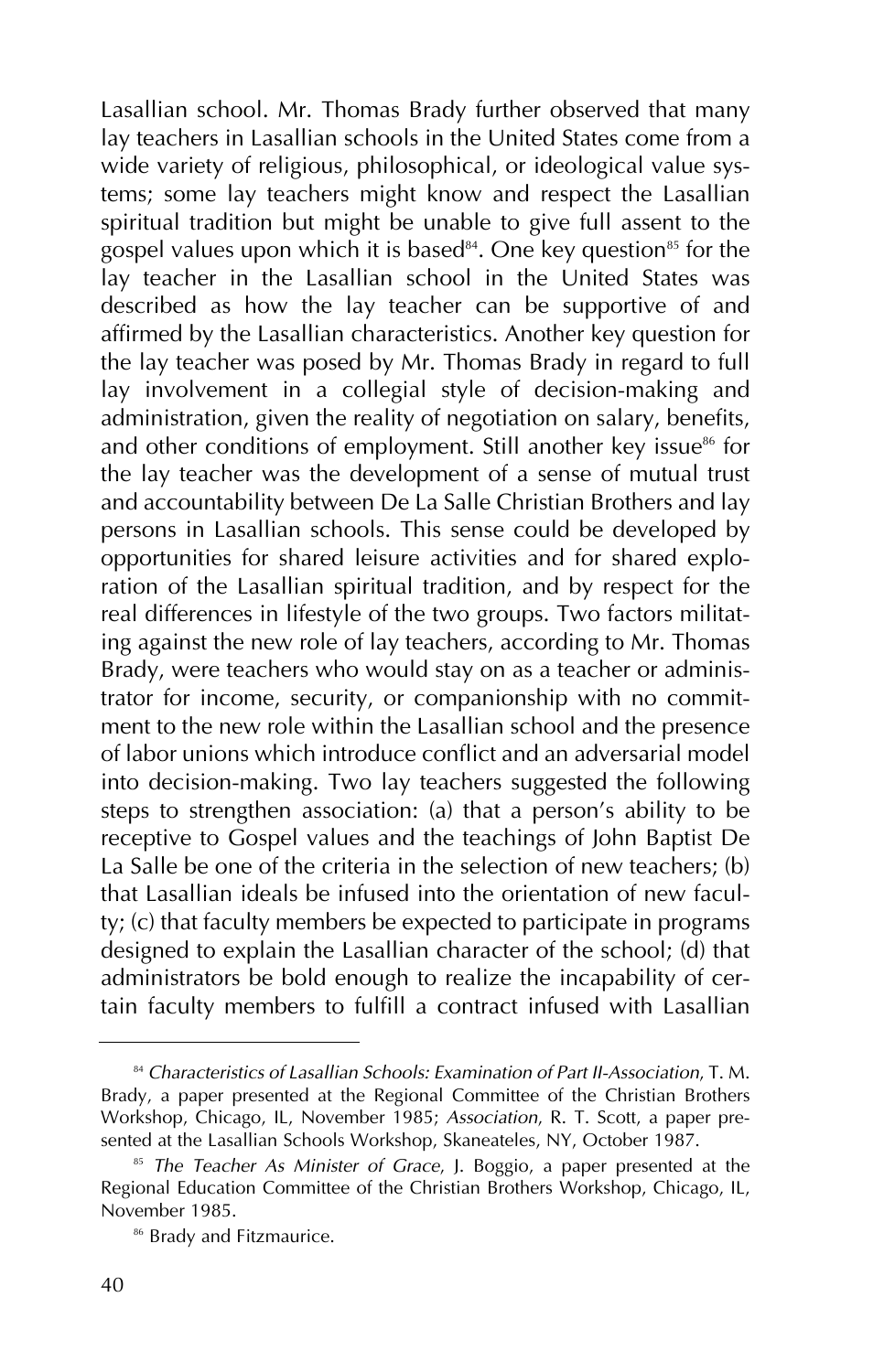values and act accordingly; (e) that a model for collegial style of administration be developed; (f) that the De La Salle Christian Brothers realize the growing need to be animators of Lasallian spirituality; and (g) that lay colleagues assume a more active role in the propagation of the spirit of De La Salle. $87$ 

Lay teachers, like the De La Salle Christian Brothers, found themselves faced with a need for new attitudes (self-esteem as a lay person, equality with the De La Salle Christian Brothers in terms of ministry and ultimate responsibility for the Lasallian school), for new roles (ministers in the emerging sense of the word, leadership positions, sharers in decision-making), and for new skills (spiritual and Lasallian development, speaking about religious values).

#### *Efforts to Promote Shared Mission.*

As a result of the 42<sup>nd</sup> General Chapter each District was required to make "Shared Mission" a priority, as well as Lasallian formation for all Lasallian educators.

There already was some indication that lay teachers in Lasallian schools in the United States had positive perceptions about the De La Salle Christian Brothers and Lasallian schools. A partial profile of lay teachers in Lasallian schools had been provided by a study of vocations to the Brothers of the Christian Schools in the United States.<sup>88</sup> The study included a sample of lay colleagues. Among the findings regarding lay colleagues were: (a) 57% of the Catholic respondents attended Mass once a week or more frequently; (b) 93% of the respondents said that De La Salle Christian Brothers were needed in their schools; (c) 48% of the respondents agreed that De La Salle Christian Brothers taught no differently than lay faculty, while 35% thought that they did teach differently; (d) 61% of the respondents agreed that since beginning to teach in a Lasallian school they had grown more aware of the needs of poor people, while 34% felt that they had not grown in this area; (e) 69% of the respondents agreed that the De La Salle Christian Brothers exhibited a real concern for the poor and 70% felt that the De La Salle Christian Brothers in their schools mani-

<sup>&</sup>lt;sup>87</sup> Association, P. Santanello and G. Linke, a paper presented at the Lasallian Schools Workshop, Haverstraw, NY, October 1986.

<sup>88</sup> Vocations to the Brothers of the Christian Schools, E. King, Washington, DC: Center for Applied Research in the Apostolate/Georgetown University, 1991.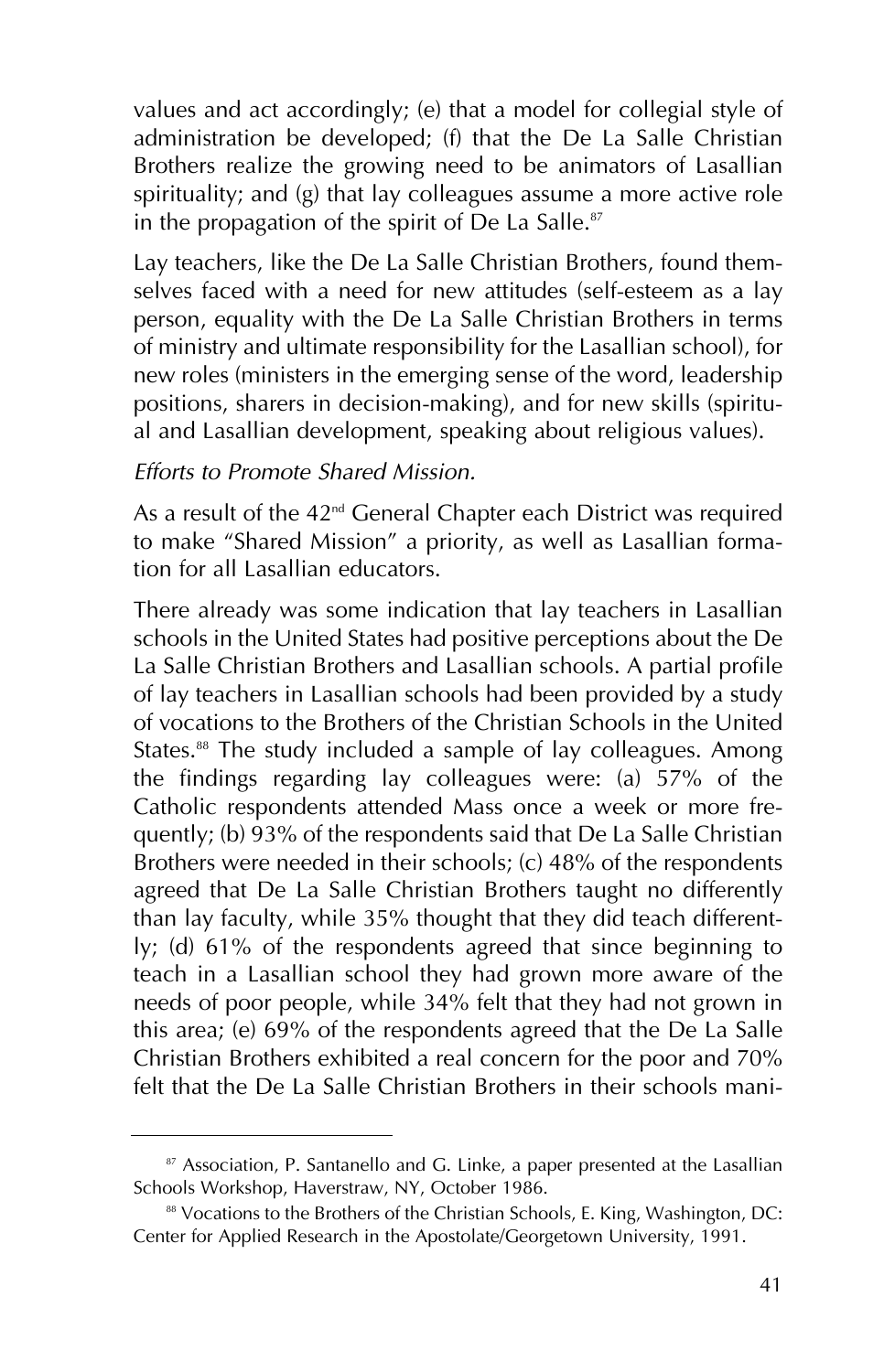fested leadership in social justice issues; (f) 79% of the respondents said that there was no conflict in their schools between lay faculty and De La Salle Christian Brother faculty, while 13% said that there was conflict; and (g) perceptions of the characteristics of the De La Salle Christian Brothers were generally quite positive.

The Regional Education Board of the [De La Salle] Christian Brothers of the USA/Toronto Region, the group that had developed the process for the development and promulgation of the *Characteristics* <sup>89</sup> document developed a similar process to promote Shared Mission. At the Huether Lasallian Conference in 1994 a draft of a process and document was reviewed and endorsed by a large gathering of De La Salle Christian Brothers and lay teachers from Lasallian schools and its document *Shared Mission*<sup>90</sup> was promulgated a year later. The document was described as one of on-going dialogue with six non-sequential movements to bring about a sense of shared mission: (a) inviting and welcoming all who espouse the Lasallian Mission, each with their appropriate role; (b) building the foundation through formation in Mission; (c) sharing the challenge that all bring their gifts and abilities to the service of Mission; (d) making Shared Mission work through support for one another; (e) growing together in faith; and, (f) expanding our horizons to new forms of and responses to ministry.

Districts created opportunities for De La Salle Christian Brothers and lay colleagues to join together in formation opportunities and programs; groups and committees of Brothers and lay colleagues were assembled to strategize on how shared mission would become a reality; in some Districts lay colleagues assumed positions of leadership at the District level. The Regional Education Board of the [De La Salle] Christian Brothers compiled sets of Lasallian resources and created in the mid 1990s the Lasallian Leadership Institute to complement the Buttimer Institute of Lasallian Studies which served growing numbers of Lasallian lay teachers. In his study of Lasallian schools Brother Frederick Mueller<sup>91</sup> found that some  $88\%$  of De La

<sup>&</sup>lt;sup>89</sup> Characteristics of Lasallian Schools, Regional Education Committee of the Christian Brothers, Romeoville, IL: Christian Brothers Conference, 1985.

<sup>90</sup> *Shared Mission*, Regional Education Committee of the Christian Brothers, Landover, MD: Christian Brothers Conference, 1995.

<sup>91</sup> Mueller, *The perceived and preferred goals of principals,* (p. 48, nº 98)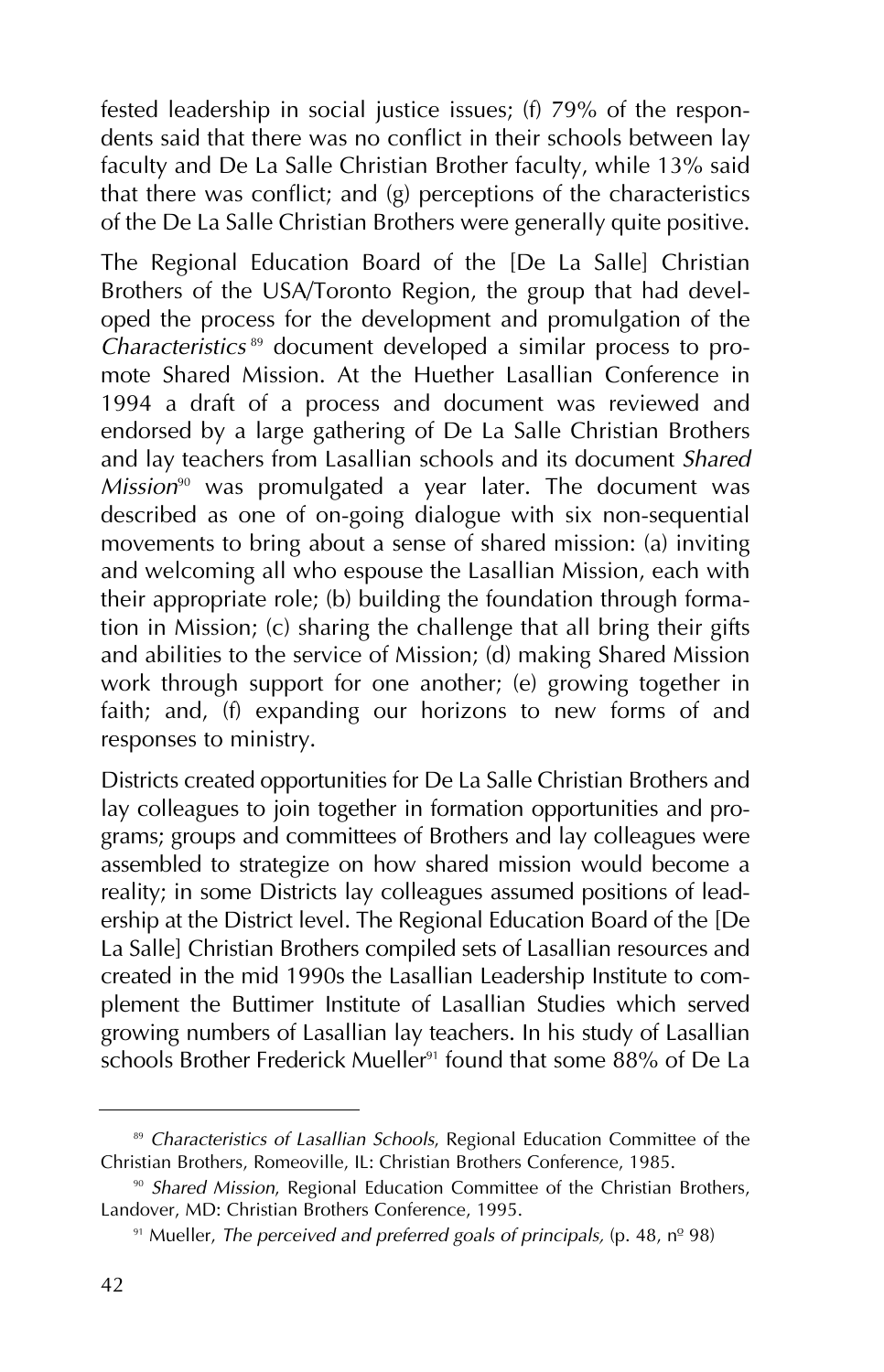Salle Christian Brothers in his study had read the *Characteristics* document and some 73% had attended a Lasallian workshop; some 62% of lay Lasallian teachers in his study reported that they had read the Characteristics document and some 67% of them had attended a Lasallian workshop. He also found that De La Salle Christian Brothers and lay Lasallian teachers gave high priority to three of the five goals concerned with the role of the teacher as minister, i.e., the teacher in a Lasallian school is to manifest a spirit of faith by living in the presence of God and recognizing and responding to God's direction in all one's actions, is to manifest a spirit of zeal through a full commitment to the education of students, and is to manifest a spirit of zeal by a compassionate attitude and caring behavior toward all students. In a later study of the Lasallian Leadership Institute,<sup>92</sup> it was found that the participants in the first groups to complete that Lasallian formation program reported that the program's two goals of helping participants to integrate Lasallian spirituality and pedagogy in their personal lives and to serve as catalysts to bring about a deepening of the Lasallian mission in their schools or agencies had been met.

In light of Propositions 1-4 of the 43<sup>rd</sup> General Chapter, Districts of the USA/Toronto have initiated committees of Brothers and lay colleagues to encourage discussion about what it means to be "associated for the educational service of the poor" and the implications for both the Brothers and their lay colleagues as regards identity and role, as well as to develop additional ways of gathering together for formative experiences. The response to Propositions 5-6 has been to create councils of Brothers and lay colleagues (Mission Councils or Mission and Ministry Councils). These councils, with the provisional approval of the Superior General and his General Council so to monitor their development and progress, have authority and decision-making responsibility regarding the Lasallian mission of the District and of its ministries, in conjunction with local boards of governance, many of which have lay persons as members. In addition, at the Regional (USA/Toronto Region) level, another Lasallian formation opportunity was developed (Lasallian Social Justice Institute); the Lasallian Youth and Collegian movement has continued to grow;

<sup>92</sup> *Evaluation of the Lasallian Leadership Institute*, D. Ketelle and C. Swain, available from Christian Brothers Conference, Landover, MD, August 2002.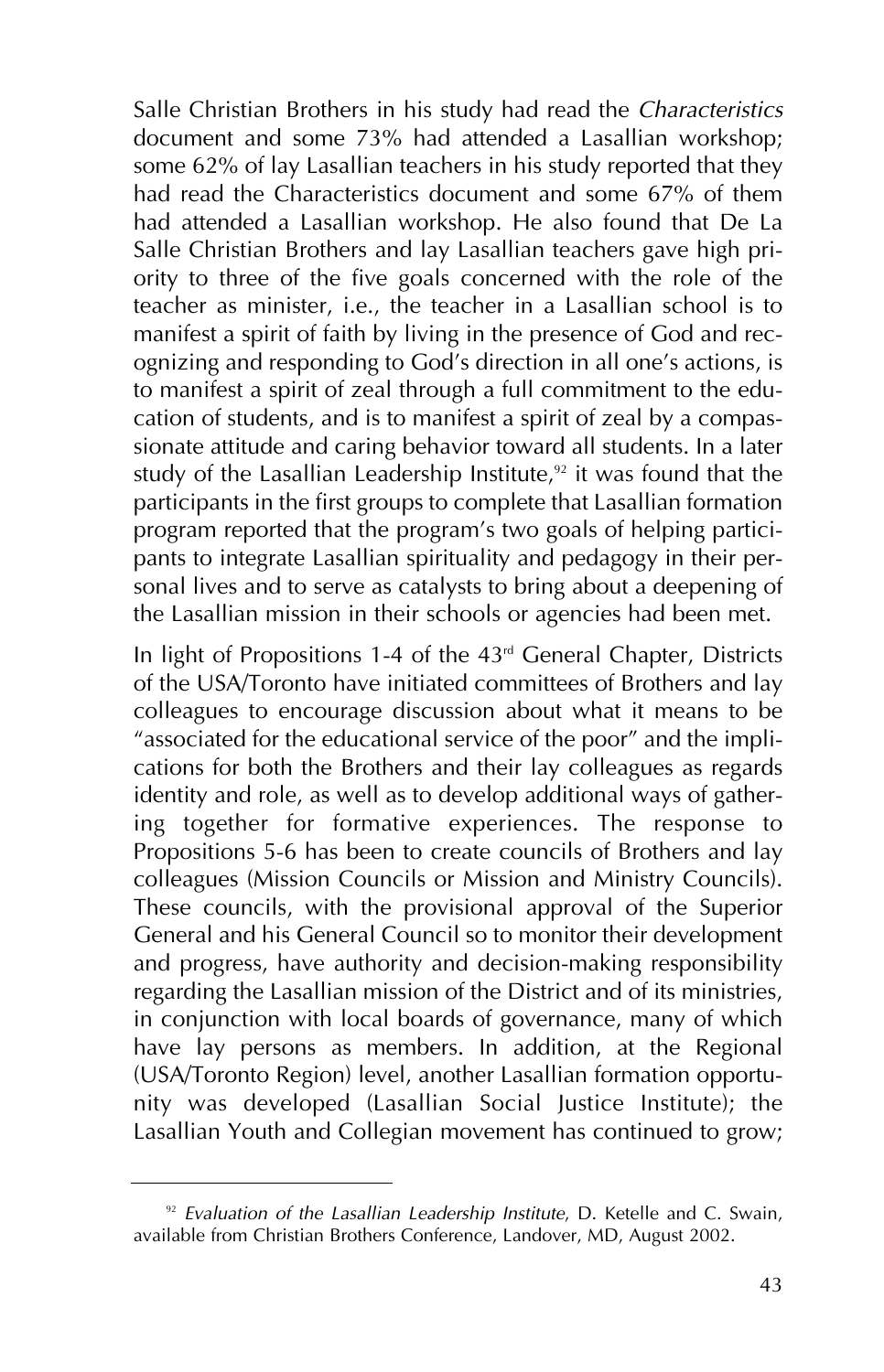the Lasallian Volunteer Program has continued to provide placement for young Lasallians in ministries to serve the poor and a group of former volunteers have spearheaded new forms of being associated for the educational service of the poor; a group of Brothers and lay colleagues have come together to form Lasallian Partners for the Economically Poor and to engage in projects such as a cross-country bike-a-thon for literacy; the Lasallian Association of Miguel Schools has developed with impetus and support from Brothers and lay colleagues alike; groups, such as Signum Fidei (a group of lay teachers from a Lasallian school in Tulsa, Oklahoma) and a voluntary group of participants in the East Coast Lasallian Leadership Institute, have surfaced to explore ways of being associated for mission; and, planning, by Brothers and lay colleagues alike, was undertaken for a 2005 Regional Assembly for Association and Mission (with one third of the participants to be Brothers and two thirds to be lay colleagues) to precede the International Assembly of 2006.

#### **Summary: Teachers in Lasallian Schools.**

Over the past thirty-five years there has been a radical rethinking of the roles of the De La Salle Christian Brother and the lay person in the Lasallian school. Brother Donald Mouton<sup>93</sup> considered the evolution of the role of the lay person as a movement from rejection to tolerance to acceptance to welcome to invitation to join in association. Mr. Thomas Brady reflected back upon the years of strife, distrust, and absolute lack of association that existed in the days of "hushed deliberations of the old community [Brothers' community] council<sup>"94</sup> prior to the introduction of some democratic decision-making structures in Lasallian schools.

During that time in the United States, the number of De La Salle Christian Brothers teaching and serving as administrators in Lasallian high schools has decreased and the number of lay teachers in Lasallian high schools has increased. The new roles both for De La Salle Christian Brother and lay person in the Lasallian school required a radical change in attitude and skills.

<sup>93</sup> "The Vow of Association," D. Mouton, in *A Sense of the Future*, M. McGinniss, ed., Romeoville, IL: Christian Brothers Conference, 1990, pp. 177-195.

 $94$  Brady, p. 2.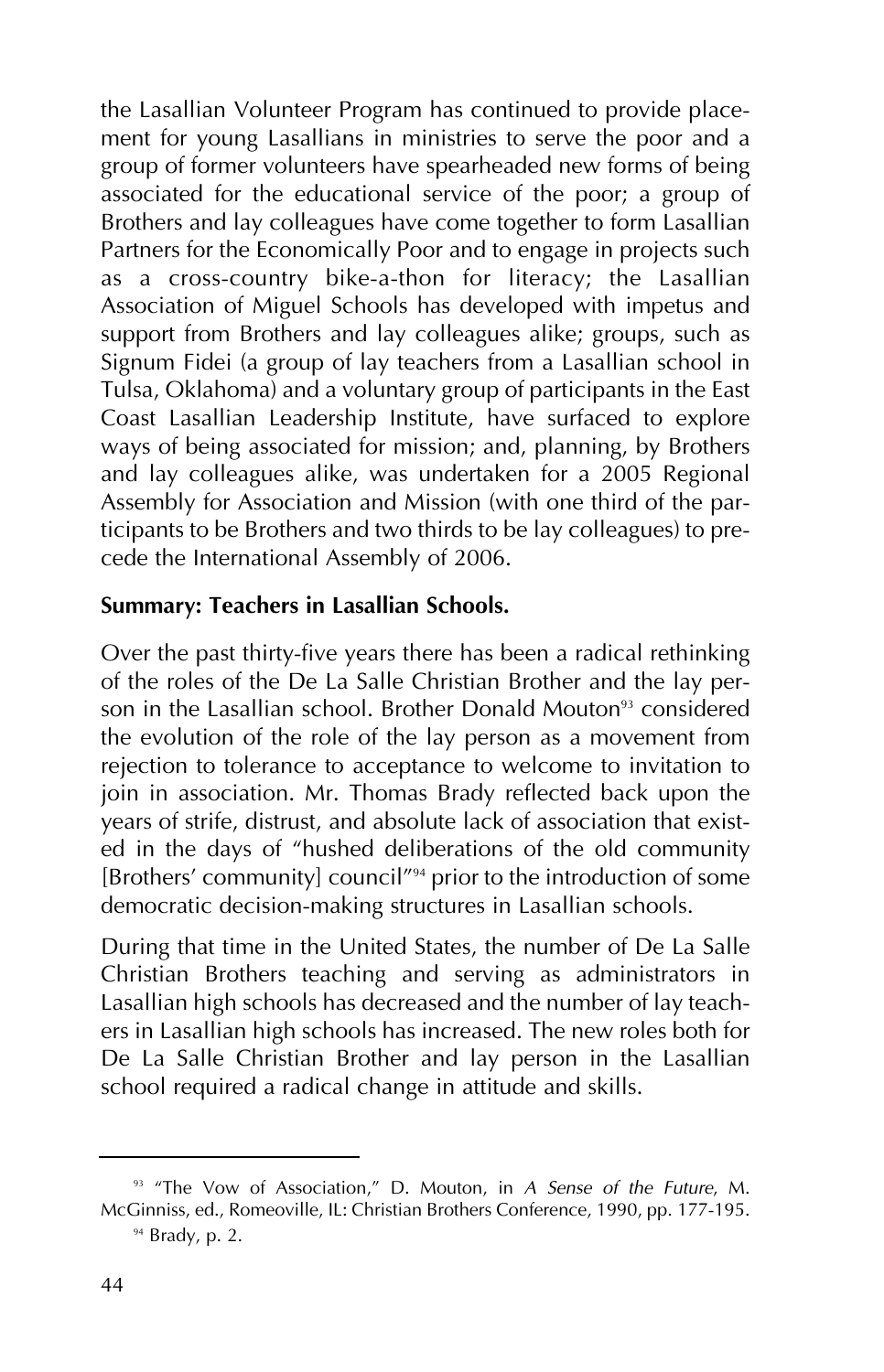It has yet to be determined if Brothers and their lay colleagues in the United States have built and strengthened forms of being associated for mission in the three complementary and necessary ways envisioned by Brother Andre Jacq: (a) an educational route by which teams of teachers (Brothers and lay colleagues or lay colleagues alone), fraternal in their relationships, jointly plan and strategize for the institution and exercise joint responsibility for the institution; (b) an institutional route by which Districts, through groups of Brothers and lay colleagues, adapt and structure lay participation, working together, discernment, and decision-making; and (c) a spiritual route by which groups of Lasallians gather to build meaning together and envision a common view of ministry.<sup>95</sup>

<sup>95</sup> *Brothers and Lay People Associating for a Single Mission*, A. Jacq, unpublished paper, 1991.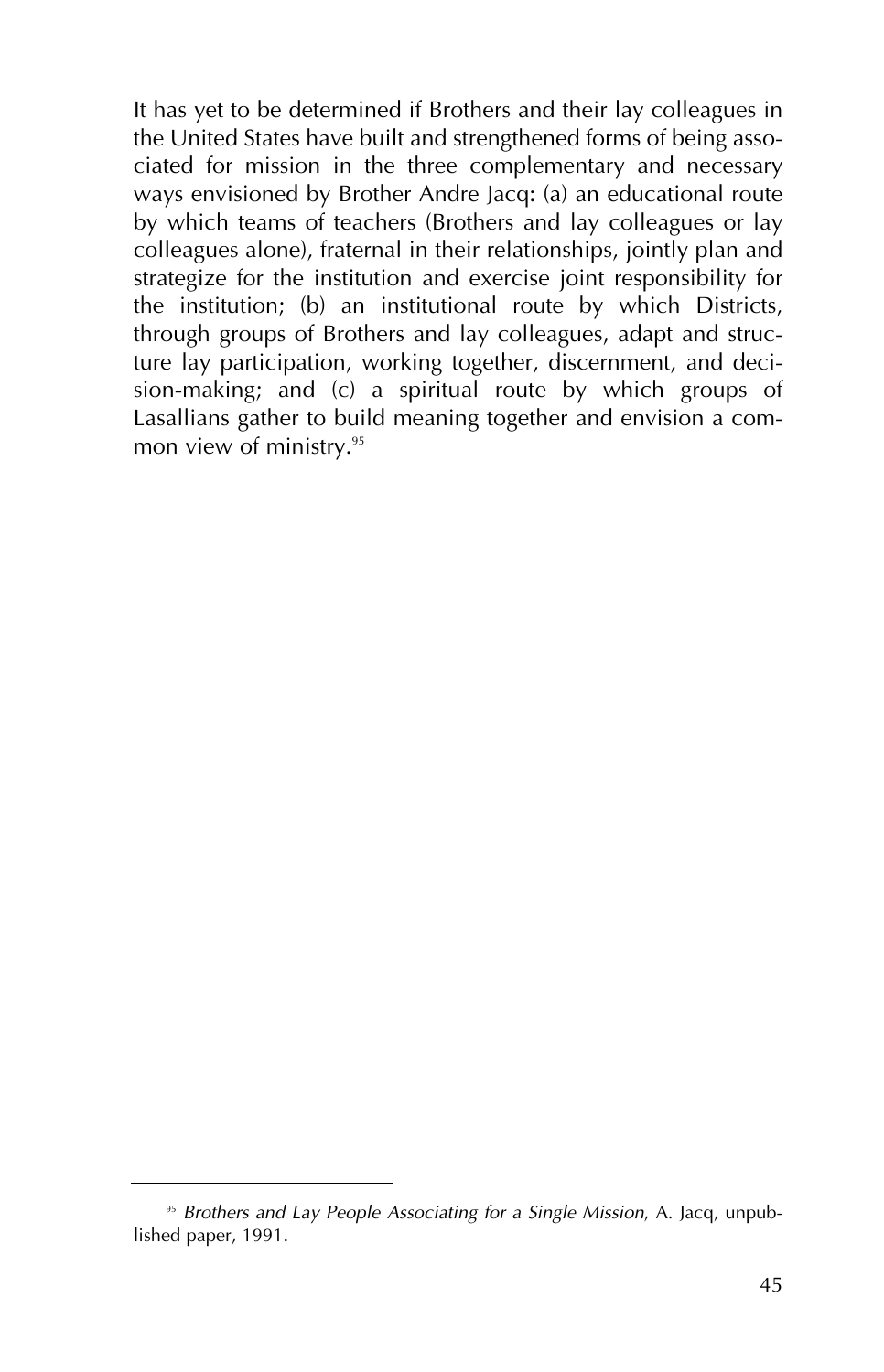# III. Goals and Identity of Lasallian Schools

Lasallian schools in the United States have goals which find their origin in the pedagogical and theological reflections and practices of John Baptist de La Salle, the founder of the Brothers of the Christian Schools. Brother John Johnston<sup>96</sup> has noted that the Lasallian school discovers itself, and thus its goals, in understanding the Lasallian myth, in living the story of John Baptist de La Salle. The goals have resemblance to the goals of Catholic schools in general, and yet they also have distinct differences in terminology and in emphasis. Such differences make the spirit and mission of Lasallian schools somewhat unique while at the same time Catholic. The particular characteristics and goals of Lasallian schools in the United States were introduced into the life of the school as a result of Vatican II, recent General Chapters of the Brothers of the Christian Schools, and the document *Characteristics of Lasallian Schools*. Thus, even though the goals of Lasallian schools have a long and rich tradition, their clear expression in the United States has been relatively recent.

## **Implementation of the Goals of Lasallian Schools.**

Since the publishing of the *Characteristics* document in 1986, Lasallian schools in the United States have committed much time and effort to ensure that the goals and characteristics of the Lasallian school are operative. Individual schools have rewritten Mission Statements, Statements of Philosophy, Statements of Vision, and Goal Statements to be reflective of Lasallian goals; they have, in turn, developed curricular, co-curricular, and extracurricular programs that support those broader statements of mission and goals. Districts, e.g., the New York District, have developed Statements of Goals for Lasallian Mission and have made them the basis of sponsorship agreements between and among schools, boards, and the District; other Districts, e.g., the

<sup>96</sup> Johnston, Seven *Hallmarks of a Lasallian School and Pastoral Letter: The Challenge-Live Today our Founding Story*, 1986.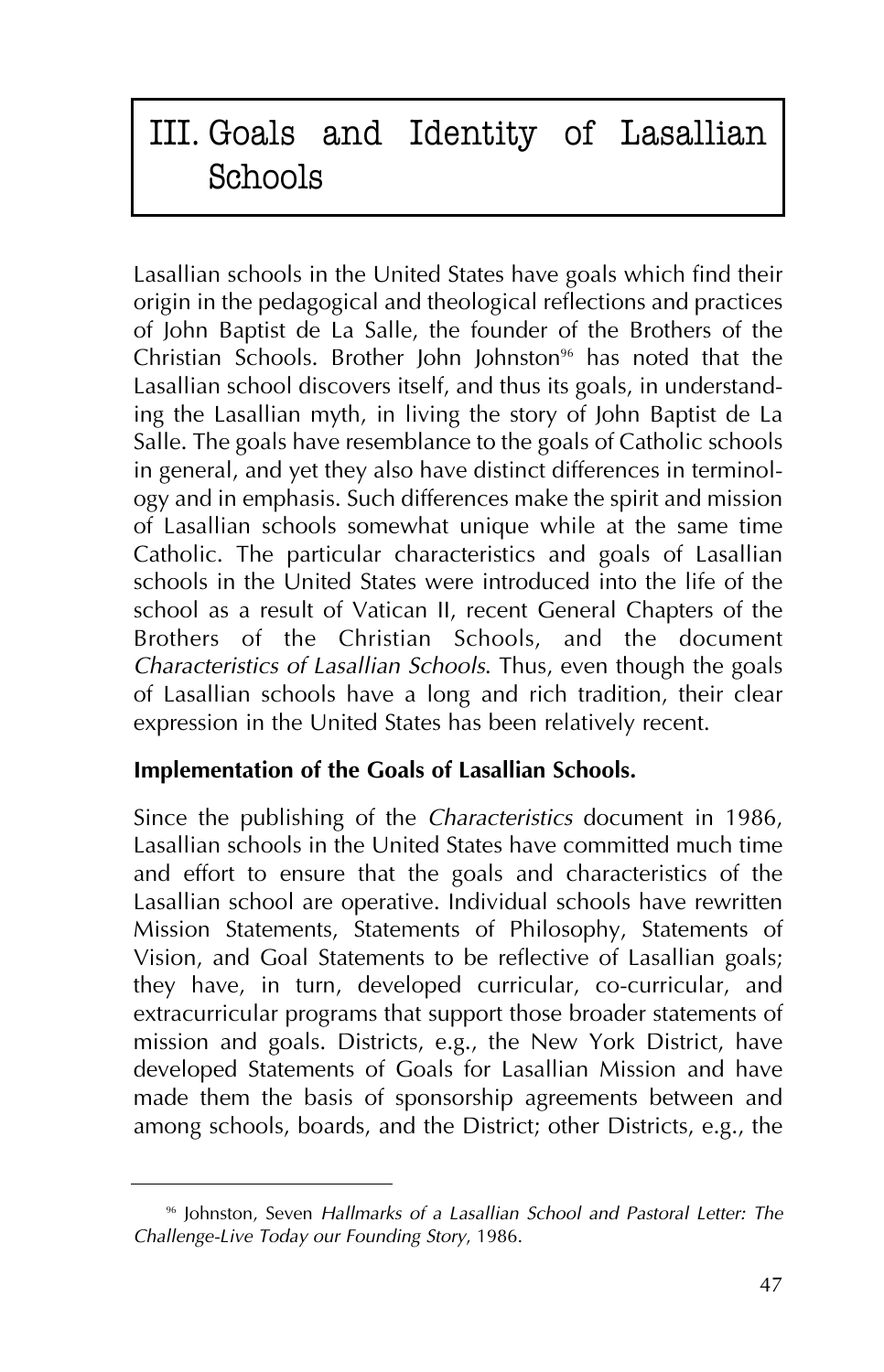San Francisco District, have used them to serve as the basis for a school's self-study and for the development of a plan for growth as a Lasallian school. The Lasallian Association of Miguel Schools (LAMS) has developed its prescription for the Miguel Elementary and Middle Schools<sup>97</sup> utilizing as its first characteristic the elements of being Lasallian. In addition, a great number of programs have as one of their focuses the exploration of the meaning of the goals and characteristics of Lasallian schools. This includes, on the national level, the Buttimer Institute for Lasallian Studies, the Lasallian Leadership Institute, the Lasallian Social Justice Institute, and, in a particular way, the Huether Lasallian Conference that has addressed goals such as religious education, service of the poor, promotion of justice, rights of the child, education of the whole person through the arts, and pastoral ministry. Individual Districts, groups of Districts, individual Lasallian schools, and groups of Lasallian schools have also developed and offered programs to understand and to further refine the goals and characteristics of the Lasallian school. Furthermore, materials have been produced at the national and District level to promote the goals of the Lasallian school, including magazines, newsletters, reflection papers, and prayer services. Lasallian Youth Groups, Collegians, and Volunteers have helped to spread the Lasallian message of faith, service, and community both among their own constituencies and to the wider community, thus expanding the Lasallian family. Thus, in many ways, the Lasallian mission, as expressed through the goals and characteristics of the Lasallian School, has become common vocabulary in the Lasallian secondary schools of the United States.

Some research<sup>98</sup> has tried to measure the degree to which these characteristics and goals have become a part of the life of the Lasallian school in the United States. In one study<sup>99</sup> it was found

<sup>&</sup>lt;sup>97</sup> "Six Essential Characteristics of the Miguel School Model," T. Shields, in *MEL Bulletin #7: Priority to the Poor: The Schools of San Miguel in the United States*, Rome: Motherhouse FSC, 2003, pp. 9-13.

<sup>98</sup> Mueller, 1994; *The Extent of Lasallian Lay Teachers' Perceived and Preferred Involvement in School Governance Decisions*, R. Meagher, unpublished doctoral dissertation, UMI Dissertation Services, St. John's University, NY, 1996; *Catholic Identity and Lasallian Culture in Higher Education*, M. Sanderl, unpublished doctoral dissertation, UMI Dissertation Services, University of San Francisco, San Francisco, CA, 2004.

<sup>&</sup>lt;sup>99</sup> Mueller, 1994.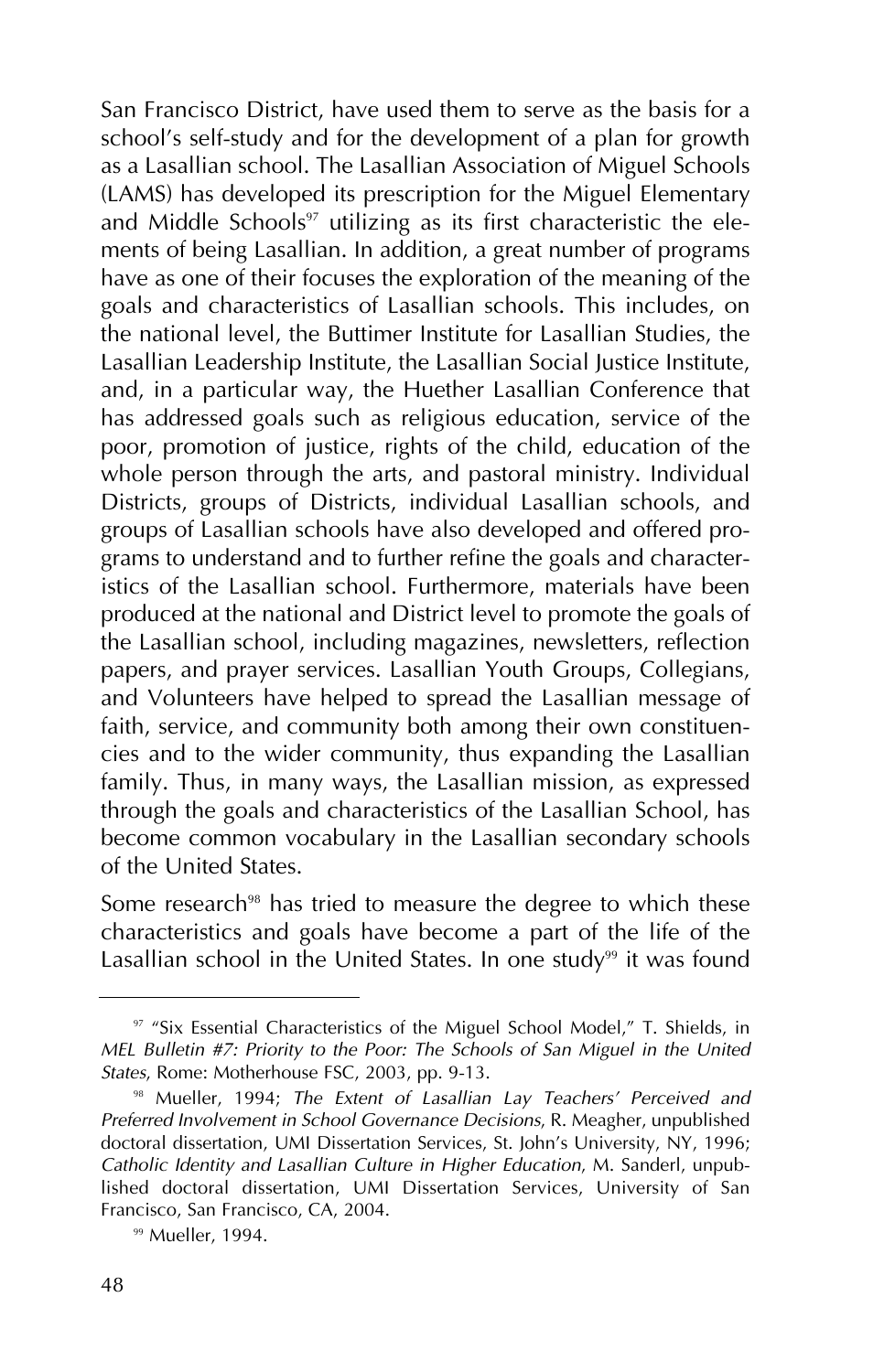that, for the most part, chief administrators, De La Salle Christian Brother teachers, and lay teachers in Lasallian secondary schools were in agreement about the importance of the characteristics and goals of the Lasallian school, holding that each goal had less importance in their present reality than they believed the goal should have had attached to it, i.e., the goals had not been fully operationalized; this was most pronounced for the goals that were internal, e.g., those to do with teaching as ministry and association. In addition, this study reported that the goals given the least priority were those that had to do with service of the poor, collegial decision-making, the wider Lasallian family of parents and alumni/ae, and the Church, including religious instruction. A second study100 found that lay teachers in Lasallian secondary schools did not perceive that they participated in the decision-making in their school settings, except for the areas of curriculum/instruction and pupil personnel to some extent. A final study<sup>101</sup> noted that, in Lasallian higher education in the United States, there were significant differences in the ways in which the campus ministry programs were seen to contribute to the institution's Catholic and Lasallian identity. An area of concern was the relationship with the Church. Chief administrators expected campus ministry to implement distinctively Catholic religious ceremonies; students more readily acknowledged themselves as being Lasallian than as adhering to a denominational religion; and, the campus ministers struggled with ministering to a campus community with multiplicity of meanings regarding Catholic identity and also readily identified service with being Lasallian.

<sup>&</sup>lt;sup>100</sup> Meagher.

<sup>&</sup>lt;sup>101</sup> Sanderl.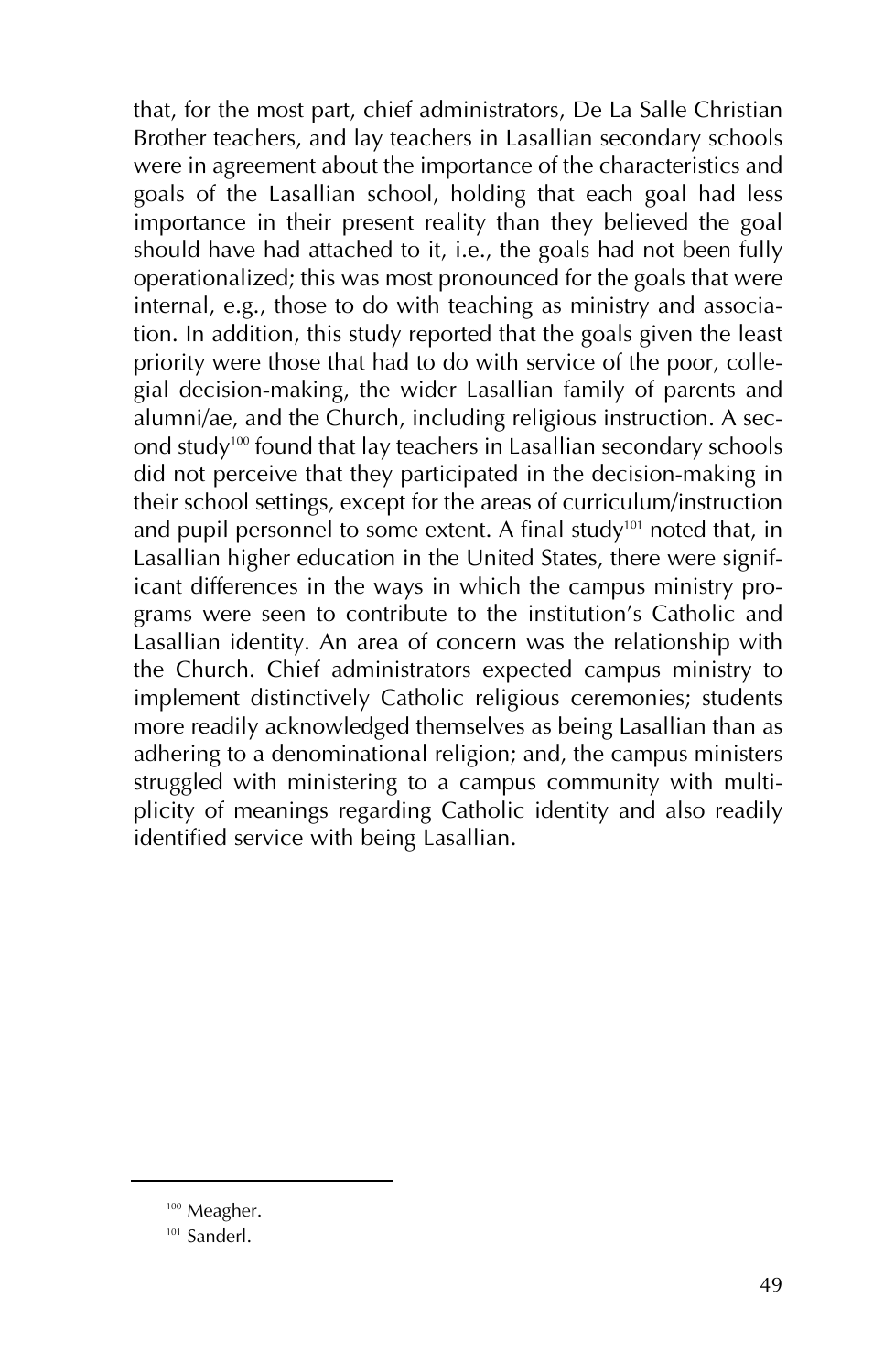# IV. The Future of Lasallian Schools and **Teachers**

### **Some Areas for Future Implementation re: Goals and Identity of Lasallian Schools.**

Given the continued importance of clear and accepted goals for Lasallian schools in the United States, some areas for future implementation can be suggested:

- 1. Some of the goals need further clarification. These include those that have to do with educational service of the poor, the relationship of the Lasallian school with the Church (both local, i.e. parish and diocese, and universal), and the implications of religious diversity in the Lasallian school, especially as regards religious instruction, religious formation, ecumenical dialogue, and inter-religious dialogue.
- 2. The goals need to be fully operationalized in the local school context, perhaps through processes such as the Self-Evaluation Process implemented by the New York and San Francisco Districts.
- 3. Models of good practice as regards implementation of the goals need to be shared among Lasallian schools, continuing to utilize the efforts of the Regional Education Board and the various regional formation programs in this regard. Such good practices would include models of professional development and formation for staff, hiring protocols, programs for new teachers, and programs for non-teaching staff, all of which would address Lasallian goals. In addition, compilations of resources about Lasallian goals should continue to be made available.
- 4. Greater attention needs to be paid to the formation of parents/families, Boards, and alumni/ae in the goals of Lasallian schools as an expression of Lasallian mission.
- 5. Continued attention needs to be paid to leadership for Lasallian schools, particularly as regards how Lasallian goals are to be implemented in a specific context with an appropriate style of decision-making leading to that implementation.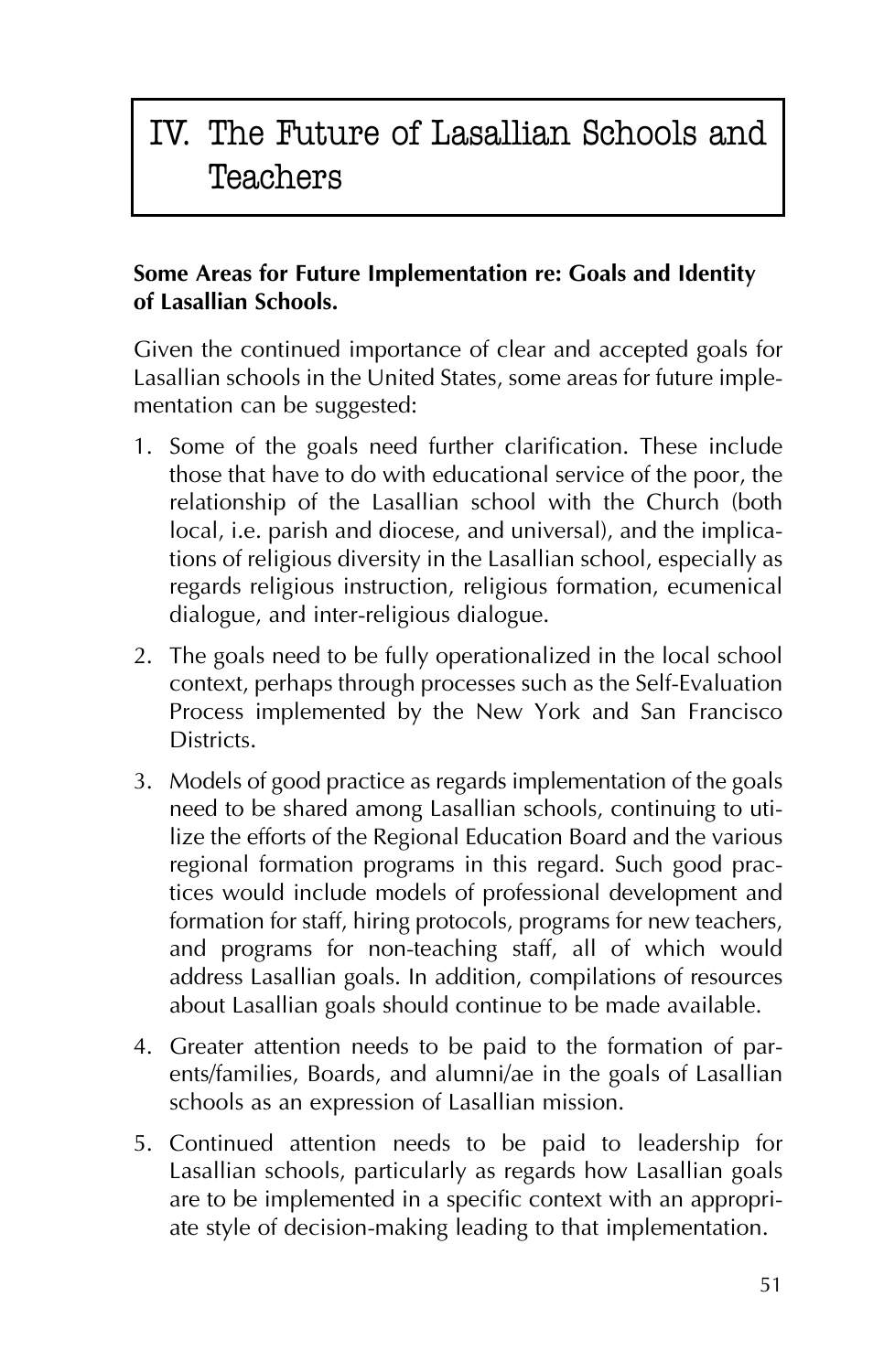- 6. Greater attention needs to be given to new ways of promoting the goals of Lasallian schools, especially through newer technology.
- 7. Continued research should be pursued to determine the extent to which students, families, alumni/ae, non-teaching staff, teachers of different ages and with different religious backgrounds, and non-secondary school personnel support the goals of Lasallian schools; continued research should also be directed to determine the extent to which the goals of Lasallian schools are implemented in those schools.

Although the goals of Lasallian schools have been updated so that a human and Christian education can be provided, especially for the poor, in Lasallian secondary schools in the United States, the Lasallian heritage demands as well that De La Salle Christian Brothers and their partners come to meet and work side by side in this mission that is shared.

### **Some Areas for Future Implementation re: Teachers in Lasallian Schools.**

Given the reality of an aging and dwindling population of De La Salle Christian Brothers in the near future in the United States and the initiatives already underway to strengthen the ways in which the Brothers and their lay colleagues are associated together for mission, some areas for future implementation can be offered:

- 1. There is need for a continued search for clarity of roles based less on functionality and more on complementarities of gifts and callings within the Lasallian charism;
- 2. Efforts should continue to educate the De La Salle Christian Brothers and lay colleagues to emerging realities and needs, both in already existing schools, e.g., board governance models, ways to provide financial assistance to the economically poor, and in new forms of ministries;
- 3. Forms and structures of being associated for mission need to be developed in an appropriate and timely fashion that both encourages creativity and allows for authenticity within the Lasallian family;
- 4. Plans need to be put into place for the training of the next generation of lay Lasallians, younger Lasallians who perhaps do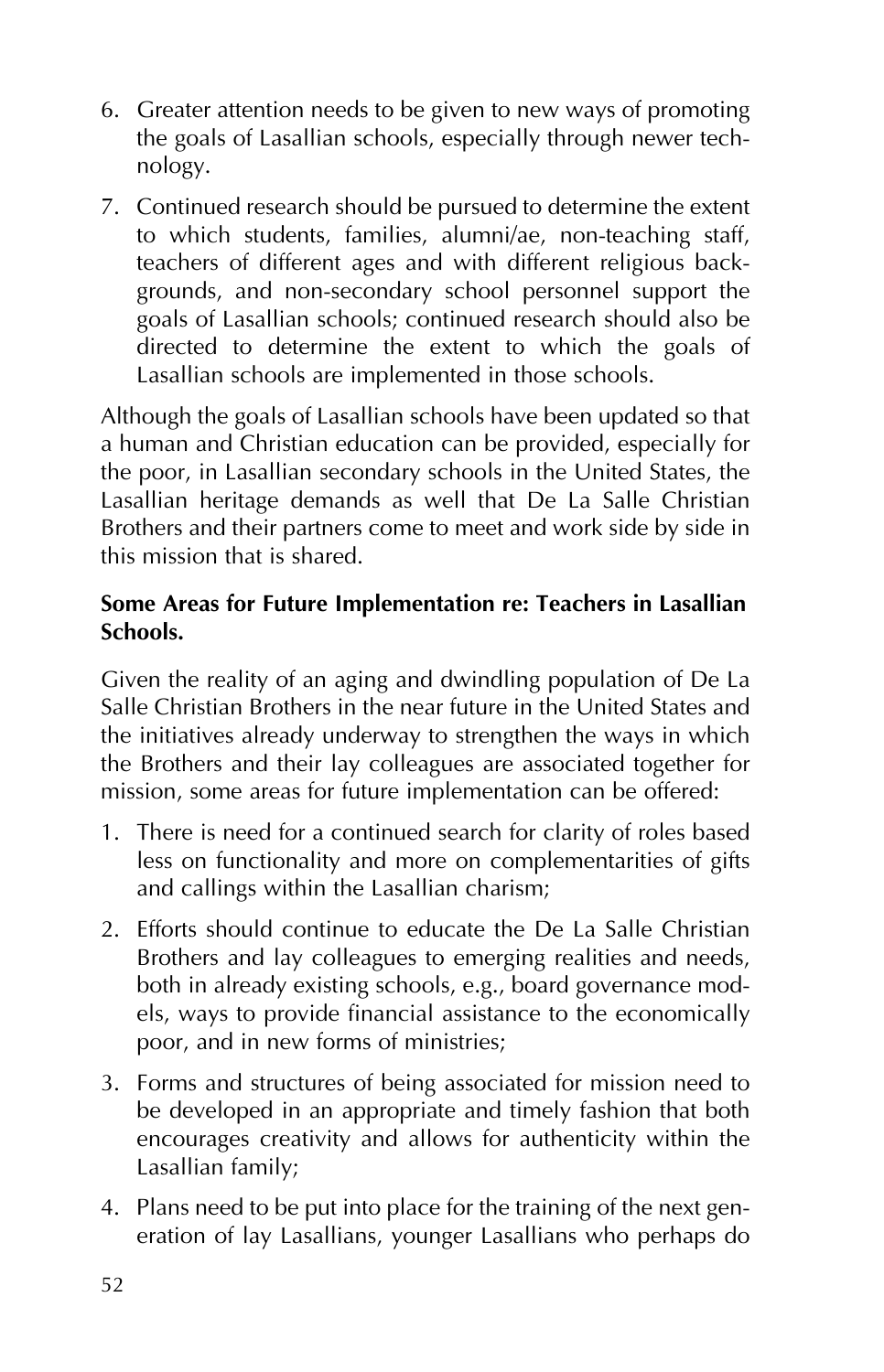not have the same theological and spiritual roots as mid-life Lasallians;

- 5. Model programs of Lasallian formation at the local level should be promoted and shared;
- 6. Research should be initiated: (a) to gather data on the kind of personal traits, experiences, etc. of individuals and the kind of institutional environments that foster the growth of being "associated together for mission," and (b) to determine the degree to which students, parents/families, Board members, and alumni/ae are and can be a part of being "associated together for mission."

#### **Shared Goals for Lasallian Schools in the United States.**

In 1989 Brother John Johnston wrote to the De La Salle Christian Brothers that:

...no group can live in vitality without common meaning, common values, common identity. No group can survive if its members do not have common goals, or do not know what they are, or do not work together to accomplish them. If there is confusion about identity, vision, goals, values, there will be disorientation and discouragement, withdrawals from membership, and few new members.<sup>102</sup>

Others<sup>103</sup> noted that the Lasallian school, with its extended Lasallian family of De La Salle Christian Brothers and lay persons, was in need of common goals in order to form a common vision and identity. In addition, the common goals would have to be translated into specific behaviors and effective programs, related to everyday performance, and be prioritized.<sup>104</sup> Despite the pluralism brought to the educational community by lay staff, a pluralism which could be positive, the Lasallian school would have to be supportive of human and Christian values; and "regardless of their [lay staff] ideological differences, the explicit evangelical orientation professed by the institution must be accepted by all

<sup>102</sup> *Pastoral Letter: Solidarity*, J. Johnston, Rome: Motherhouse F.S.C., 1989, pp. 10-11.

<sup>103</sup> Boggio; Gaffney, *The Renewal of the Lasallian School*; Fitzmaurice; Isetti; *Letter to the Lasallian Family*; Johnston, 1991.

<sup>&</sup>lt;sup>104</sup> McLaughlin.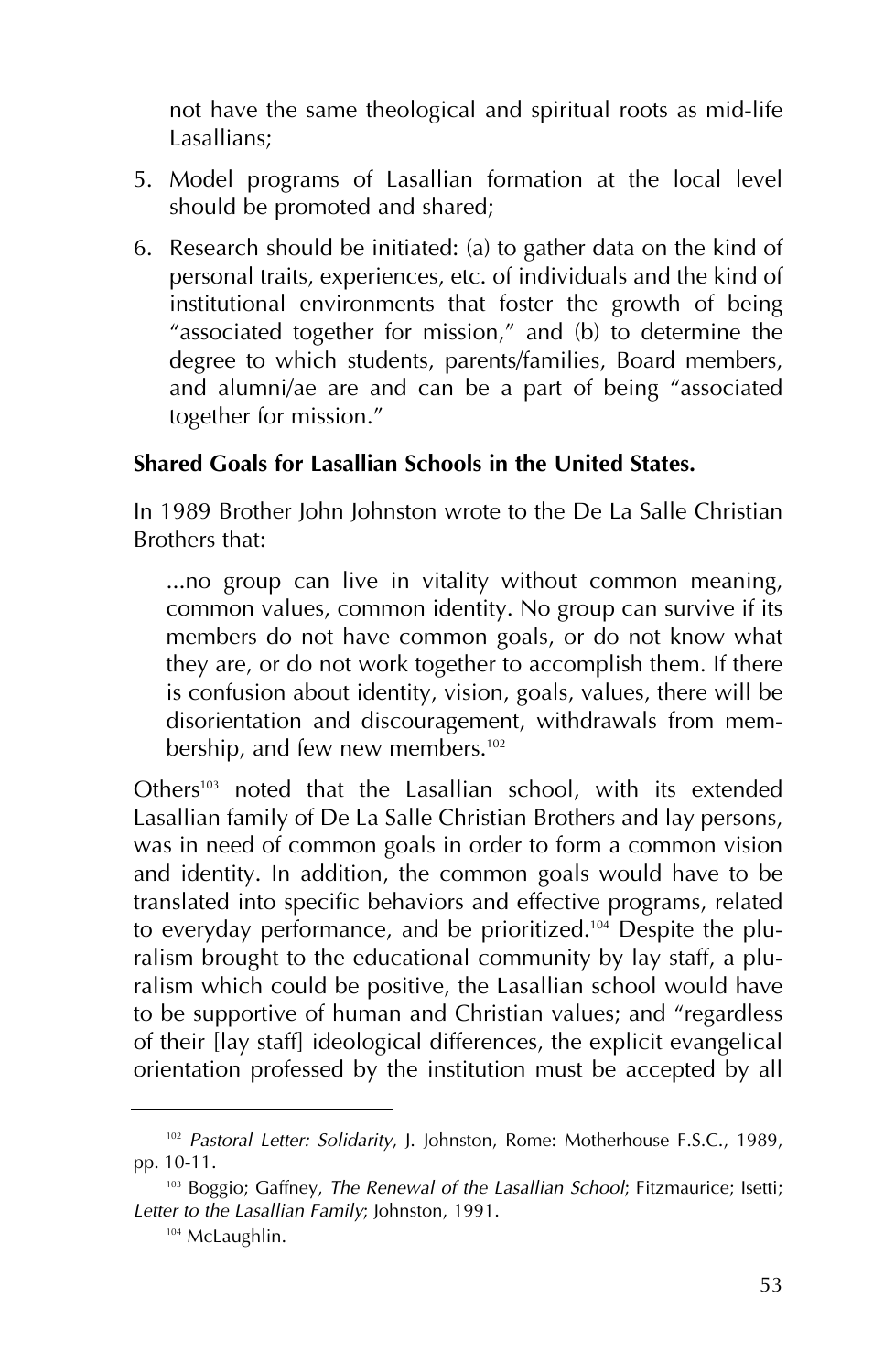the institutional sectors, as a basic minimum principle."105 According to Brother Pablo Basterrechea,<sup>106</sup> the role of the Lasallian school administrator was to make certain that the institution was faithful to its distinctive character and was to increase the possibilities of activities which would guarantee that fidelity. Brother John Johnston and the 43<sup>rd</sup> General Chapter<sup>107</sup> extended the guarantee of fidelity to new forms of accountability marked by collaborative decision-making by the Brothers and their lay colleagues.

In 2000 Brother John Johnston outlined the challenge for Lasallian schools in the future:

Obviously the success of all aspects of this movement depends on the willingness of the laity to assume responsibility for the Lasallian character of our schools, the openness of the Brothers to partnership with the laity, and the organization of effective formation programs at the Institute, district, and school levels… The long-range success of Lasallian schools as instruments of human and Christian education is directly dependent on what we do today to invite and assist our lay men and women 'to share more intensely in the spirituality and mission' of our tradition.<sup>108</sup>

<sup>105</sup> *Circular 408: Our Mission*.

<sup>106</sup> Basterrechea, 1982.

<sup>107</sup> Johnston, *Pastoral Letter: Transformation and Pastoral Letter: The Challenge-Live Today Our Founding Story*; "Propositions 5-7."

<sup>108</sup> Johnston, 2000, p. 54.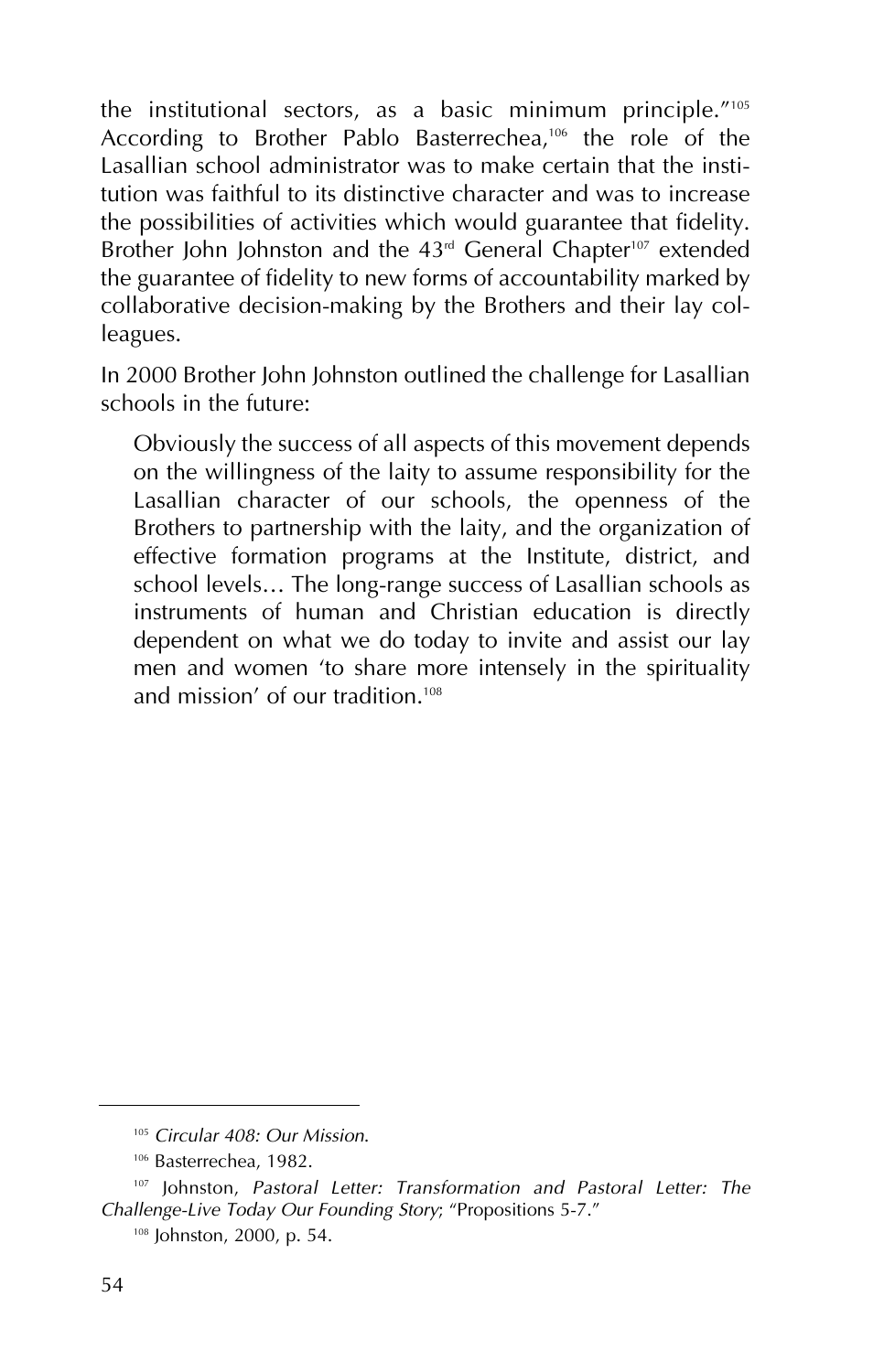# V. Lasallian Schools and Teachers in the United States: A Conclusion

Vatican Council II called religious orders to adapt and renew their internal life and their ministry by being attentive to the signs of the times and by returning to the original charism of their founders. For the Brothers of the Christian Schools this entailed rediscovering the goals of the Christian schools for which their founder, John Baptist de La Salle, had brought them together.

De La Salle's goal was to conduct effective schools which would be responsive to the special needs of young persons, needs which were educational, social, and spiritual. In order to conduct this type of school he drew together a community of lay persons whose rationale for association was the continued management of these Christian schools. Based on his theological reflection, De La Salle viewed the role of the teacher in a Christian school as an exalted vocation since the work being done was a ministry of grace founded upon a spirit of faith and zeal.

Over the 300 year history of the Brothers of the Christian Schools the original goals, though never lost, were underemphasized in light of other expectations for the schools and their wording was not updated to reflect new realities. The General Chapter of Renewal in 1966 and subsequent Chapters, as well as letters of the Superiors General and documents of the General Councils, have reformulated the goals for Lasallian schools over a forty year period. In the United States, the 1984 address of Brother John Johnston to a convocation of De La Salle Christian Brothers of the United States/Toronto Region and the process for the development of and the publication of the document *Characteristics of the Lasallian School* in 1986 resulted in a restatement of the goals for Lasallian schools as: teaching as ministry of grace, association for the sake of the ministry, and management of the Christian school. Management would include concepts like relationship to the Catholic Church, special regard for the poor, education for justice, peace, and service, total spiritual formation of the student, care for the individual needs of the student, and attention to a climate of excellence which would encourage the actualization of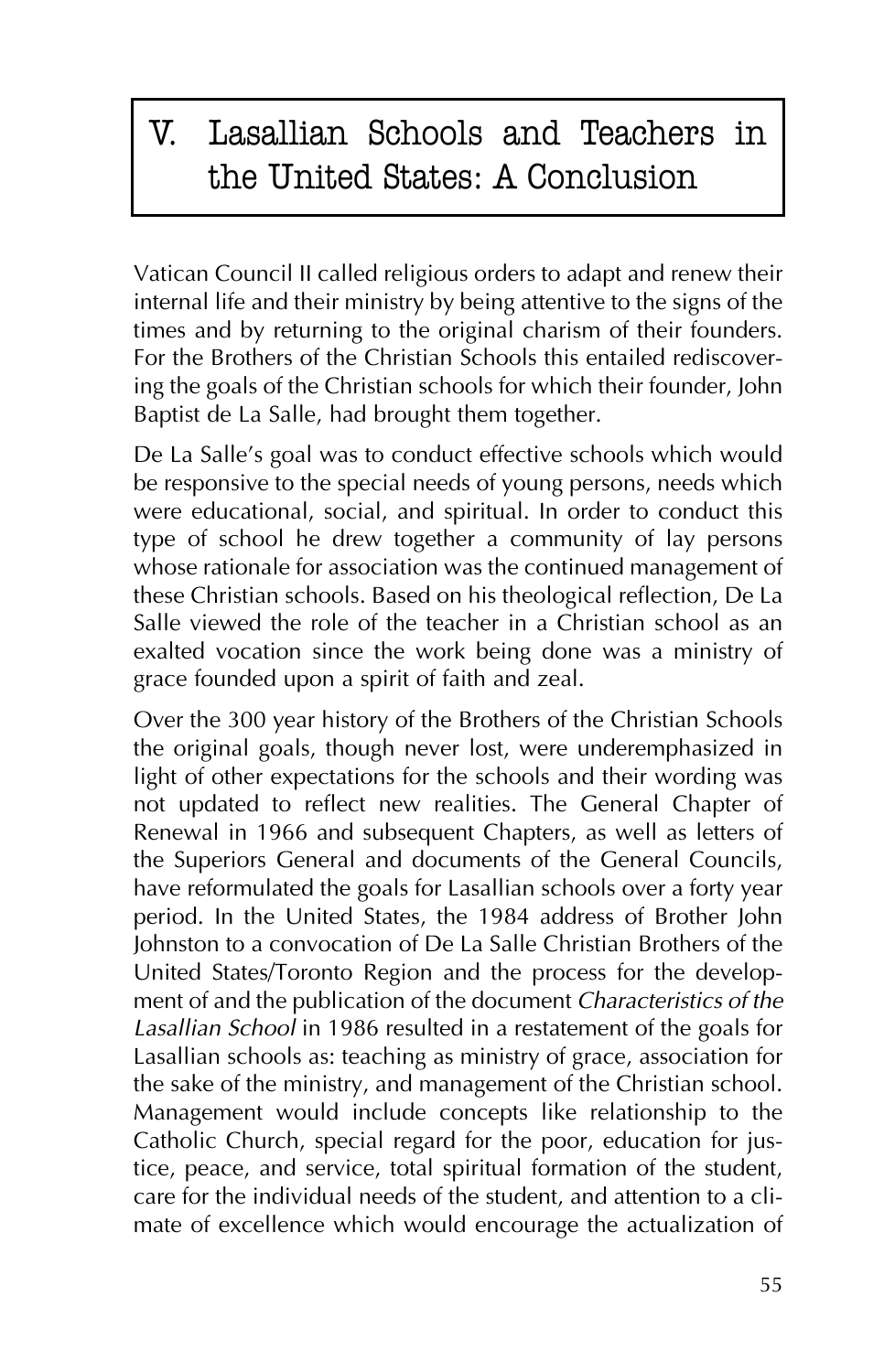academic and personal potential. These goals have been nuanced over the past nineteen years and their implementation and operationalization continue to be sought after and realized.

At the same time that the goals were being reformulated, new roles for De La Salle Christian Brothers and lay persons in the Lasallian school emerged. The roles flowed from the restated goals, new concepts from Vatican II on the place of the lay person in the Church and its institutions, and the historical circumstances of decreased numbers of De La Salle Christian Brothers. Although the Brothers of the Christian Schools was founded as a lay group and had strong lay roots, lay teachers in the schools historically had not been viewed as equals and were often seen as a "necessary evil." The General Chapter of 1966 and the official statements over the subsequent 39 years, particularly the last twelve years, have redefined the roles of the lay teacher and the Brother as collaborators "associated together for mission." In the United States the new role recognition has also been encouraged by the change in the numbers and percentage of De La Salle Christian Brothers and lay persons in teaching and administrative positions in Lasallian high schools. That change has left the De La Salle Christian Brothers as a minority in the high schools. Again, Brother John Johnston's address to the 1984 convocation of the United States/Toronto Region and the subsequent General Chapter of 1993 seemed to be pivotal moments in calling attention to the new reality of a Lasallian school served by lay and De La Salle Christian Brother as equal partners and to the possibility, in fact a reality, of a Lasallian school without De La Salle Christian Brothers on staff. Because of the radical nature of the redefinition of roles, both for lay persons and De La Salle Christian Brothers in Lasallian schools, and the relatively recent nature of that redefinition, there continues to be need to clarify and to accept those new roles.

Thus, the interplay of both realities, new goals and new roles, would seem to affect the degree to which the Lasallian school has a common identity, vision, and set of goals which define it as Lasallian in character. To the extent that this can occur, the Lasallian school will be authentic in its mission of being associated for the human and Christian education of the young, especially the poor.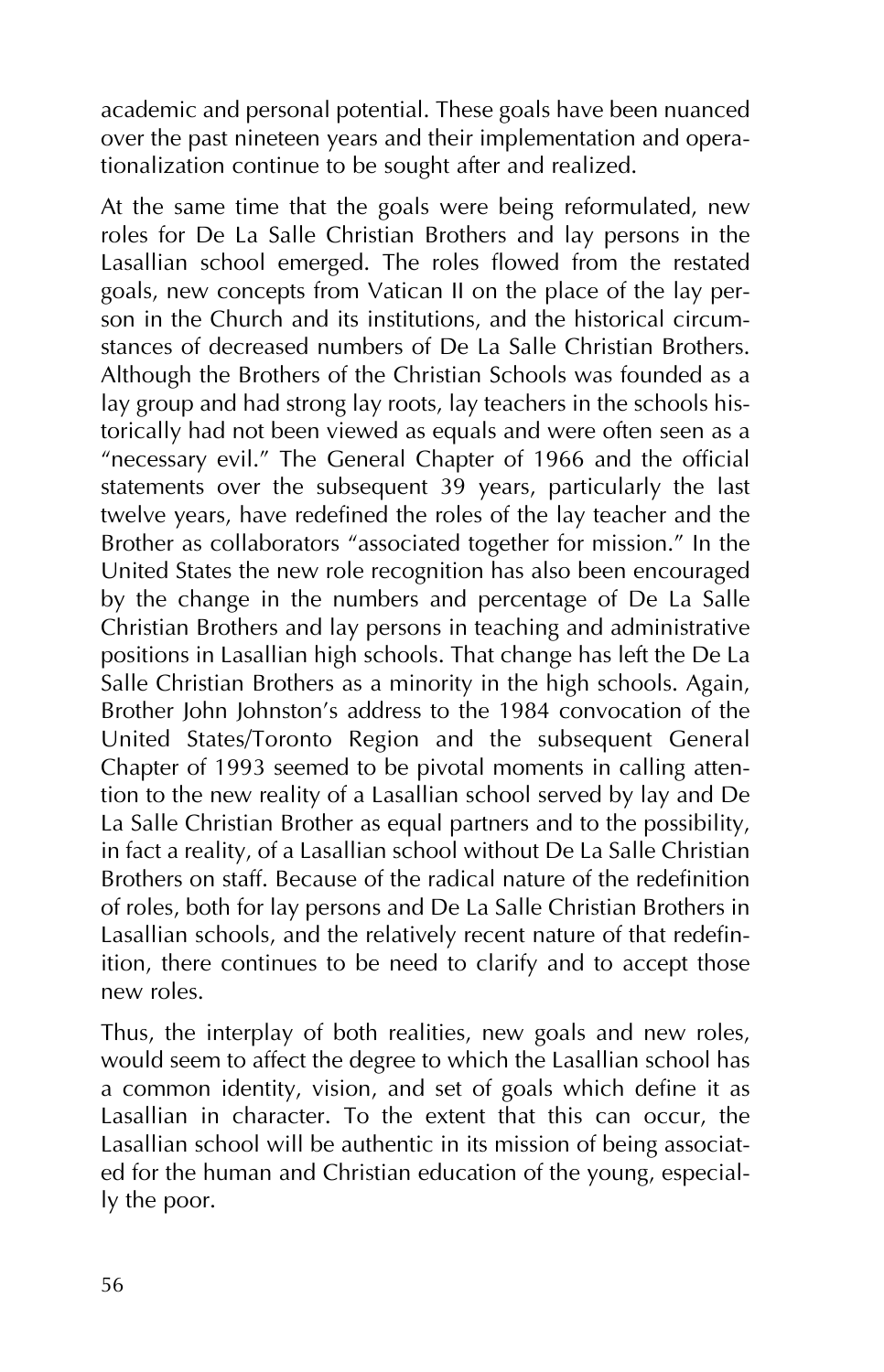# Final Questionnaire

# **For reflecting and sharing:**

- 1. Which ideas or facts cited have impressed you most in this journey towards the full incorporation of lay persons into the shared mission?
- 2. Are there any points from what you have read (actions, lines of action, suggestions…) which you consider of vital importance for your immediate reality: centre, District or Region?
- 3. At the end of the introduction some defining elements of 'the Lasallian' are listed (from letter 'a' to letter 'h'). Which of them would you consider as negotiable, indispensable, unnecessary?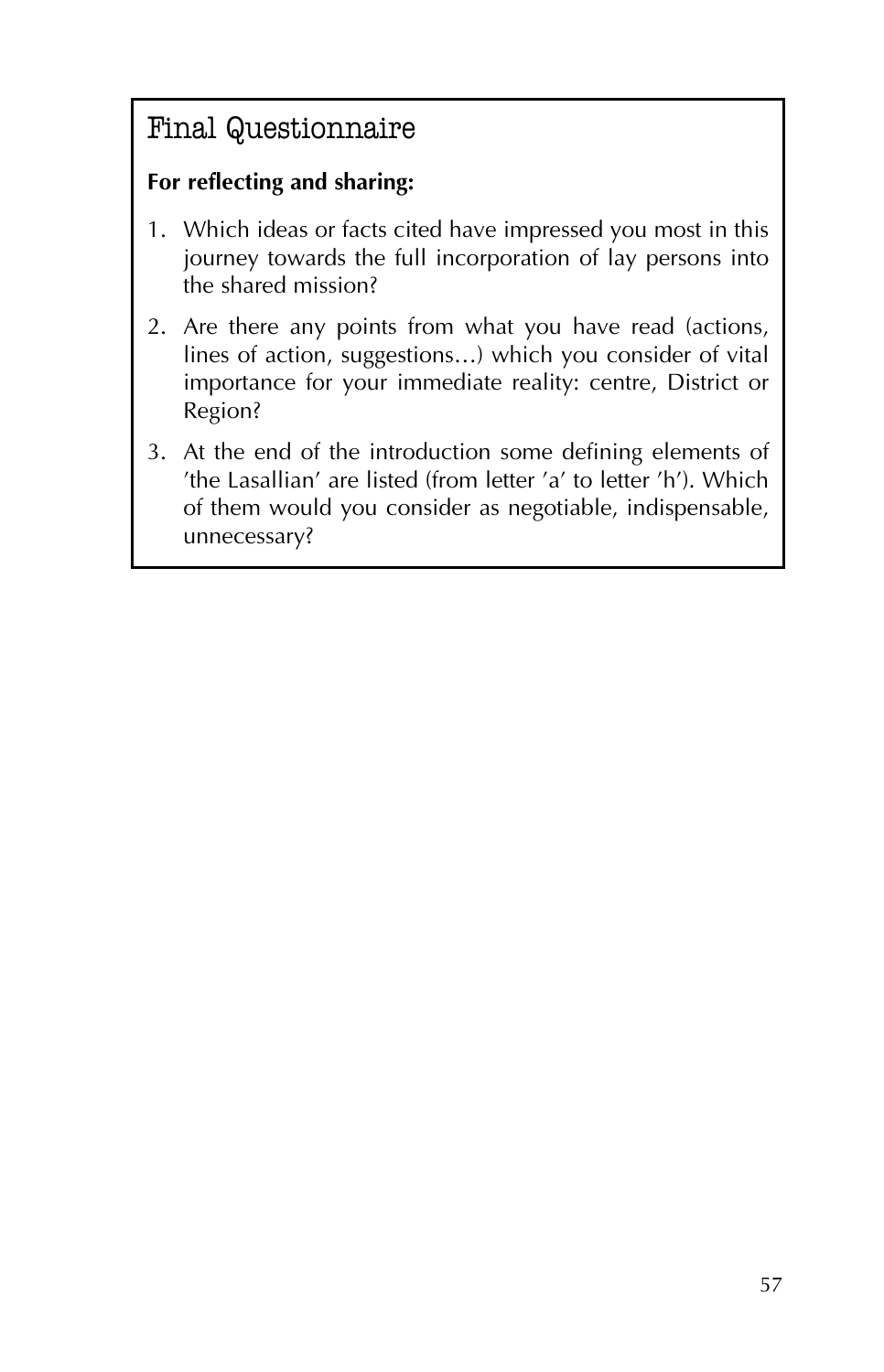- AMMENTORP, W. (1968). *The committed: A sociological study of the Brothers of the Christian Schools*. Winona, MN: St. Mary's College Press.
- ANDREW, C. (1943). The report of the committee for the formulation of the educational philosophy and objectives of the Christian Brothers of the United States. *Proceedings of the Fifth Annual Educational Conference of the Brothers of the Christian Schools*, 5, 31-32.
- ATHANASIUS, J. (1958). *Summary of discussion. Proceedings of the Nineteenth Annual Conference of the Christian Brothers Education Association*, 19, 40-43.
- BASTERRECHEA, P. (1977). *Letter of Brother Superior*. Rome: Motherhouse F.S.C.
- BASTERRECHEA, P. (1979a, May). *Letter of Brother Superior*. Rome: Motherhouse F.S.C.
- BASTERRECHEA, P. (1979b, December). *Letter of Brother Superior*. Rome: Motherhouse F.S.C.
- BASTERRECHEA, P. (1982). *Letter of the Superior General*. Rome: Motherhouse F.S.C.
- BASTERRECHEA, P. (1985). *Letter of Brother Superior*. Rome: Motherhouse F.S.C.
- BATTERSBY, W. J. (Ed.) (1965). *Retreat manual for the use of the Brothers of the Christian Schools*. Winona, MN: St. Mary's College Press.
- BENEDICT, A. (1953). Presidential address. *Proceedings of the Fifteenth Annual Conference of the Christian Brothers Education Association*, 15, 33-37.
- BOGGIO, J. (1985, November). *The teacher as minister of grace*. Paper presented at the Regional Education Committee of the Christian Brothers Workshop, Chicago, IL.
- BRADY, T. M. (1985, November). *Characteristics of Lasallian schools: Examination of part II-association*. Paper presented at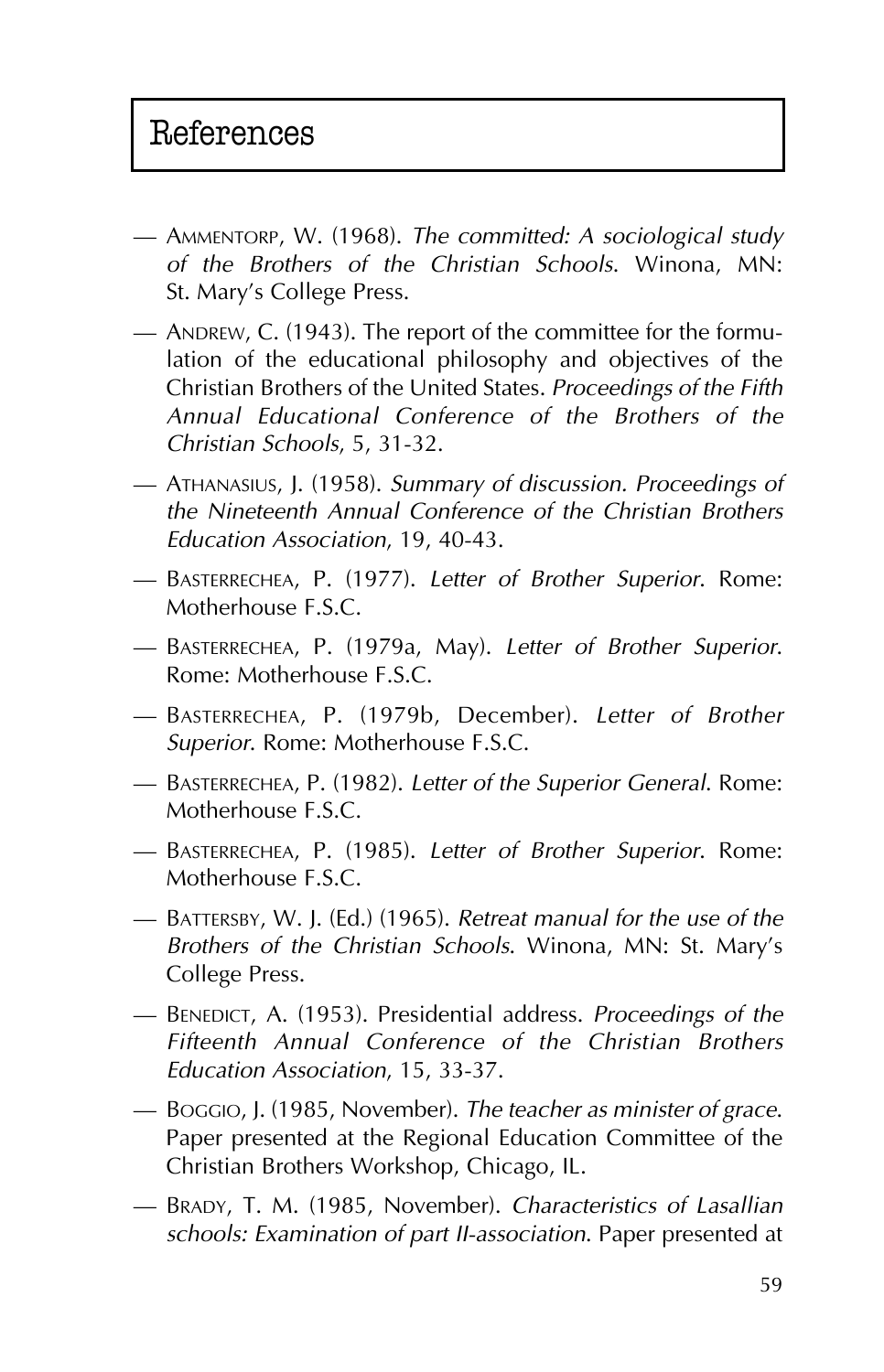the Regional Committee of the Christian Brothers Workshop, Chicago, IL.

- BROTHERS OF THE CHRISTIAN SCHOOLS, UNITED STATES REGION. (1968). *The acts of the first United States regional chapter*. Lockport, IL: Christian Brothers National Office.
- BROTHERS OF THE CHRISTIAN SCHOOLS, UNITED STATES REGION. (1975). *The acts of the second United States regional chapter (Second session)*. Lockport, IL: Christian Brothers National Office.
- BROTHERS OF THE CHRISTIAN SCHOOLS. (1985, August 1). *United States/Toronto report in study group: The ministry of the Brothers of the Christian Schools in the church today*. Unpublished manuscript, Motherhouse F.S.C., Rome, Italy.
- BROTHERS OF THE CHRISTIAN SCHOOLS. (1985, November 15). *Final report: The ministry of the Brothers of the Christian Schools in the church today*. Unpublished manuscript, Motherhouse F.S.C., Rome, Italy.
- BROTHERS OF THE CHRISTIAN SCHOOLS. (2002). *MEL Bulletin #1: In view of 2006: The International Lasallian educational mission assembly*. Rome: Motherhouse F.S.C.
- BURKE, M. (Ed.). (1988). *Booklet on Xaverian Brothers sponsored schools*. Kensington, MD: Xaverian Brothers.
- CAMILLUS, J. (1958). Prevalence of lay teachers in high schools. *Proceedings of the nineteenth Annual Conference of the Christian Brothers Education Association*, 19, 27-33.
- CHRISTIAN BROTHERS EDUCATION ASSOCIATION. (1962). *Christian Brothers Education Association Management Project, Administration Brochure (rev. ed.)*. Winona, MN: St. Mary's College Press.
- COMMITTEE OF THE CHRISTIAN BROTHERS EDUCATION ASSOCIATION. (1965). *General Introduction to Christian Brothers high school management series*. Winona, MN: St. Mary's College Press.
- THE CONGREGATION FOR CATHOLIC EDUCATION. (1982). *Lay Catholics in schools: Witnesses to faith*. Boston, MA: Daughters of St. Paul.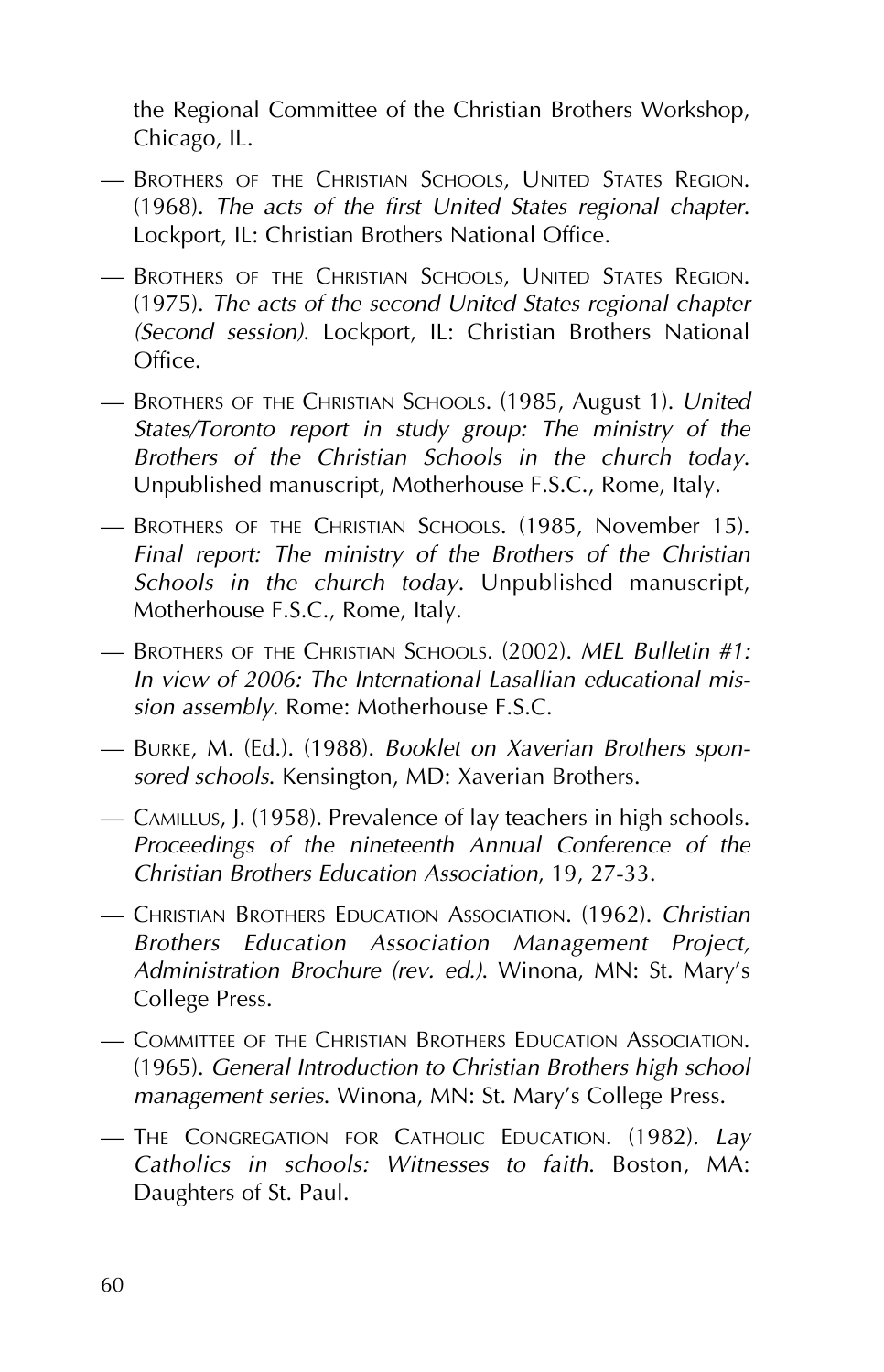- DANIEL, J. (1957). The problems of the lay teacher. *La Salle Catechist*, 23, 253-257.
- DECREE ON THE APPROPRIATE RENEWAL OF THE RELIGIOUS LIFE. (1966). In W. M. Abbott (Ed.), *The documents of Vatican II* (pp. 466- 482). New York: America Press.
- DELAHANTY, D. (1985, September). *The Brother as professional*. Paper presented at La Salle University, Philadelphia, PA.
- DE LA SALLE, J. B. (1994). *Meditations by John Baptist de La Salle.* (R. Arnandez & A. Loes, Trans. & A. Loes & F. Huether, Ed.). Landover, MD: Lasallian Publications.
- FITZMAURICE, T. P. (1987, March). *Association*. Paper presented at the Lasallian Schools Workshop, Riverdale, NY.
- FRANCIS, C. (1958). Educational preparation of the lay teacher. *Proceedings of the Nineteenth Annual Conference of the Christian Brothers Education Association*, 19, 58-63.
- GAFFNEY, J. (1985a, November). *The renewal of the Lasallian school*. Paper presented at the Regional Education Committee of the Christian Brothers Workshop, Chicago, IL.
- GAFFNEY, J. (1985b). The Lasallian School A call to action. In M. McGinniss (Ed.), *Our responsibility for the institute* (pp. 79- 88). Romeoville, IL: Christian Brothers National Office.
- GENERAL COUNCIL. (1966). *Rules of the Brothers of the Christian Schools: Draft for study, No. 5*. Rome: Motherhouse F.S.C.
- GENERAL COUNCIL. (1967). *The rule and constitutions*. Rome: Motherhouse F.S.C.
- GENERAL COUNCIL. (1967). *Circular 391: The 39th General Chapter*. Rome: Motherhouse F.S.C.
- GENERAL COUNCIL. (1967). *A declaration: Brother in the world today*. Rome: Motherhouse F.S.C.
- GENERAL COUNCIL. (1971). *Circular 394: Orientations for the next five years*. Rome: Motherhouse F.S.C.
- GENERAL COUNCIL. (1976). *The acts of the 40th General Chapter*. Rome: Motherhouse F.S.C.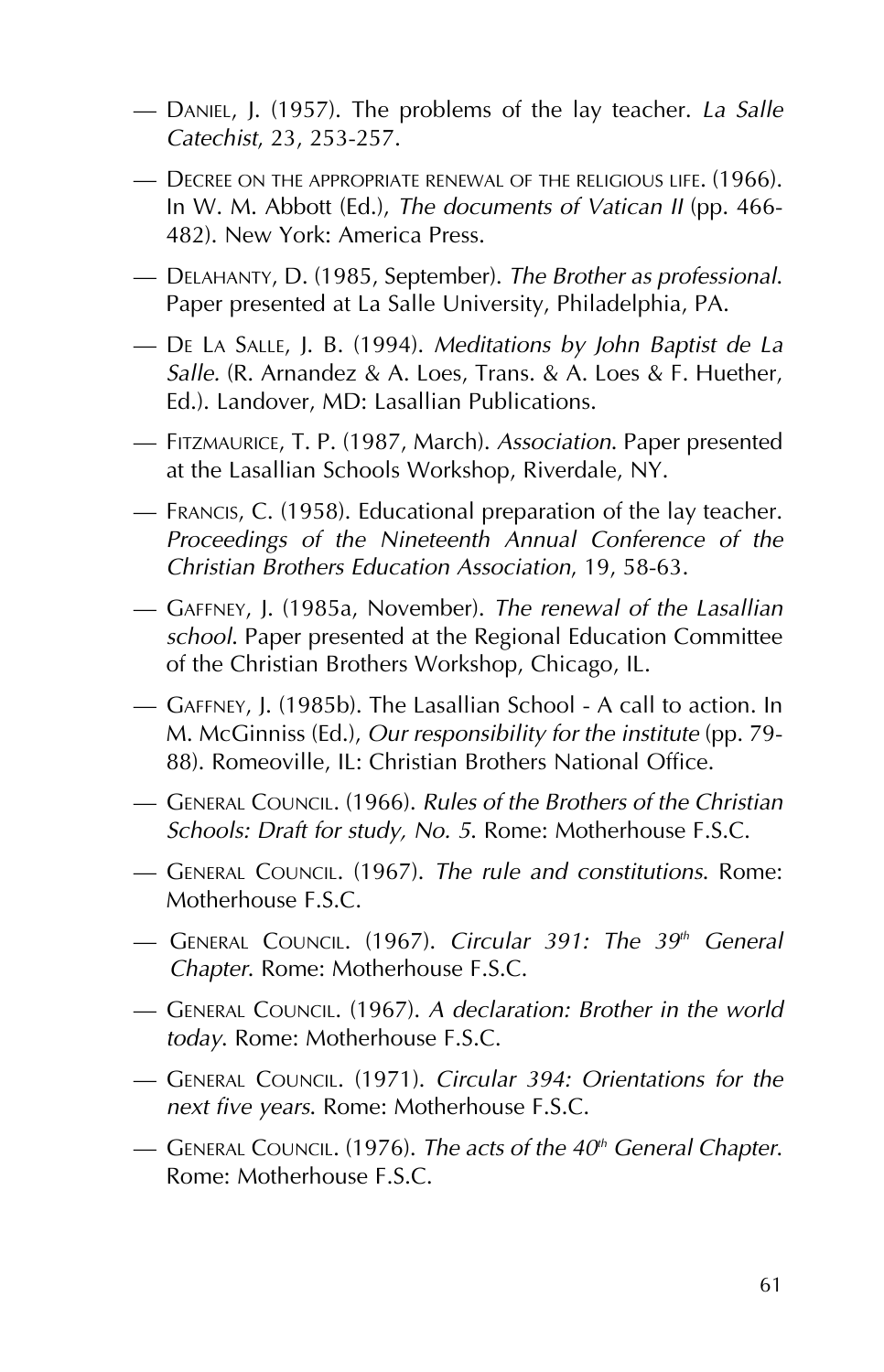- GENERAL COUNCIL. (1976). *The rule and constitutions and the book of government*. Lockport, IL: Christian Brothers National Office.
- GENERAL COUNCIL. (1978). *Circular 408: Our mission*. Rome: Motherhouse **F.S.C.**
- GENERAL COUNCIL. (1981). *Circular 415: Perspectives for 1986*. Rome: Motherhouse F.S.C.
- GENERAL COUNCIL. (1986). *Circular 422: The 41st General Chapter, propositions and messages*. Rome: Motherhouse F.S.C.
- GENERAL COUNCIL. (1987). *The rule of the Brothers of the Christian Schools*. Rome: Motherhouse F.S.C.
- GENERAL COUNCIL. (1989). *Letter to the Lasallian family*. Rome: Motherhouse F.S.C.
- GENERAL COUNCIL. (1993). *Circular 435: The 42nd General Chapter (1993)*. Rome: Motherhouse F.S.C.
- GENERAL COUNCIL. (1997). *The Lasallian mission of human and Christian education: A shared mission*. Rome: Motherhouse F.S.C.
- GENERAL COUNCIL. (2000b). *Circular 447: The documents of the 43rd General Chapter*. Rome: Motherhouse F.S.C.
- GENERAL COUNCIL. (2001). *Circular 448: Toward the year 2007*. Rome: Motherhouse F.S.C.
- *GOALS AND CRITERIA FOR SACRED HEART SCHOOLS IN THE UNITED STATES*. (1990). Newton, MA: Network of Sacred Heart Schools.
- GRASS, P. (1993). A chapter ends…a new chapter begins. *In Bulletin No. 239: 42nd General Chapter* (pp. 1-3). Rome: Motherhouse F.S.C.
- GROS, J. (1980). By faith alone are works made fruitful. In T. McCarthy (Ed.), *Work* (pp. 43-50). Lockport, IL: Christian Brothers National Office.
- GROS, J. (1983). 1984 to the year 2000. In M. Helldorfer (Ed.), *Brotherhood: Orwell's and ours* (pp. 17-21). Romeoville, IL: Christian Brothers National Office.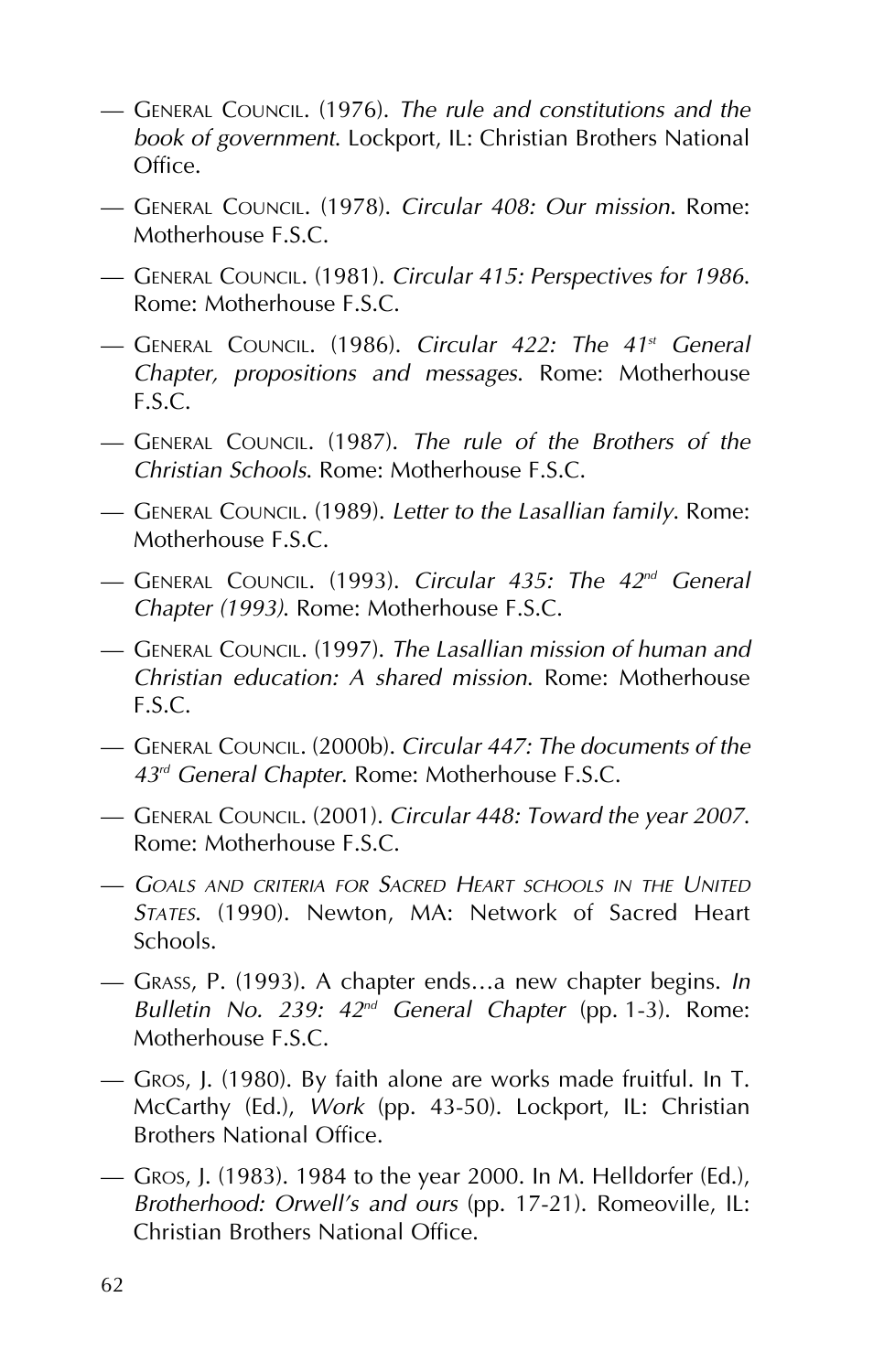- GROS, J. (1984). The Brother and the church: The Lasallian legacy. In M. Helldorfer (Ed.), *Brothers in the church* (pp. 97- 107). Romeoville, IL: Christian Brothers National Office.
- GROs, J. (1985). Owning the future. In M. McGinniss (Ed.), *Our responsibility for the institute* (pp. 89-97). Romeoville, IL: Christian Brothers National Office.
- HELLDORFER, M. (1979). Summary of the discussion. In T. McCarthy (Ed.), *To give a Christian education* (pp. 66- 70). Lockport, IL: Christian Brothers National Office.
- HUETHER, F. (1981a, March). *Overview of statistics in apostolate, United States region*. (Available from Christian Brothers Conference, Lockport, IL).
- HUETHER, F. (1981b, March). *A study of some statistical trends in the apostolates of the United States districts*. (Available from Christian Brothers Conference, Lockport, IL)*.*
- *INSTRUMENT FOR SELF-EVALUATION OF JESUIT HIGH SCHOOLS: PRINCIPLES AND STANDARDS*. (1975). Washington, DC: Jesuit Secondary Education Association.
- ISETTI, R. (1988). Conversion, the aging of the North American districts, and the extending Lasallian family. In M. McGinniss (Ed.), *Conversion: Voices and views* (pp.118-129). Romeoville, IL: Christian Brothers National Office.
- JACQ, A. (2001). *Brothers and lay people associating for a single mission*. Unpublished paper.
- JOHNSTON, J. (1984, August). *Lasallian educational ministry*. Paper presented at the United States/Toronto Regional Convocation, St. Mary's College, Moraga, CA.
- JOHNSTON, J. (1987). *Pastoral letter: Peace-identity- conversion*. Rome: Motherhouse F.S.C.
- JOHNSTON, J. (1988). *Pastoral letter: The destiny of the institute: Our responsibility*. Rome: Motherhouse F.S.C.
- JOHNSTON, J. (1989). *Pastoral letter: Solidarity*. Rome: Motherhouse F.S.C.
- JOHNSTON, J. (1991). *Pastoral letter: "Irrevocably committed" to follow Christ yesterday, today, tomorrow*. Rome: Motherhouse F.S.C.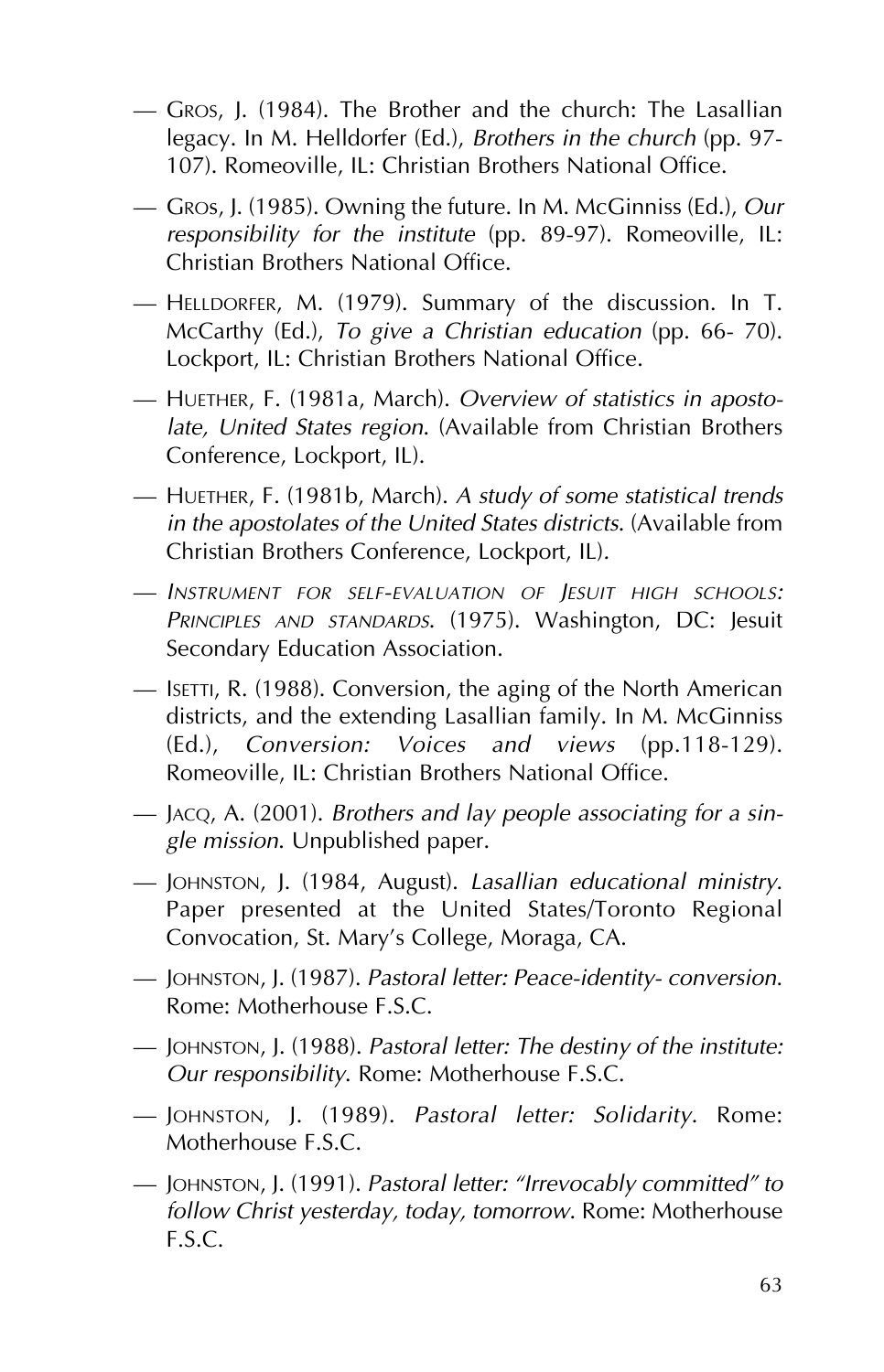- JOHNSTON, J. (1992). *Pastoral Letter: Our community life*. Rome: Motherhouse F.S.C.
- JOHNSTON, J. (1993a). *Report of the Superior General to the 42nd General Chapter*. Rome: Motherhouse F.S.C.
- JOHNSTON, J. (1993b). *Pastoral letter: Transformation*. Rome: Motherhouse F.S.C.
- JOHNSTON, J. (1994a). *Pastoral letter: Living authentically in Christ Jesus*. Rome: Motherhouse F.S.C.
- JOHNSTON, J. (1994b). *Seven hallmarks of a Lasallian school*. An unpublished address at the Lasallian European Congress in Strasbourg, France, March 1994.
- JOHNSTON, J. (1996). *Pastoral letter: The year of prayer (postscript)*. Rome: Motherhouse F.S.C.
- JOHNSTON, J. (1997). *Pastoral letter: Being brothers today*. Rome: Motherhouse F.S.C.
- JOHNSTON, J. (1998). *Pastoral letter: Look to the future: Build communities that are innovative, creative and holy*. Rome: Motherhouse F.S.C.
- JOHNSTON, J. (2000). *Pastoral letter: The challenge: Live today our founding story*. Rome: Motherhouse F.S.C.
- JOHNSTON, J., MAREY, P., & RABEMAHAFALY, V. (1978). *Report to the Brothers of the United States*. Rome: Motherhouse F.S.C.
- KETELLE, D. & SWAIN, C. (August 2002). *Evaluation of the Lasallian Leadership Institute*. Available from Christian Brothers Conference, Landover, MD.
- KIEFFE, N., LECLAIR, T., & MOLAK, T. (1985, June). *Strategies for the use of the forthcoming publication: Characteristics of the Lasallian school*. Paper presented at the St. Mary's Press Workshop, Winona, MN.
- KING, E. (1991). *Vocations to the Brothers of the Christian Schools*. Washington, DC: Center for Applied Research in the Apostolate/ Georgetown University.
- LAURAIRE, L. (2004). *MEL Bulletin # 12: Conduct of schools: An overall plan of human and Christian education* (J. Geppert, Trans.). Rome: Motherhouse F.S.C.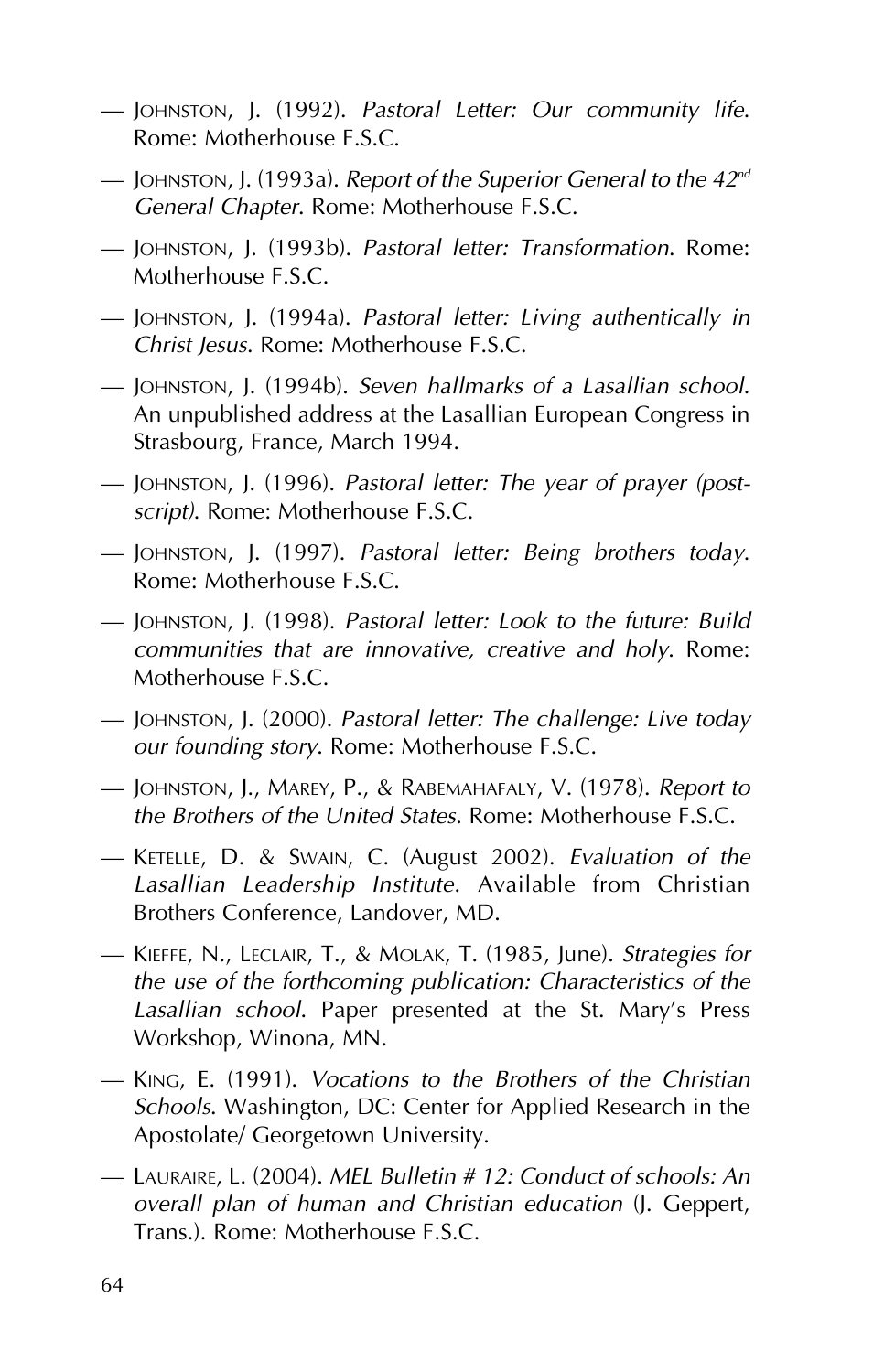- MANN, W. (1991). *The Lasallian school: Where teachers assist parents in the education and formation of children*. Narragansett, RI: Brothers of the Christian Schools.
- MCCARTHY, T. (Ed.). (1978). *Life together: A study of religious association*. Lockport, IL: Christian Brothers National Office.
- MCGINNISS, M. (1990). Is Lasallian association a "dangerous memory"? In M. McGinniss (Ed.), *A sense of the future* (pp. 151-176). Romeoville, IL: Christian Brothers Conference.
- MCLAUGHLIN, T. (1985, November). *The Lasallian school: The management of schools-a critique of the document*. Paper presented at the Regional Committee of the Christian Brothers Workshop, Chicago, IL.
- MCVANN, M. (1985). Summary of the discussion. In M. McGinniss (Ed.), *Our responsibility for the institute* (pp. 98- 105). Romeoville, IL: Christian Brothers Office.
- MEAGHER, R. (1996). *The extent of Lasallian lay teachers' perceived and preferred involvement in school governance decisions*. Unpublished doctoral dissertation, UMI Dissertation Services, St. John's University, NY.
- Message of the  $42<sup>nd</sup>$  General Chapter to the brothers. (1993). In *Bulletin No. 239: The 42nd General Chapter* (pp.73-75). Rome: Motherhouse **F.S.C.**
- Message about the shared mission to the worldwide Lasallian family from the 42nd General Chapter. (1993). In *Bulletin No. 239: The 42nd General Chapter* (pp. 76-77). Rome: Motherhouse F.S.C.
- MEISTER, M. (1990). Empowerment and the development of a leadership culture in the institute. In M. McGinniss (Ed.), *A sense of the future* (pp. 80-95). Romeoville, IL: Christian Brothers Conference.
- MOUTON, D. (1990). The vow of association. In M. McGinniss (Ed.), *A sense of the future* (pp. 177-195). Romeoville, IL: Christian Brothers Conference.
- MUELLER, F. (1985). The rising tide of criticism of American education: Dare we respond? In M. McGinniss (Ed.), *Our responsibility for the institute* (pp. 65-78). Romeoville, IL: Christian Brothers National Office.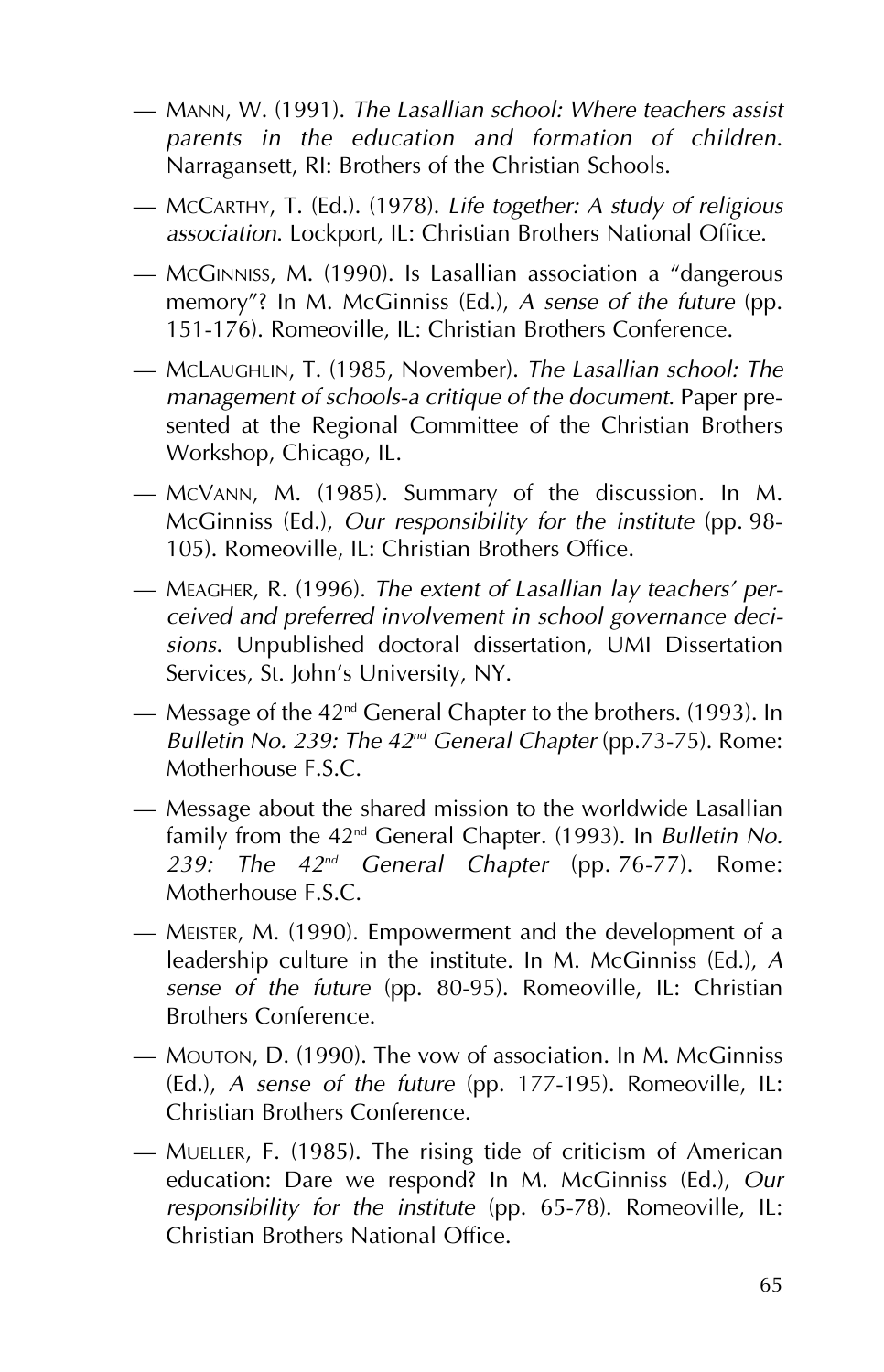- MUELLER, F. (1994). *The perceived and preferred goals of principals, De La Salle Brother teachers, and lay teachers in Lasallian secondary schools*. Unpublished doctoral dissertation, UMI Dissertation Services, Boston College, Boston, MA.
- NICET-JOSEPH. (1958). Letter to the Christian Brothers Education Association. *Proceedings of the Nineteenth Annual Conference of the Christian Brothers Education Association*, 19, 7-8.
- O'HERN, M. (1984). The brothers as servant-leaders. In M. Helldorfer (Ed.), *Brothers in the church* (pp. 69-74). Romeoville, IL: Christian Brothers National Office.
- PETER, B. (1958). Lay teachers and administrative policy. *Proceedings of the Nineteenth Annual Conference of the Christian Brothers Education Association*, 19, 44-51.
- PHILIP, I. (1958). Address of welcome. *Proceedings of the Nineteenth Annual Conference of the Christian Brothers Education Association*, 19, 14-16.
- PHILIP, I. (1962). Address of welcome. *Proceedings of the Twenty-Third Annual Conference of the Christian Brothers Education Association*, 23, 14-17.
- PHILIP, I. & IGNATIUS, V. (1958). Letter to Brother Nicet-Joseph. *Proceedings of the Nineteenth Annual Conference of the Christian Brothers Education Association*, 19, 9-10.
- *PREAMBLE*. (1970). Washington, DC: Jesuit Secondary Education Association.
- PUNGIER, J. (1980). *Ministers of grace: The work of Christian educators according to St. John Baptist de La Salle* (O. Murdoch, Trans.). Rome: Motherhouse F.S.C.
- RAYMOND, A. (1953). The Christian man and his life work. *Proceedings of the 15<sup>th</sup> Annual Conference of the Christian Brothers Education Association*, 15, 21-32.
- Regional Christian Brothers Religious Education Committee. (1978). *Becoming good news workshop kit*. Romeoville, IL: Christian Brothers Conference.
- Regional Christian Brothers Religious Education Committee. (1980). *Being good news*. Romeoville, IL: Christian Brothers Conference.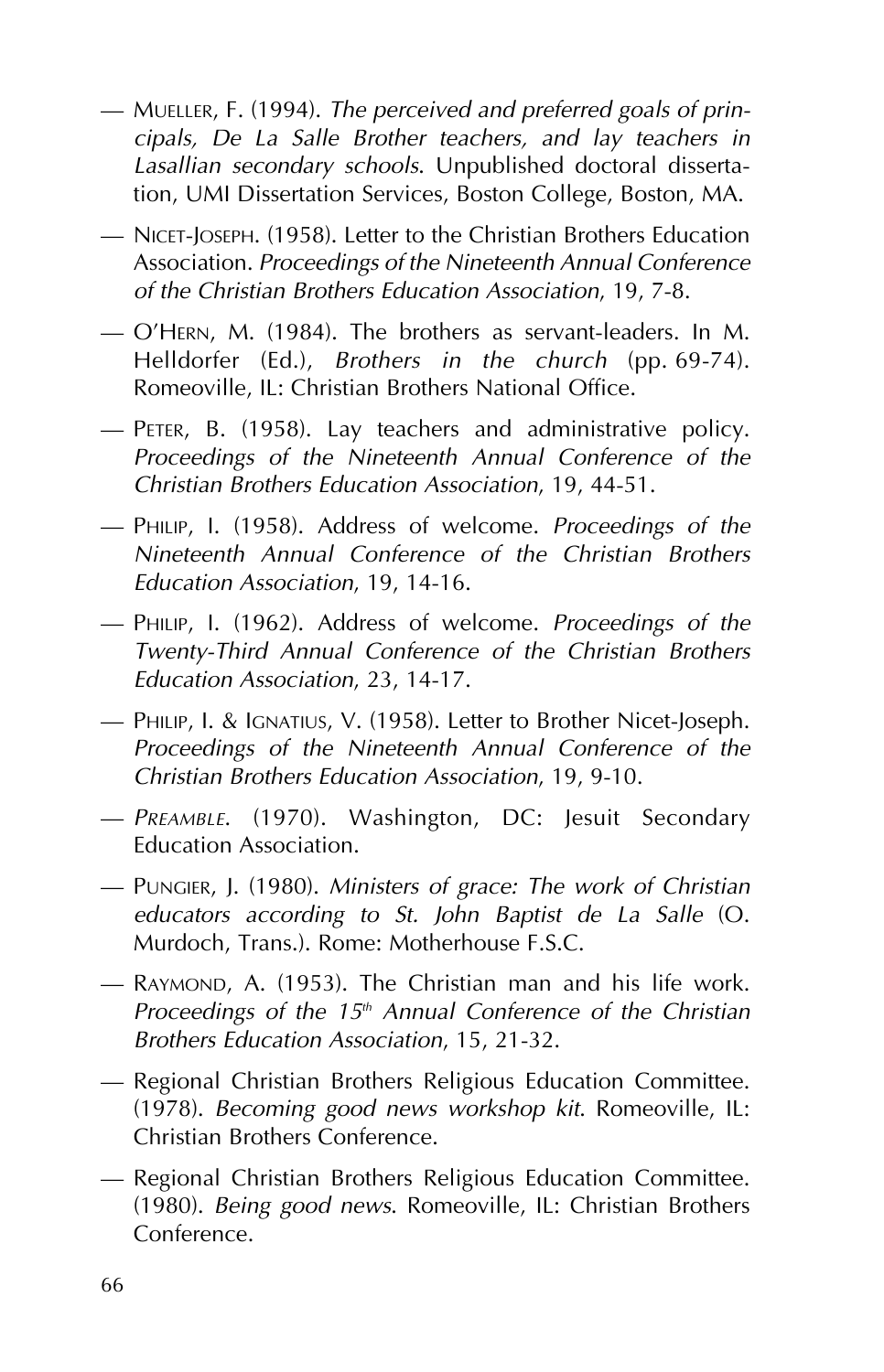- Regional Education Committee of the Christian Brothers. (1986). *Characteristics of Lasallian schools*. Romeoville, IL: Christian Brothers Conference.
- Regional Education Committee of the Christian Brothers. (1995). *Shared mission*. Landover, MD: Christian Brothers Conference.
- RODRÍGUEZ ECHEVERRÍA, A. (2002). *Pastoral letter: Associated with the God of life: Our life of prayer*. Rome: Motherhouse F.S.C.
- RODRÍGUEZ ECHEVERRÍA, A. (2003). *Pastoral letter: Associated with the God of the poor: Our consecrated life in the light of the 4th vow*. Rome: Motherhouse F.S.C.
- RUMMERY, G. (1987, October). *Lasallian teacher*. Paper presented at the Lasallian Schools Workshop, Skaneateles, NY.
- SALM, L. (1983). The Brothers' school. In *The seven Christian Brothers' colleges in the United States* (p. 11). Riverside, NY: Manhattan College.
- SALM, L. (1989). *The work is yours: The life of Saint John Baptist de La Salle*. Romeoville, IL: Christian Brothers Publications.
- SANDERL, M. (2004). *Catholic identity and Lasallian culture in higher education: The contributions of campus ministry*. Unpublished doctoral dissertation, UMI Dissertation Services, University of San Francisco, San Francisco, CA.
- SANTANELLO, P. & LINKE, G. (1986, October). *Association*. Paper presented at the Lasallian Schools Workshop, Haverstraw, NY.
- SAUVAGE, M. (1980). Introduction (O. Murdoch, Trans.). In J. Pungier, *Ministers of grace: The work of Christian education according to St. John Baptist de la Salle* (p. 1). Rome: Motherhouse F.S.C.
- SAUVAGE, M. (1990). *Together and by association: Essential to the institute* (J. Guasconi, Trans.). Unpublished manuscript.
- SCOTT, R. T. (1987, October). *Association*. Paper presented at the Lasallian Schools Workshop, Skaneateles, NY.
- SHIELDS, T. (2003). *MEL Bulletin #7: Priority to the poor: The schools of San Miguel in the United States*. Rome: Motherhouse F.S.C.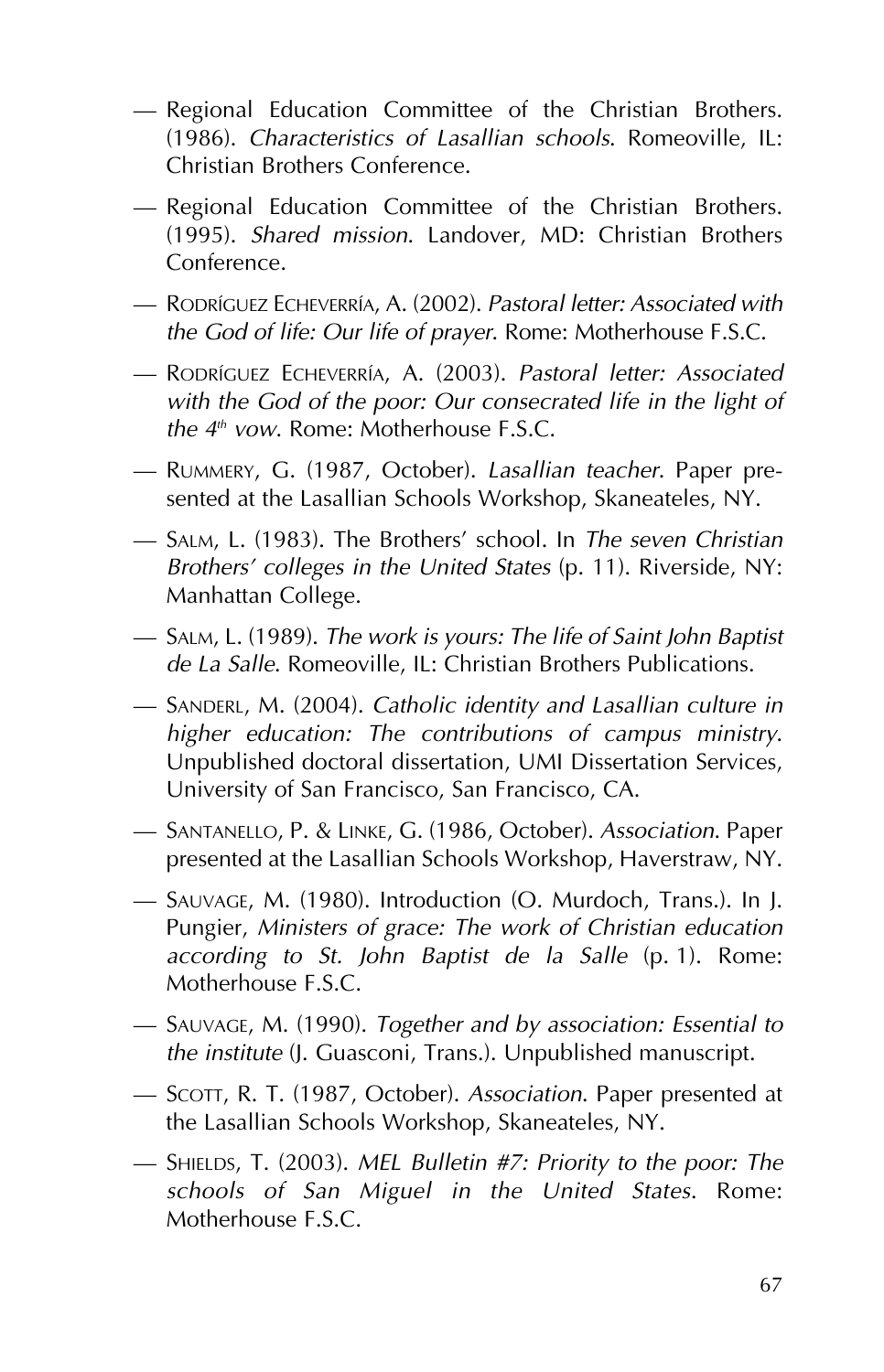- THOMAS, F. (1958). Integration of lay teachers into our faculties. *Proceedings of the Nineteenth Annual Conference of the Christian Brothers Education Association*, 19, 52-57.
- VAN GRIEKEN, G. (1995). *"To touch hearts": the pedagogical spirituality of John Baptist de La Salle*. An unpublished doctoral dissertation, UMI Dissertation Services, Boston College, Boston, MA.
- ZULLO, J. (1983). 1984-A time of scarcity. In M. Helldorfer (Ed.), *Brotherhood: Orwell's and ours* (pp. 51-55). Romeoville, IL: Christian Brothers National Office.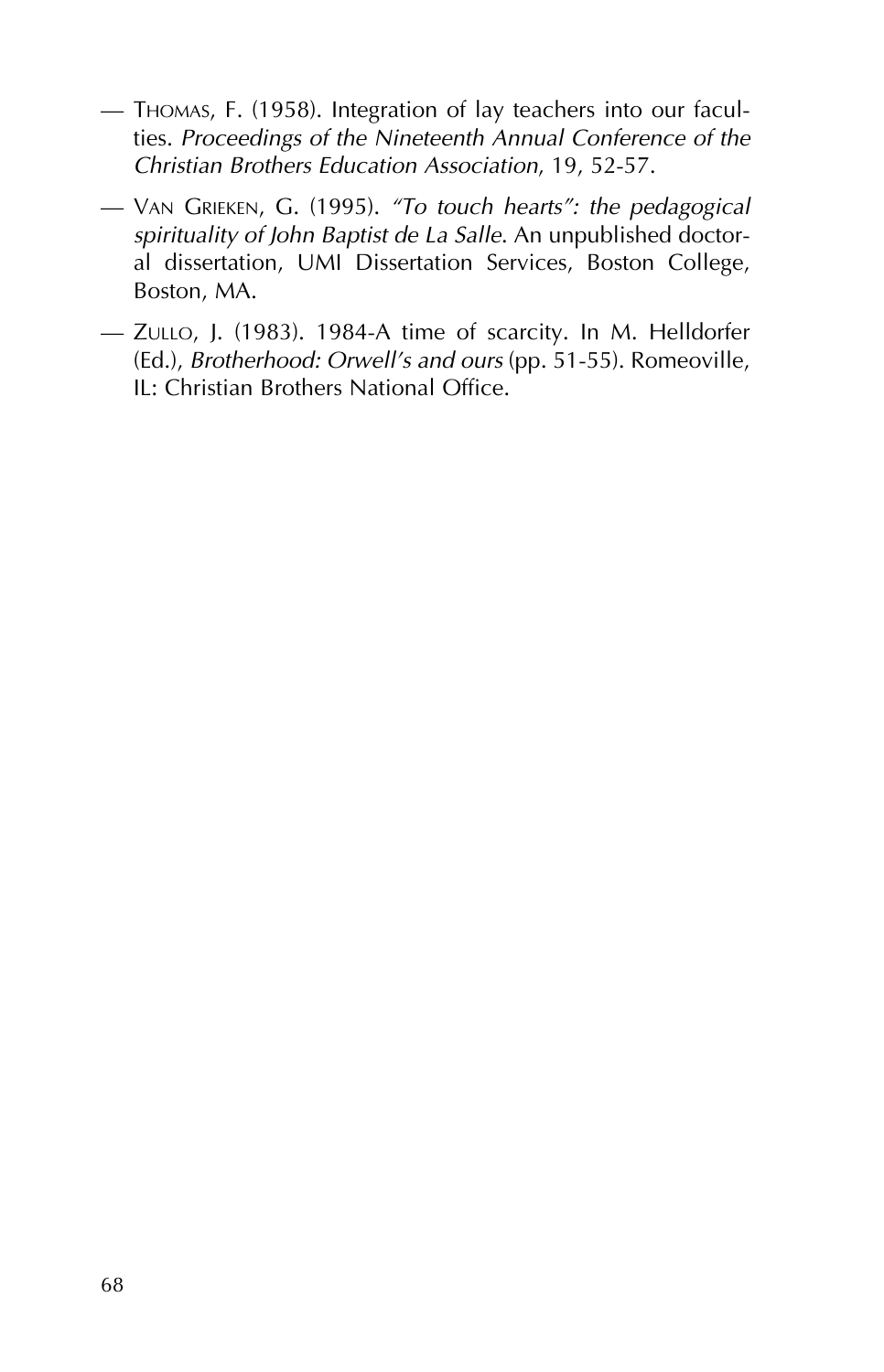# Summary

|    | Foreword.                                                                                         | 5  |
|----|---------------------------------------------------------------------------------------------------|----|
| I. | Lasallian Schools and Teachers in the United States:<br>An Introduction.                          | 7  |
|    | II. Teachers in Lasallian Schools.                                                                | 13 |
|    | Early Lay Roots.                                                                                  | 13 |
|    | Evolution of the Role of the Lay Teacher (1958-<br>٠<br>1993).                                    | 14 |
|    | Lay Teachers in Lasallian Schools in the United<br>$\bullet$<br>States Until 1993.                | 21 |
|    | New Roles for De La Salle Brother Teachers and Lay<br>$\bullet$<br>Teachers.                      | 31 |
|    | Shared Mission in the Institute (1993-the Present).<br>$\bullet$                                  | 31 |
|    | Shared Mission in the United States (1993-the<br>Present).                                        | 35 |
|    | — A Statistical View.                                                                             | 35 |
|    | - Critical Issues for the De La Salle Christian<br>Brothers.                                      | 36 |
|    | - Critical Issues for Lay Teachers.                                                               | 39 |
|    | - Efforts to Promote Shared Mission.                                                              | 41 |
|    | Summary: Teachers in Lasallian Schools.                                                           | 44 |
|    | III. Goals and Identity of Lasallian Schools.                                                     | 47 |
|    | Implementation of the Goals of Lasallian Schools.                                                 | 47 |
|    | IV. The future of Lasallian Schools and Teachers.                                                 | 51 |
|    | Some Areas for Future Implementation re: Goals<br>$\bullet$<br>and Identity of Lasallian Schools. | 51 |
|    | Some Areas for Future Implementation re: Teachers<br>in Lasallian Schools.                        | 52 |
|    | Shared Goals for Lasallian Schools in the United<br>States.                                       | 53 |